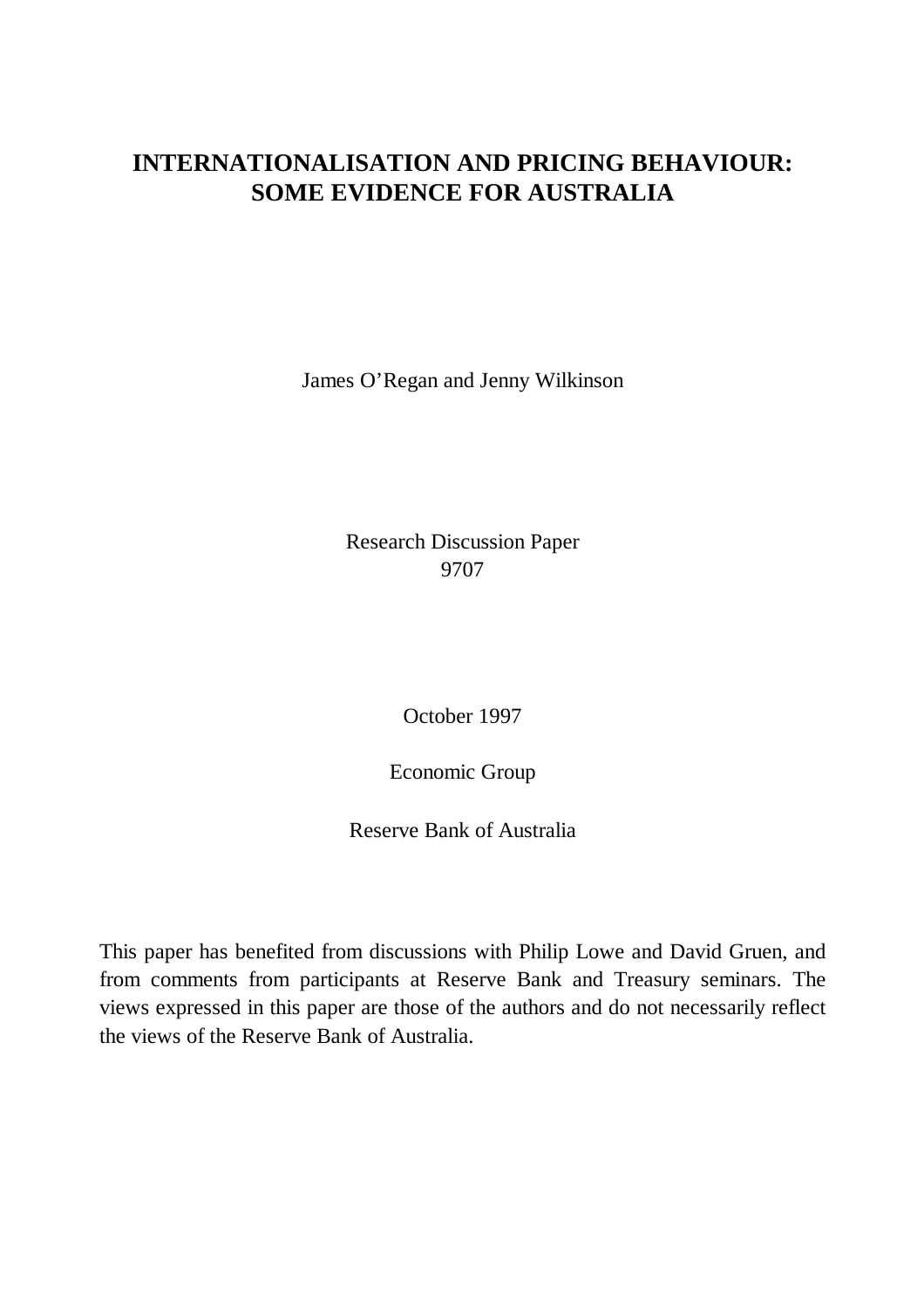### **Abstract**

Standard trade theory suggests that internationalisation of an economy should lead to increased competitive pressures and an improvement in the efficiency with which domestic goods are produced and priced. We examine a number of ways in which the pricing behaviour of the Australian manufacturing industry has changed over the past couple of decades, and relate this to the substantial opening up of the economy which has occurred. Using disaggregated industry-level data, we find evidence that, when measured in the same currency, prices of Australian-produced goods have fallen relative to foreign-produced goods in many of Australia's manufacturing industries. We attribute this, in part, to increased international competition driving inefficient domestic producers from the market. We also find, not surprisingly, that domestic price setters tend to be more sensitive to changes in foreign prices in the traded sector than in the non-traded sector, and that the more open the industry the higher the sensitivity to foreign prices.

JEL Classification Numbers E31, F40, F41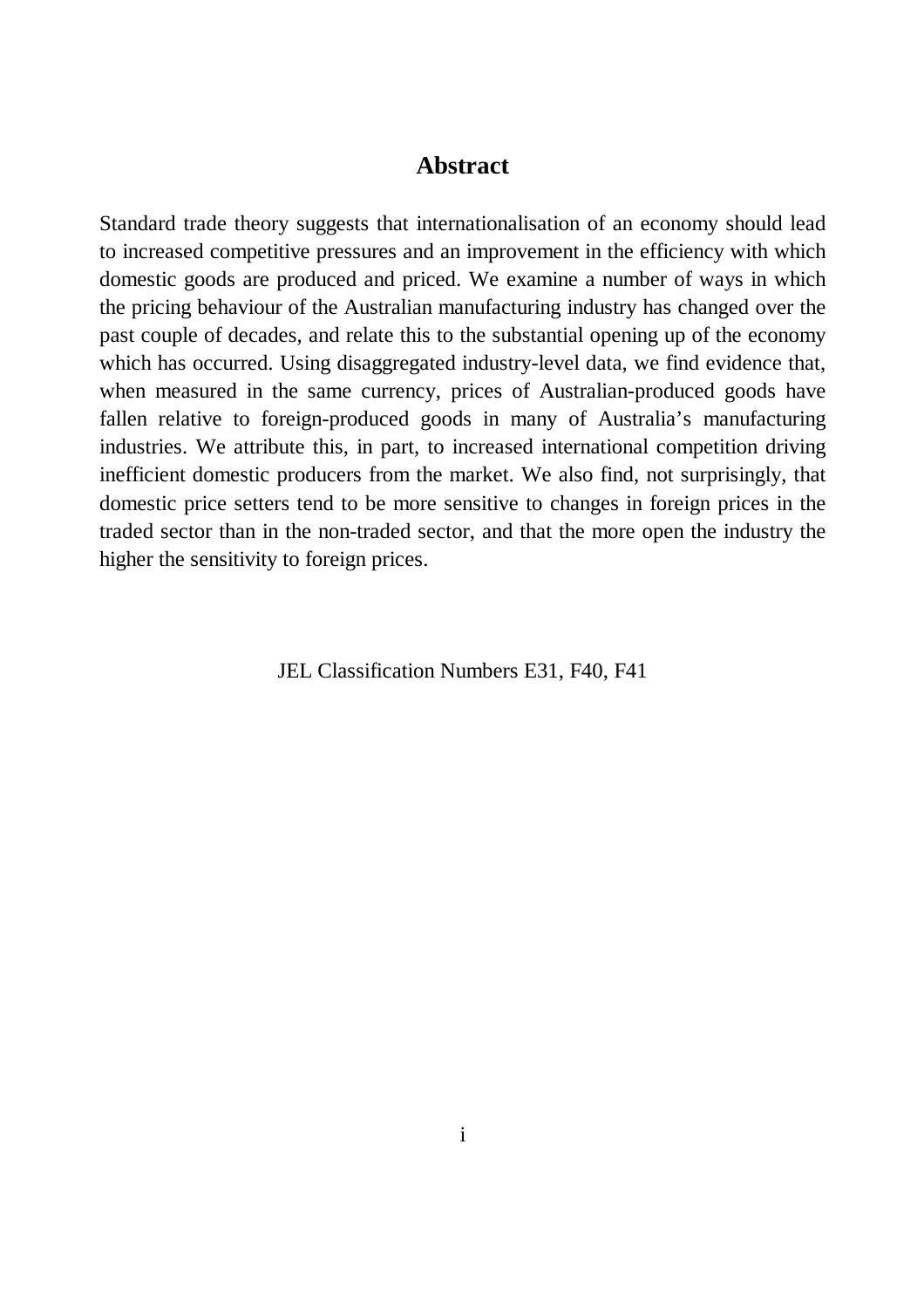# **Table of Contents**

| 1.         |     | Introduction                                                                                          | $\mathbf{1}$   |
|------------|-----|-------------------------------------------------------------------------------------------------------|----------------|
| 2.         |     | Trends in Openness and Previous Work on the Relationship between<br><b>Openness and Price Setting</b> | 3              |
| 3.         |     | Long-term Trends in Relative Prices and Openness                                                      | 5              |
|            | 3.1 | Defining and Interpreting Movements in Relative Prices                                                | 5              |
|            | 3.2 | Changes in Relative Prices across the Manufacturing Sector                                            | $\overline{7}$ |
|            | 3.3 | Changes in Price Setting Behaviour over Time                                                          | 15             |
| 4.         |     | Openness and the Dynamic Response of Domestic Prices to Changes<br>in Import Prices                   | 17             |
|            | 4.1 | Tradeable and Non-tradeable Goods Prices and Import Prices                                            | 18             |
|            | 4.2 | Openness and Industry Level Responses to Import Prices                                                | 22             |
| 5.         |     | Conclusions                                                                                           | 28             |
|            |     | Appendix A: Relative Prices - Industrial Countries                                                    | 30             |
|            |     | Appendix B: OLS Estimates of Industry Level Responses to Import Prices                                | 32             |
|            |     | Appendix C: Data Sources and Description                                                              | 33             |
|            | C.1 | <b>Section 3 Data Sources</b>                                                                         | 33             |
|            |     | C.1.1 Price ratio                                                                                     | 33             |
|            |     | C.1.2 Import share<br>C.1.3 Concentration measures                                                    | 36<br>36       |
|            |     |                                                                                                       |                |
|            | C.2 | <b>Section 4 Data Sources</b>                                                                         | 37             |
|            |     | C.2.1 Aggregated data<br>C.2.2 Disaggregated data                                                     | 37<br>37       |
|            |     |                                                                                                       |                |
| References |     |                                                                                                       | 42             |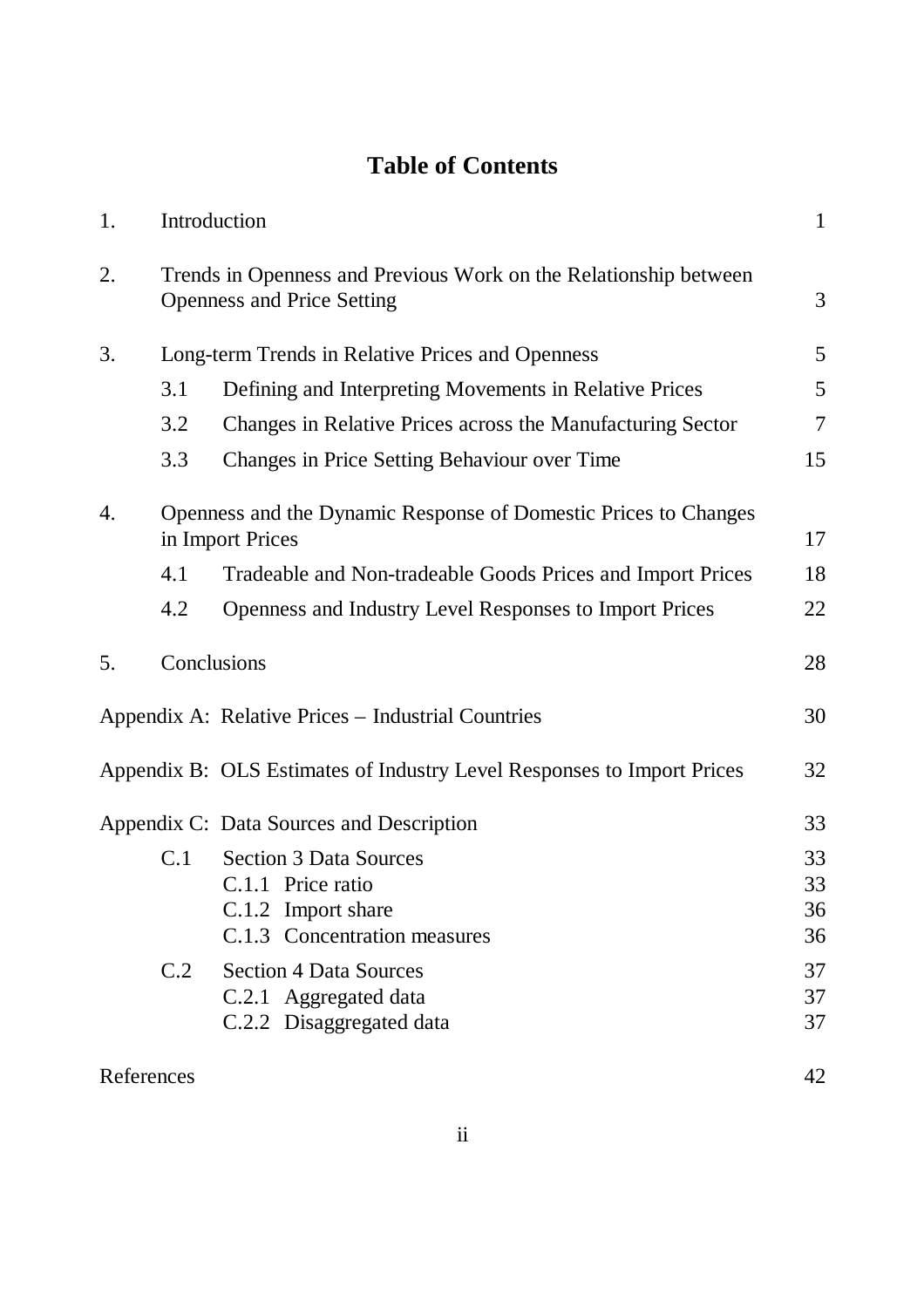# **INTERNATIONALISATION AND PRICING BEHAVIOUR: SOME EVIDENCE FOR AUSTRALIA**

### **James O'Regan and Jenny Wilkinson**

## **1. Introduction**

In recent years, increasing attention has been paid to the various impacts that internationalisation has had on the operation of the economy.1 The implications of internationalisation for price setting behaviour and inflation have received much attention, particularly in policy-making circles. Alan Greenspan recently put one of the central arguments.

'[Internationalisation implies that] a growing share of all output competes in an increasingly global marketplace, allowing fixed costs to be spread over ever broader markets, promoting greater specialisation and efficiency, and enhancing price competition… These trends leave the level of both wages and prices lower than historical relationships would predict.'

*Alan Greenspan, Chairman, Board of Governors of the Federal Reserve System, Committee on Banking, Housing, and Urban Affairs, US Senate, July 18 1996.*

In addition to lowering prices, and even perhaps inflation, it has also been argued that international integration has altered the cyclical behaviour of inflation. By increasing the size of the traded goods sector, more prices become sensitive to movements in the exchange rate, and the presence of international competition reduces the ability of domestic producers to increase prices in periods of strong demand.

In this paper, we examine some of the Australian evidence for these arguments using disaggregated industry-level producer price data for domestic and foreign firms, and wholesale import price data. We take two broad approaches. First, we examine how prices set by domestic producers have changed relative to world prices over the past 25 years. Second, over the period since the float of the

<sup>1</sup> See for example, Lowe and Dwyer (1994).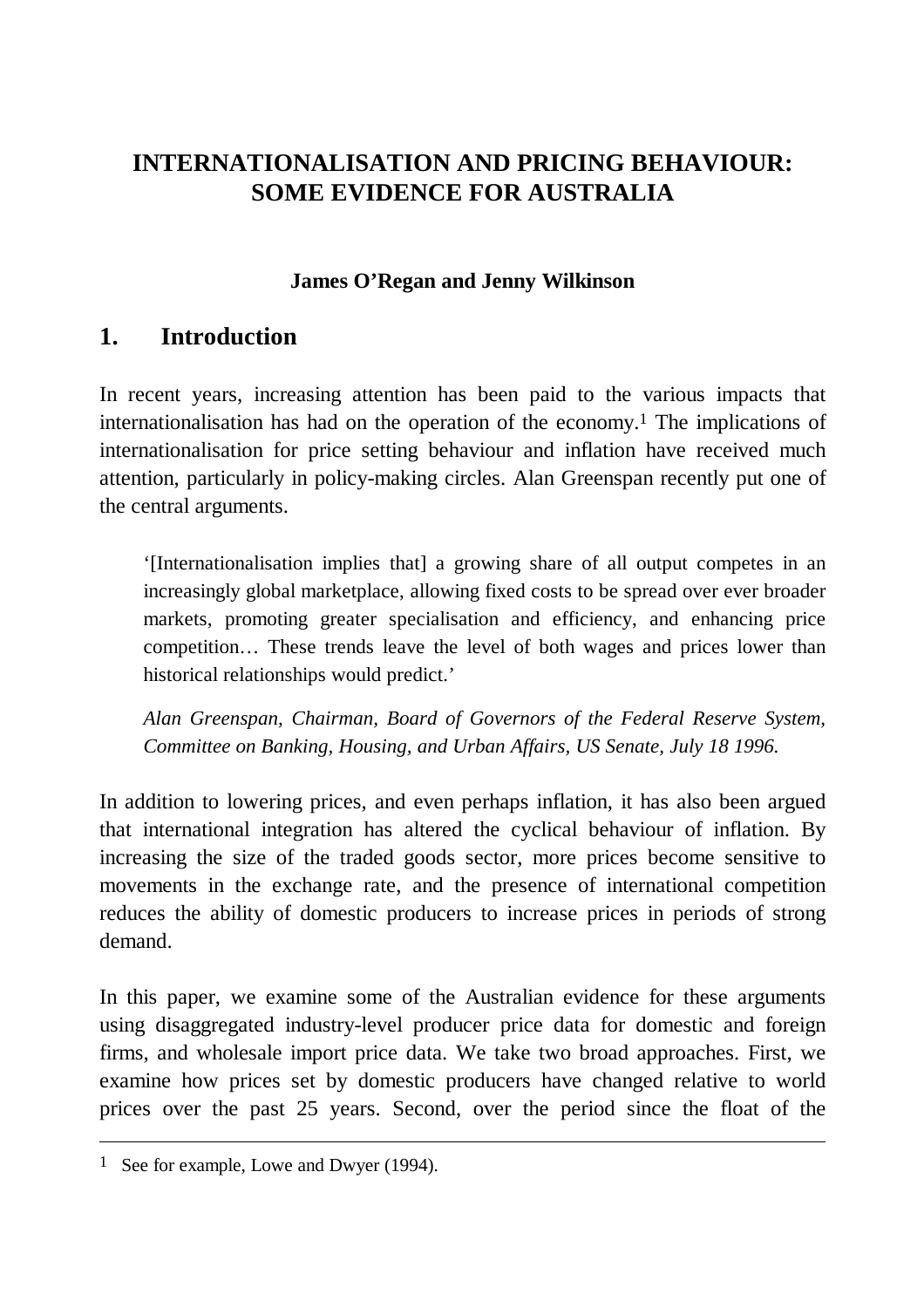Australian dollar, we examine the dynamic response of domestic price setters to movements in foreign prices. In both cases, we examine the extent to which changes in international competition can explain the differential results across industries and across time.

Four main conclusions can be drawn from our analysis. First, the prices of goods produced by most Australian manufacturers have declined relative to world prices over the past 25 years. That import shares in manufacturing have also increased over this period, is suggestive of the fact that this improvement in the domestic competitive position of Australian manufacturing may reflect rationalisation in the manufacturing sector as a consequence of internationalisation. Second, while internationalisation is expected to lead to a once-off improvement in domestic resource allocation, this study suggests that adjustment can be protracted. The disinflationary effects of structural adjustments appear to persist for a considerable length of time.

With respect to the dynamic behaviour of domestic prices, our third conclusion is that prices in the tradeables sector respond more rapidly than prices in the non-tradeables sector to a shock to foreign prices. And, finally, within the tradeables sector we find that the speed of response of domestic prices to changes in foreign prices depends on the degree of openness of the industry. These two conclusions imply that as industries within the traded sector become more open, foreign price shocks will be more rapidly reflected in domestic prices.

The rest of the paper is organised as follows. In Section 2 we provide the context for this investigation, and briefly discuss some of the theoretical and empirical evidence on the links between openness and price setting. In Section 3 we examine long-term trends in real exchange rates for a number of Australian manufacturing industries. We use data disaggregated into 27 industry groups, and examine developments between 1969 and 1994. We first examine these trends graphically and examine the relationship between these trends and changes in openness of the industries. We then test for evidence that domestic and foreign prices have been more closely linked in the later years of our sample.

In Section 4, we look more closely at whether the dynamics of inflation have changed with increased openness. Matching data on the prices of domestically produced manufactures with the domestic prices of their imported competitors, we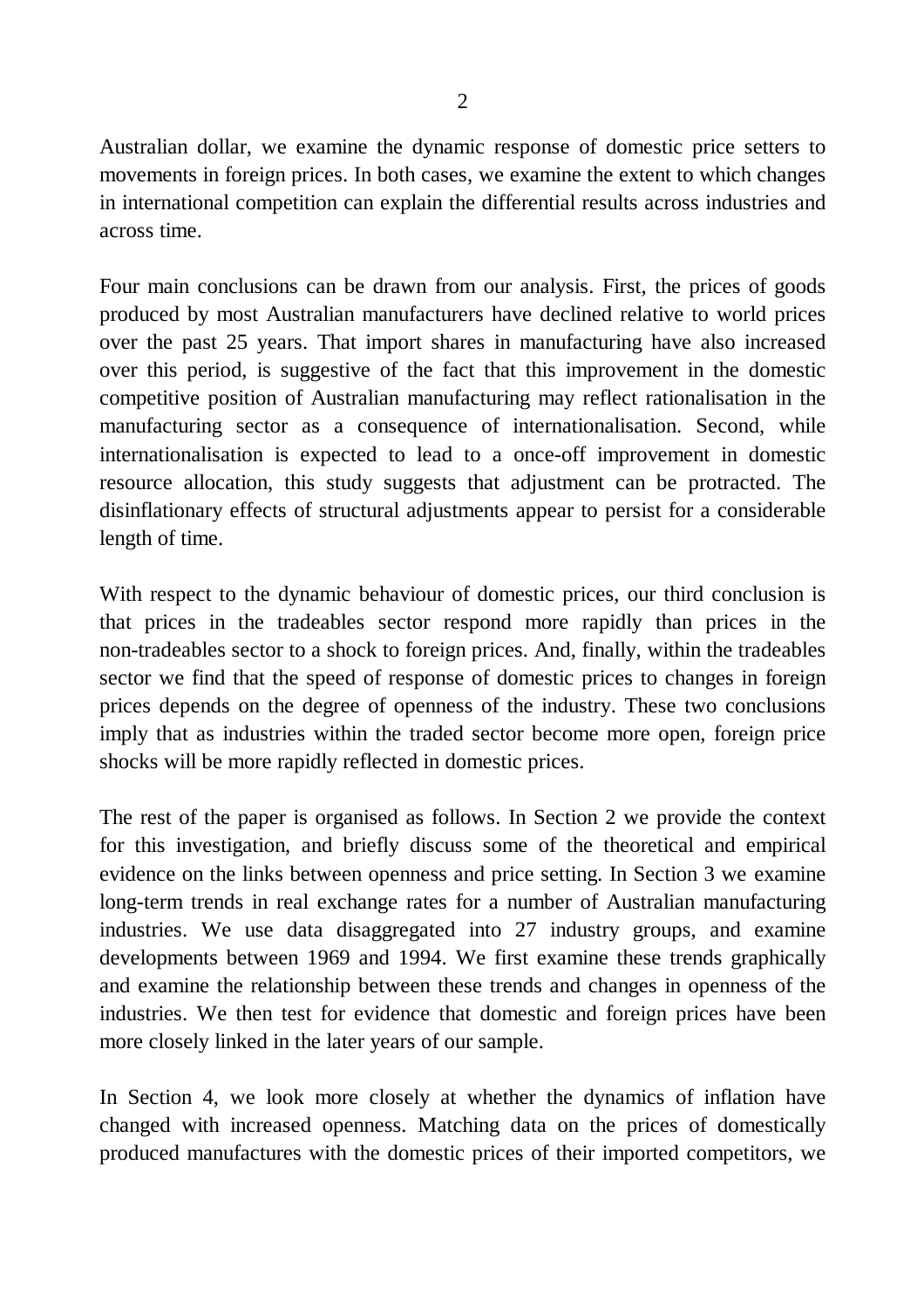examine whether the pass-through of import price shocks to domestic prices is a function of the degree of openness of the industry, and whether these relationships have changed over time. Conclusions are offered in Section 5.

# **2. Trends in Openness and Previous Work on the Relationship between Openness and Price Setting**

The Australian economy is clearly more outwardly oriented today than it was a decade or two ago. Import and export shares have both risen steadily, particularly in the manufacturing sector, as have inward and outward levels of foreign investment. The ratio of imports of manufactures to domestic sales was 35 per cent in 1994/95, up from 17 per cent in 1968/69. The proportion of output of domestic manufacturing firms which is exported has risen similarly. In 1968/69, around 9 per cent of domestic manufacturing production was exported; by 1994/95 this ratio had risen to 25 per cent.2

This increase in openness has not simply been driven by changes in the trade share of a few large manufacturing industries. Rather, there appears to have been a general move toward openness across the manufacturing sector. Between the late 1960s and the early 1990s, the ratio of imports to domestic sales increased in 27 of the 30 manufacturing industries considered in this study. The corresponding export ratio rose in 26 of the industries over the same period. As a result, the proportion of manufacturing industries which can be classified as import competing increased from 77 per cent to 97 per cent, and the proportion that can be classified as exportable rose from 7 per cent to 30 per cent.3

A number of factors have contributed to this increase in openness. First among these is that domestic protection levels have been substantially reduced. The average effective rate of assistance afforded domestic manufacturing industries fell from 36

<sup>2</sup> Industry Commission (1995) and Clark, Geer and Underhill (1996).

<sup>3</sup> Following Dwyer (1990,1992), industries are classified as import competing if the ratio of imports to domestic production is greater than 10 per cent, and are classified as exportable if the ratio of exports to domestic production is greater than 10 per cent. The manufacturing sector is divided into 30 IOCC industry groupings for this analysis. Industry groupings are shown in Appendix C, Table C2, along with the concordance between ASIC and IOCC groups. Data source: Industry Commission (1995).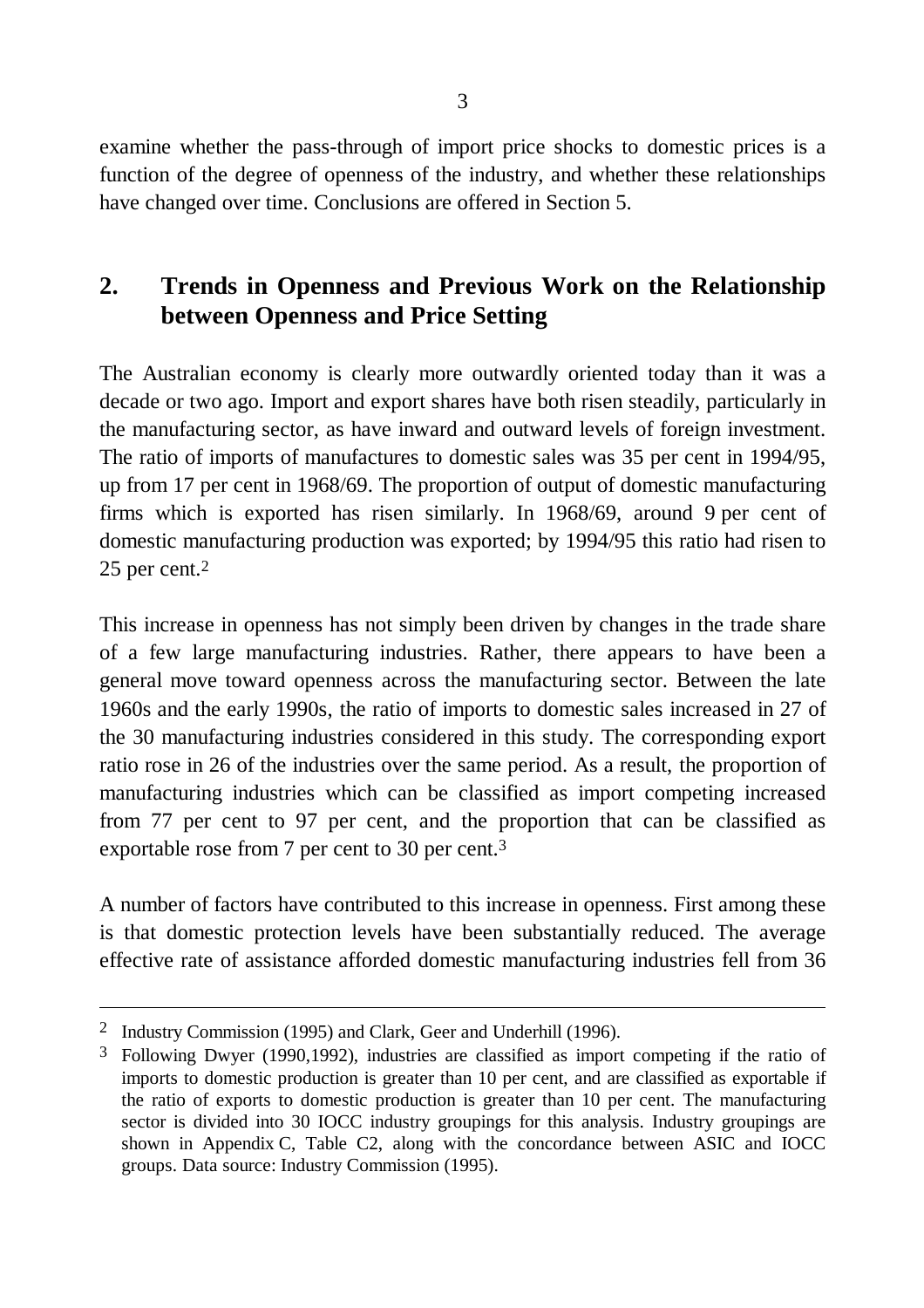per cent in 1968/69 to around 12 per cent in 1992/93.4 This change in policy has exposed domestic industry to increased foreign competition, and has encouraged resources to move towards industries in which Australia has a comparative advantage. Other government reforms, including a range of microeconomic reforms, which have been partially justified on the grounds that they will improve Australia's international competitiveness, have also encouraged industries to adopt a more outward orientation. A third factor which has driven the economy to be more outwardly oriented is growth itself. As wealth accumulates in the economy there is typically an increase in the demand for variety. This naturally leads to an increase in intra-industry trade and hence, an increasingly outwardly oriented economy.

In theoretical terms, the link between openness and price-setting behaviour follows from the presumption that having a more open economy should lead to an improvement in the efficiency with which domestic goods are produced and priced. Helpman and Krugman (1989) argue that this is one of the basic implications of international trade theory under imperfect competition. Increasing trade exposure, by raising the level of competition, should reduce the ability of domestic producers and domestic factors of production to extract rents. Thus as an economy opens up, domestic prices of tradeable goods should move toward the level implied by the law of one price, and across the business cycle, these prices should move increasingly closely with the prices of their internationally produced substitutes.

There has been relatively little work in Australia examining the implications for inflation of internationalisation. In recent work, Bloch (1996) and the Bureau of Industry Economics (1989), examine changes in the international competitiveness of the domestic manufacturing industry at varying levels of disaggregation. They find widely differing results across industries, but do not relate these to the openness of the various industries.

More recently, Dwyer and Romalis (1996) broadly followed the approach adopted by Hall (1988) to identify the mark-up of price over marginal cost for manufacturing industries, and attempted to identify the specific effect that internationalisation has had on this mark-up. They find that internationalisation has significantly eroded these mark-ups, especially in imperfectly competitive industries; however, the aggregate effect on prices is fairly small in magnitude. Dwyer and Romalis

<sup>4</sup> Industry Commission (1995), p. A1.1.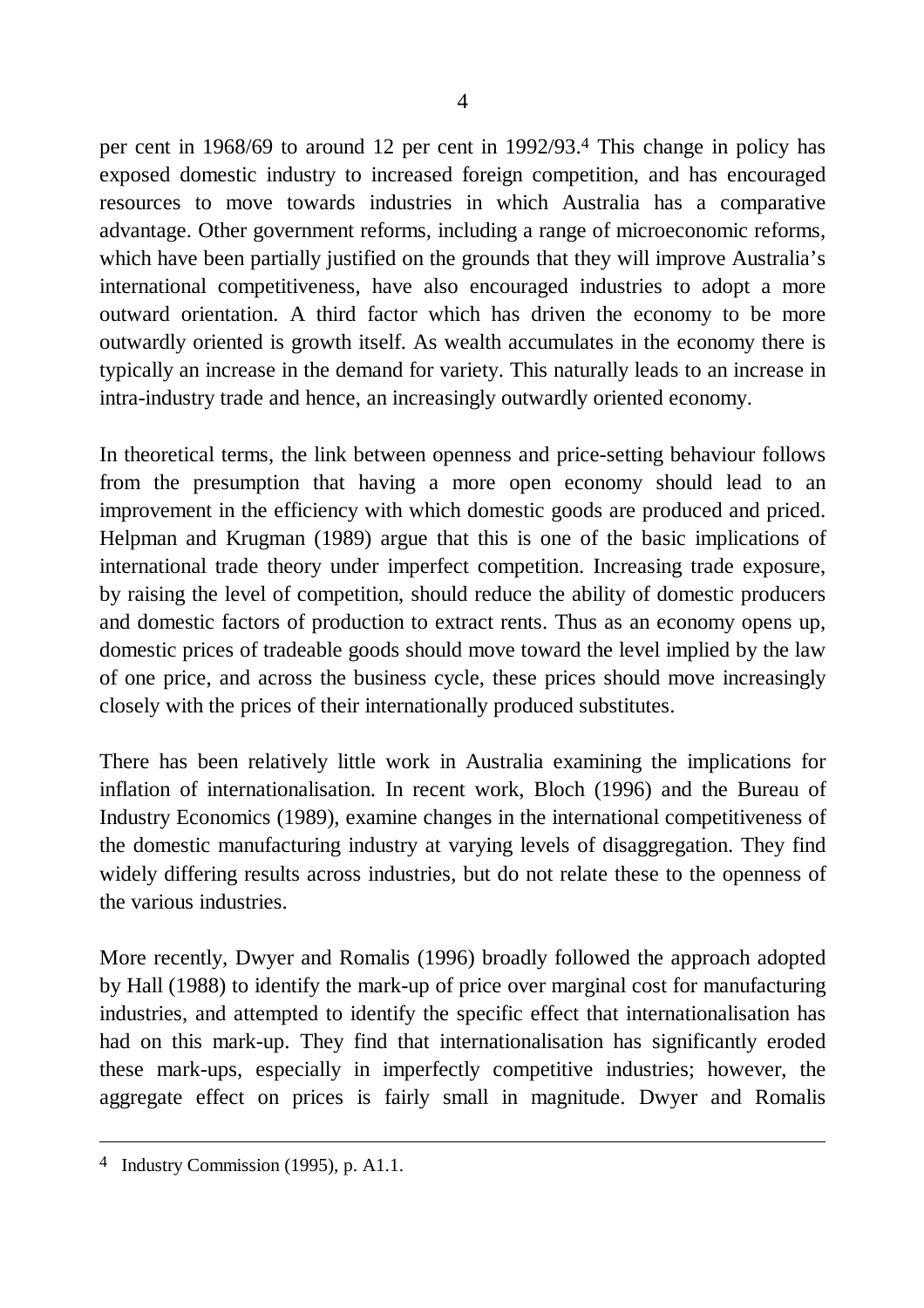acknowledge that their approach very likely understates the role played by increasing trade exposure, as it does not capture any impacts of increased trade exposure on costs and productivity growth.5

### **3. Long-term Trends in Relative Prices and Openness**

In this section we examine long-term movements in the relative output prices of domestic and foreign industries and discuss a range of influences on these relative prices, one of which is internationalisation of the domestic economy.

#### **3.1 Defining and Interpreting Movements in Relative Prices**

Industry real exchange rates can be calculated by comparing the price of an industry's output with the price of output of the same industry in the rest of the world, expressed in a common currency. In conducting these calculations, account must also be taken of tariffs and transportation costs. In symbols, the relative price of a domestic industry's output and the foreign industry's output (sold in the domestic country) is given by:

$$
R_t = \frac{p_t}{e_t p_t^*(1 + \tan if f_t + \tan s_t)}
$$
(1)

where  $p_t$  is the domestic price of a traded good,  $p_t^*$  is the world price of the same traded good,  $e_t$  is the exchange rate,  $tariff_t$  is the *ad valorem* tariff rate (or more generally the rate of protection accorded domestic producers from all sources of trade barriers), and *trans<sup>t</sup>* is the per unit cost of international freight. This relative price is sometimes interpreted as a measure of competitiveness, as all else constant, a lower domestic price relative to the world price should mean that the domestic industry is more competitive in world markets.

<sup>5</sup> Inherent difficulties in accurately measuring marginal cost can also imply that the estimated relationship between the mark-up and trade exposure, although statistically significant, is weak. Much the same problem has been identified in the industrial organisation literature where the evidence for a relationship between concentration and prices is much stronger than between concentration and profitability (Schmalensee 1989, p. 989).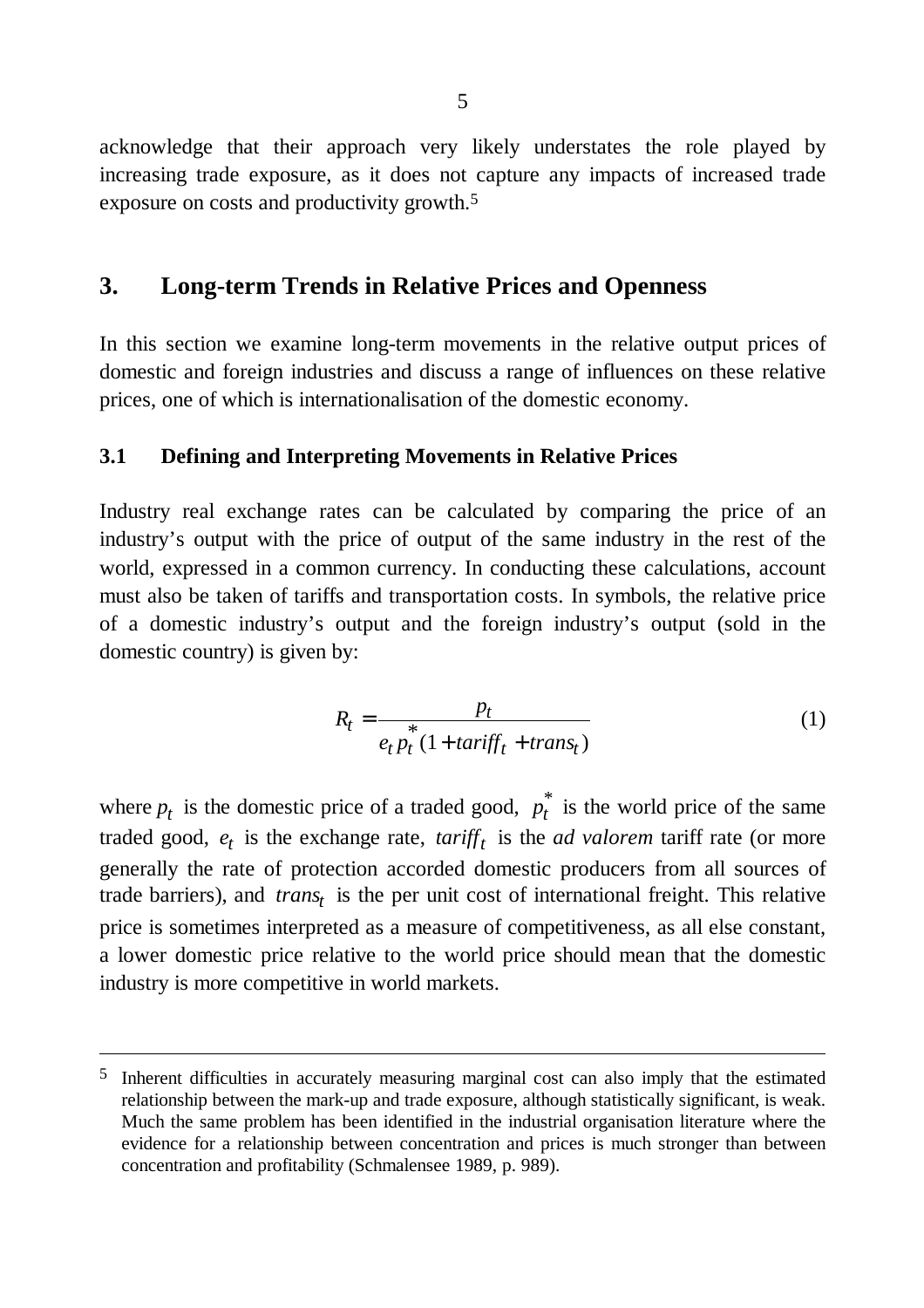Theory suggests that for a small open economy trading homogeneous goods, the prices of tradeable goods should be determined by the prices prevailing in the rest of the world. That is, the 'law of one price' should hold, after controlling for the effects of trade barriers and transportation costs. Under these assumptions, the above price ratio should always be equal to unity for tradeable goods.

In many cases, however, the assumptions underlying the law of one price do not hold. Markets may not be completely open, goods may not be perfect substitutes, and frictions in the economy may imply that it takes time for consumers and producers to adjust to shocks. In these cases, domestic suppliers or domestic factors of production may have some capacity to exploit their market power, driving the domestic price away from the level implied by foreign prices. 6

The focus of this section of the paper is on the impact that *increasing* the openness of markets has on these relative price ratios. From a partial equilibrium perspective, allowing greater import competition should lead the price of domestically produced import-competing goods to either stay constant or fall relative to the world price.

Taking a general equilibrium perspective, however, the impact of a widespread increase in openness on relative prices in particular sectors will depend on their performance relative to other sectors. Only those sectors with productivity gains relative to the economy average would be expected to exhibit improvements in their relative price performance.<sup>7</sup> To the extent that the manufacturing sector is small relative to the rest of the economy, however, and provided productivity improvements resulting from internationalisation are concentrated in, and fairly evenly spread across manufacturing, one could expect to find relative price falls across much of the manufacturing sector as a result of internationalisation.

 $\overline{a}$ 

 $6$  Although the existence of differentiated products and rigidities implies that the law of one price will not hold exactly, as long as foreign goods are reasonable substitutes for domestically produced goods (and as long as markets are reasonably open) the law of one price should provide a guide to longer-term relative price developments.

 $7$  This is a version of the Belassa-Samuelson effect. Imagine a country produces differentiated products in two traded goods industries, say footwear and computers, and opening up to trade primarily increases technological growth (and thus efficiency) in the computer industry. This will tend to increase the economy-wide wage rate, increase prices and worsen the country's competitiveness in the footwear industry. Hence, from a general equilibrium perspective, opening up to foreign competition will not necessarily improve a country's competitiveness in each of its traded goods sectors.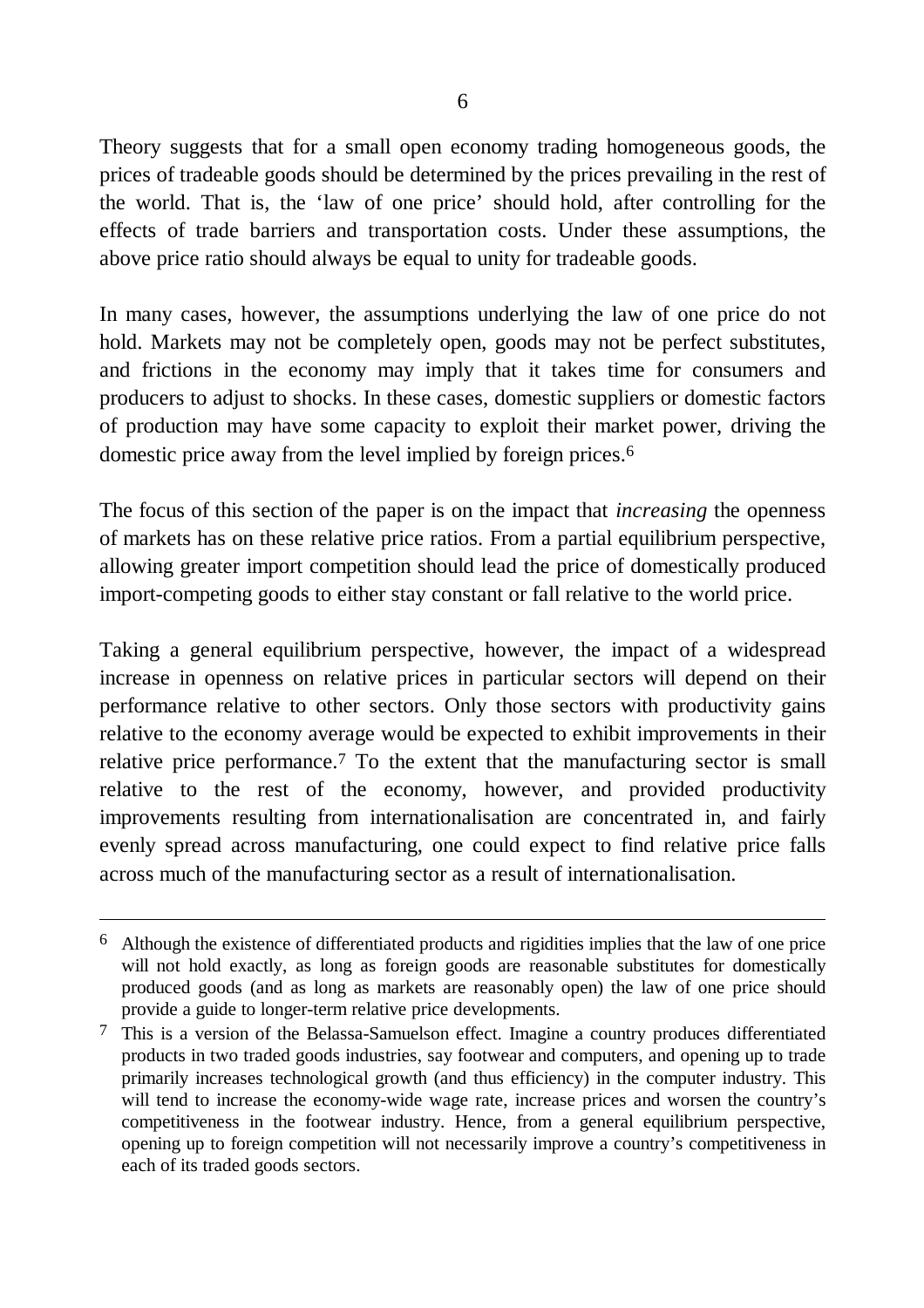### **3.2 Changes in Relative Prices across the Manufacturing Sector**

Changes in relative prices within different manufacturing industries are examined using data from the United Nations Industrial Development Organisation (UNIDO) database and producer price data from the Australian Bureau of Statistics. The UNIDO database covers a large number of industrialised and developing countries, and, for each country, contains annual data on nominal and real output for up to 30 manufacturing industries over the period from the late 1960s to the mid 1990s. Producer price indices are constructed from the UNIDO database by taking the ratio of nominal to real output for each industry in each country.

The Australian producer price data are available for 27 manufacturing industries, and are constructed by splicing UNIDO data for the period 1969 to 1976 to ABS producer price data for the period 1976 to 1994. 8

The foreign price indices are constructed using price movements in 16 of Australia's major trading partners. In order to capture the competitive pressures placed on domestic producers as closely as possible, foreign prices are chain-weighted together using a moving average of foreign country export shares to Australia for each industry.9 The foreign prices are converted to Australian dollars using bilateral exchange rates, and are tariff adjusted using Industry Commission estimates of average duty rates.10 Transportation costs are not adjusted for in this analysis.

The resulting ratios of domestic to foreign output prices are shown in Figure 1. Summary statistics regarding movements in these indices are presented in Table 1. In drawing conclusions from these data, we have kept in mind the fact that

<sup>8</sup> The ABS producer price data provide a better indicator of price developments in many industries, since the UNIDO industrial production indices are, in many cases, based on more aggregated industry groupings. See Appendix C for further discussion of this issue. Overall conclusions, however, are not substantially affected by use of the UNIDO data throughout.

<sup>9</sup> An alternative set of weights, using shares in total world production or shares in total world trade by industry, would capture both actual and potential sources of competition. These, however, were thought to less accurately reflect the competitive pressures facing domestic producers. In particular, transportation costs (which we do not control for) may offset the competitive advantages held by some potential foreign suppliers.

 $10$  These measure the extent to which import prices are raised by tariffs, tender premiums on quotas and excise. For further details about the data sources and series construction, see Appendix C.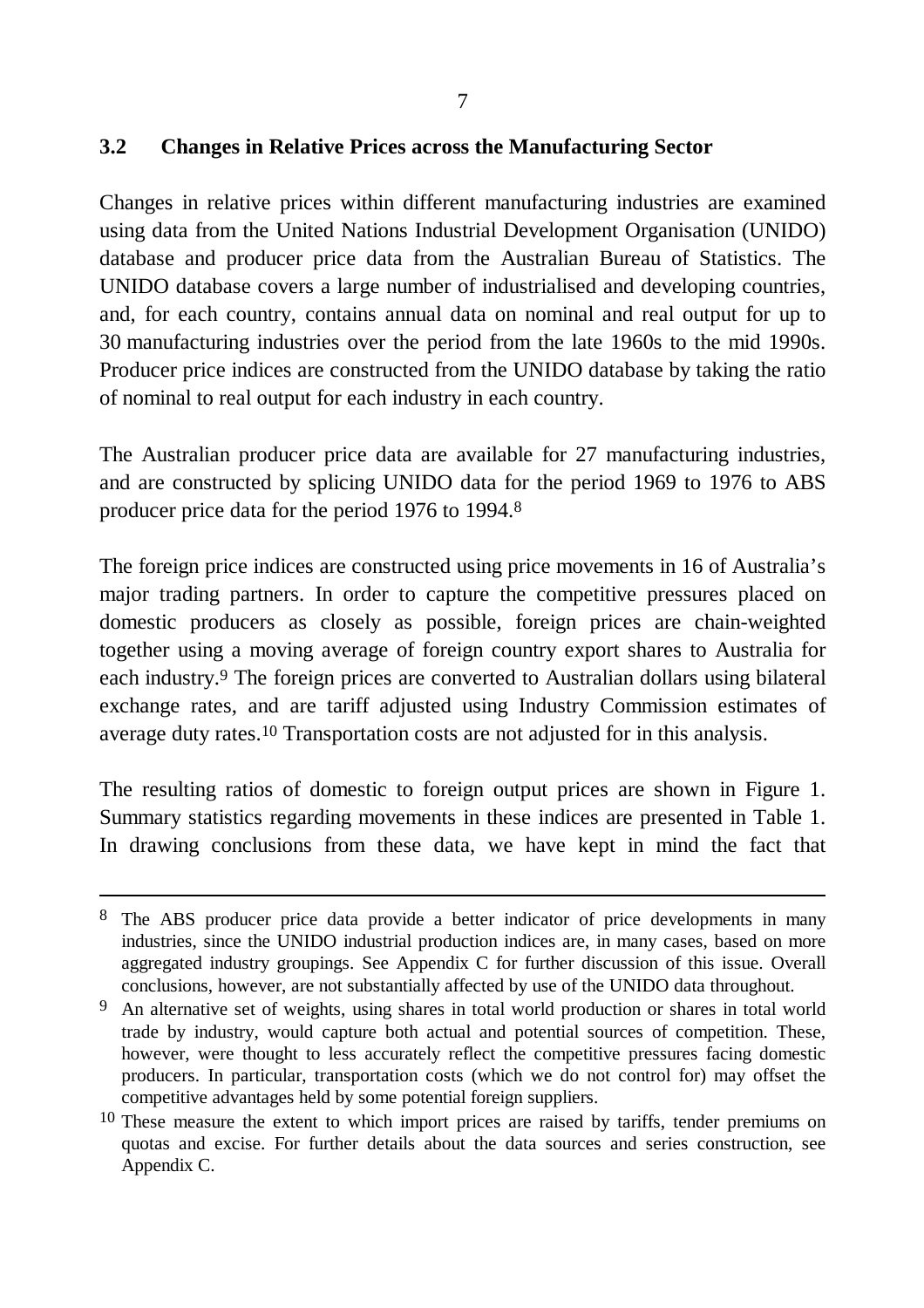international comparisons are fraught with difficulty. Even in industrialised countries, as suggested by the Boskin (1996) report, it is difficult to accurately measure price movements and appropriately adjust for quality and compositional changes. Many of these problems are likely to be exacerbated in developing countries. When examining these indices we are thus sceptical about the magnitude of some of the individual movements, and take from these data some overall trends rather than placing too much weight on individual industry experiences.<sup>11</sup> Note that since these indices have been calculated using price indices rather than actual price levels, only conclusions regarding *changes in* relative prices can be drawn.12

|                                                                                                                                                                                                                   | <b>Table 1: Changes in Relative Prices by Industry</b> |                       |                       |  |  |
|-------------------------------------------------------------------------------------------------------------------------------------------------------------------------------------------------------------------|--------------------------------------------------------|-----------------------|-----------------------|--|--|
| Number of industries for which<br>relative prices have:                                                                                                                                                           | 1969/72 to<br>1991/94                                  | 1969/72 to<br>1980/83 | 1980/83 to<br>1991/94 |  |  |
| Decreased                                                                                                                                                                                                         | 21                                                     |                       | 21                    |  |  |
| Increased                                                                                                                                                                                                         |                                                        | 4                     |                       |  |  |
| Unchanged                                                                                                                                                                                                         | 5.                                                     | 12                    |                       |  |  |
| Based on percentage changes in the relative price measures presented in Figure 1. Industries are<br>Note:<br>classified as 'unchanged' if the relative price change is less than 10 per cent in either direction. |                                                        |                       |                       |  |  |

<sup>11</sup> In Appendix A, we present data which are comparable to Figure 1 and Table 1, but only include Australia's *industrialised* country trading partners. Overall conclusions are little changed.

<sup>&</sup>lt;sup>12</sup> Note also that in this exercise we are comparing movements in the Australian price with the movements in the price at which a foreign substitute *could be* landed, not movements in the price at which foreign goods are actually sold, in Australia.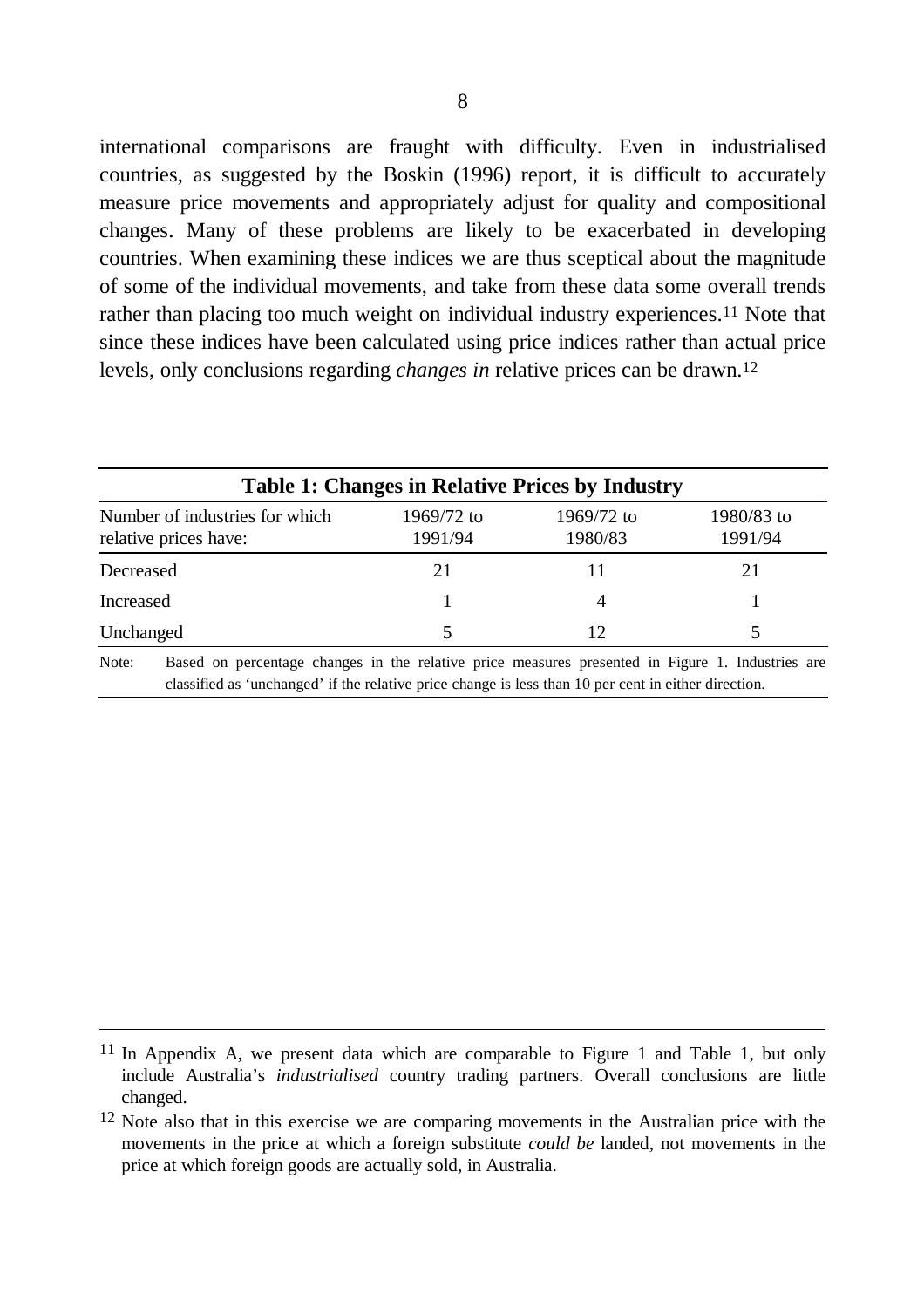

The main conclusion we draw from these data is that there have been widespread and substantial falls in relative prices for a large number of manufacturing industries over the three decades considered. Table 1 illustrates that over the full sample period, relative prices fell in 21 of the 27 industries, and only rose in one industry.13 We discuss this conclusion in more detail below.

These data also illustrate that relative price shocks can be quite large and persistent, driving relative prices away from long-term trends. Following the nominal exchange rate depreciation in 1986, for example, most industries experienced a fall in their real exchange rate (Figure 1). For some industries this gain was subsequently

<sup>13</sup> Bloch (1996) uses a similar data set, but does not draw this conclusion. He finds that '… the change in competitiveness of Australian producers differs substantially across industries and trading partners'. For each industry, Bloch documents the *number* of countries against which Australia's competitiveness has improved or declined over the period from 1968 to 1989 and presents the average change in competitiveness for each industry, in effect giving equal weight to each trading partner. The differences between our conclusions primarily illustrate the effect of weighting foreign country prices together, rather than examining individual bilateral movements. In this way, more general conclusions regarding Australia's competitive position can be drawn.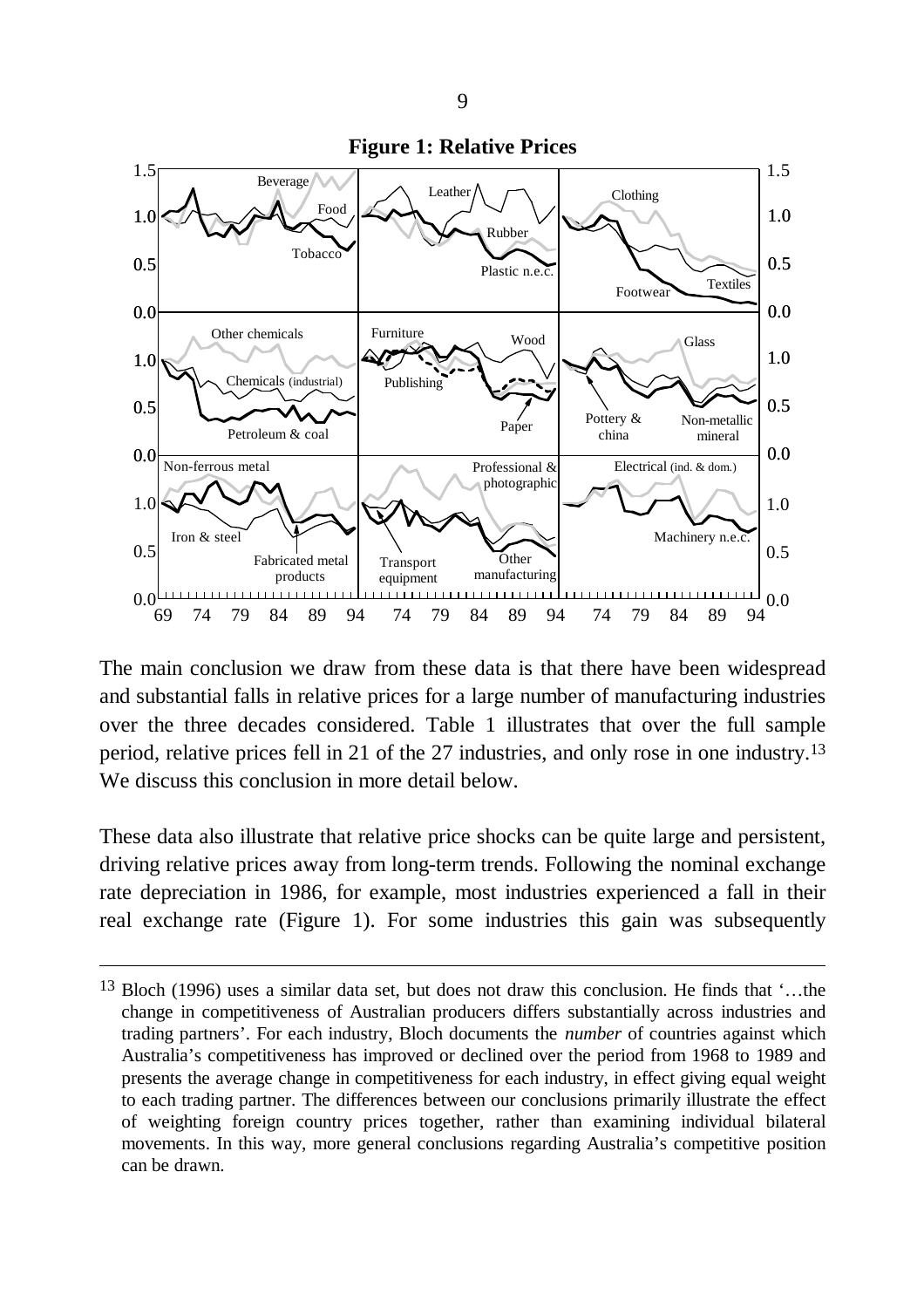eroded, while for others it was maintained.14 We attribute the persistence of relative price shocks to rigidities in the economy which imply that it takes time for consumers and producers to observe and respond to relative price changes.15 One implication of this is that once-off movements in the price level which flow from structural adjustments, may take place over quite a long period as relative prices gradually adjust.

Returning to the main conclusion, the widespread fall in relative prices illustrated in Figure 1 and Table 1 could reflect a number of factors.16 These include:

- (a) increasing international competition;
- (b) the depreciation of the aggregate real exchange rate;
- (c) real unit labour cost increases in the manufacturing sectors of our trading partners;
- (d) differentiated product pricing behaviour; and
- (e) the fact that much of Australia's manufacturing involves refinement of resource commodities.

We discuss each of these in turn.

-

The first explanation for the widespread improvement fall in relative prices is that it reflects the impact of increased international exposure on the behaviour of domestic producers. To the extent that Australian firms were, in the past, somewhat protected from international competition, through both explicit trade policy and an inwardfocused mentality, it seems plausible that increased international exposure may have lead to some rationalisation in the domestic industry. This rationalisation could plausibly include lower margins in factor, input and product markets, improved use

<sup>&</sup>lt;sup>14</sup> The differential responses of industries to the exchange rate movements in the mid to late 1980s broadly correspond with Lattimore's (1988) findings.

<sup>&</sup>lt;sup>15</sup> Evidence is well established that exchange rate movements are not passed through to wholesale import prices instantaneously; see Dwyer, Kent and Pease (1993) for a discussion of some aggregate results for Australia. This is clearly an important rigidity which partially explains the persistence in relative price shocks over short periods of time.

<sup>&</sup>lt;sup>16</sup> A change in transportation costs is a potentially important explanator for these trends which we have not explored.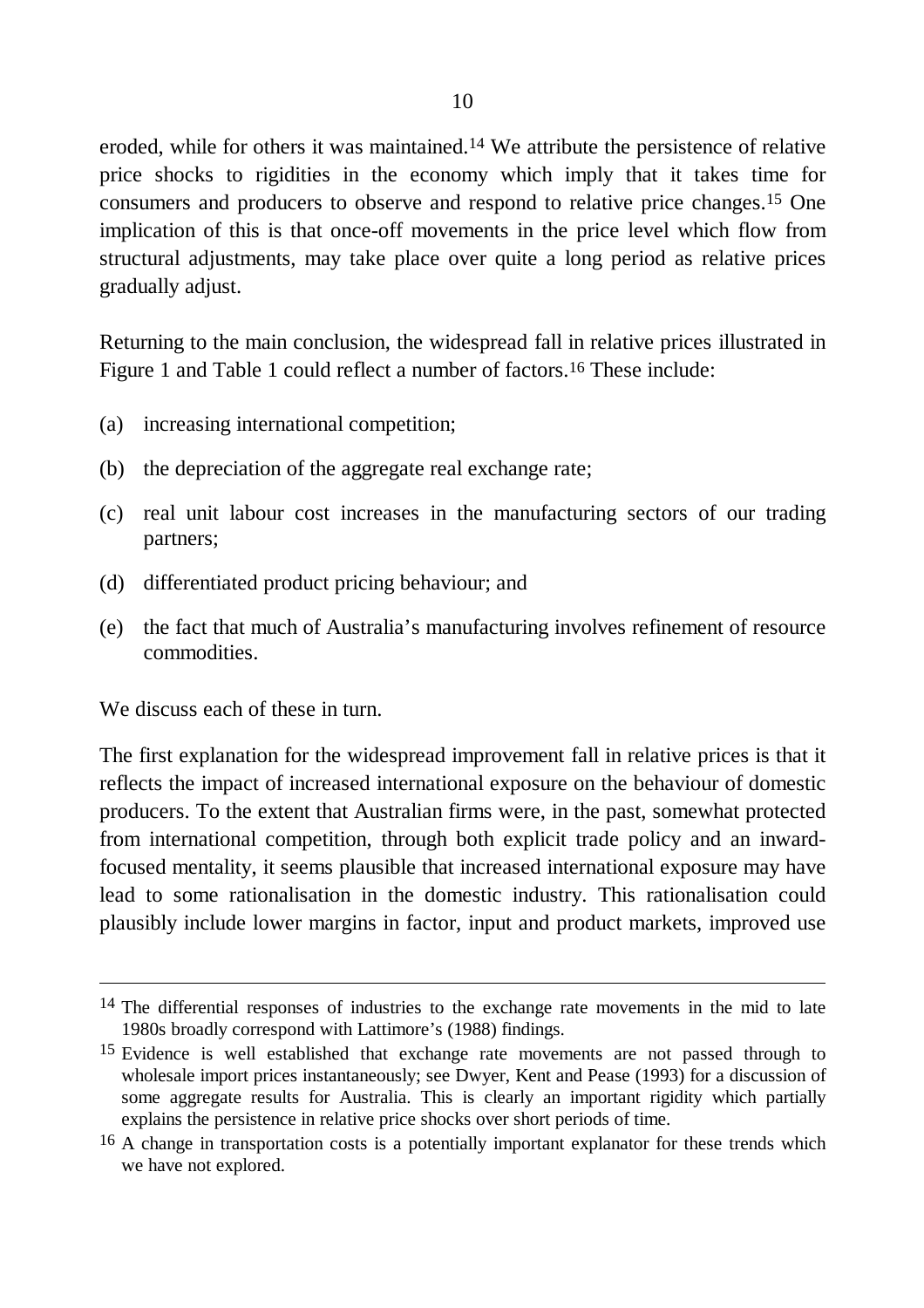of technology by domestic industry and the exiting from the industry of high-cost producers.

The most obvious competing explanation for the observed trends, however, is that they simply reflect, at an industry level, the depreciation of the real exchange rate at an aggregate level which occurred over this period. Since one could argue that the aggregate depreciation has been driven by the decline in the terms of trade, these developments could have been entirely independent of the process of internationalisation. If this is the case, the correct interpretation would be that developments at an aggregate level had simply conferred on manufacturers substantial competitive improvements.

A third explanation is that these falls in relative prices could have been driven by general equilibrium forces at work in our major trading partners, rather than domestic developments. Taking the textiles, clothing and footwear industries as an example, the substantial relative price improvements illustrated in Figure 1 must, in part, reflect the fact that wage rates have risen substantially in some of our Asian trading partners as a consequence of development.17

A fourth explanation for these developments comes from thinking about the output of manufacturers as being differentiated rather than homogeneous products. In this case the law of one price is no longer strictly applicable, and the widespread fall in the real exchange rate facing most Australian manufacturing industries could reflect their attempt to gain market share.

Finally, these developments could be driven by the output of Australian manufactured industries being, on average, less elaborately transformed than their foreign counterparts. Lattimore (1988) argued that at an aggregate level, Australian manufacturing output is dominated by the simple transformation of resource-based products, whose prices have been falling over time due to sluggish world demand

<sup>&</sup>lt;sup>17</sup> If the prices of men's shirts in Australia, the US and Hong Kong are compared since the early 1980s, Australian prices have fallen substantially relative to Hong Kong prices, but only marginally so when compared with US prices. While tariff reductions may have forced the exit of high-cost firms from the Australian clothing industry during the 1980s, the predominant reason why Australian prices have improved relative to Hong Kong's is probably because rapid technological growth in Hong Kong's high-technology traded industries has driven up the aggregate wage rate and hence, worsened their competitiveness in sectors such as clothing, which are less technology intensive and more labour intensive.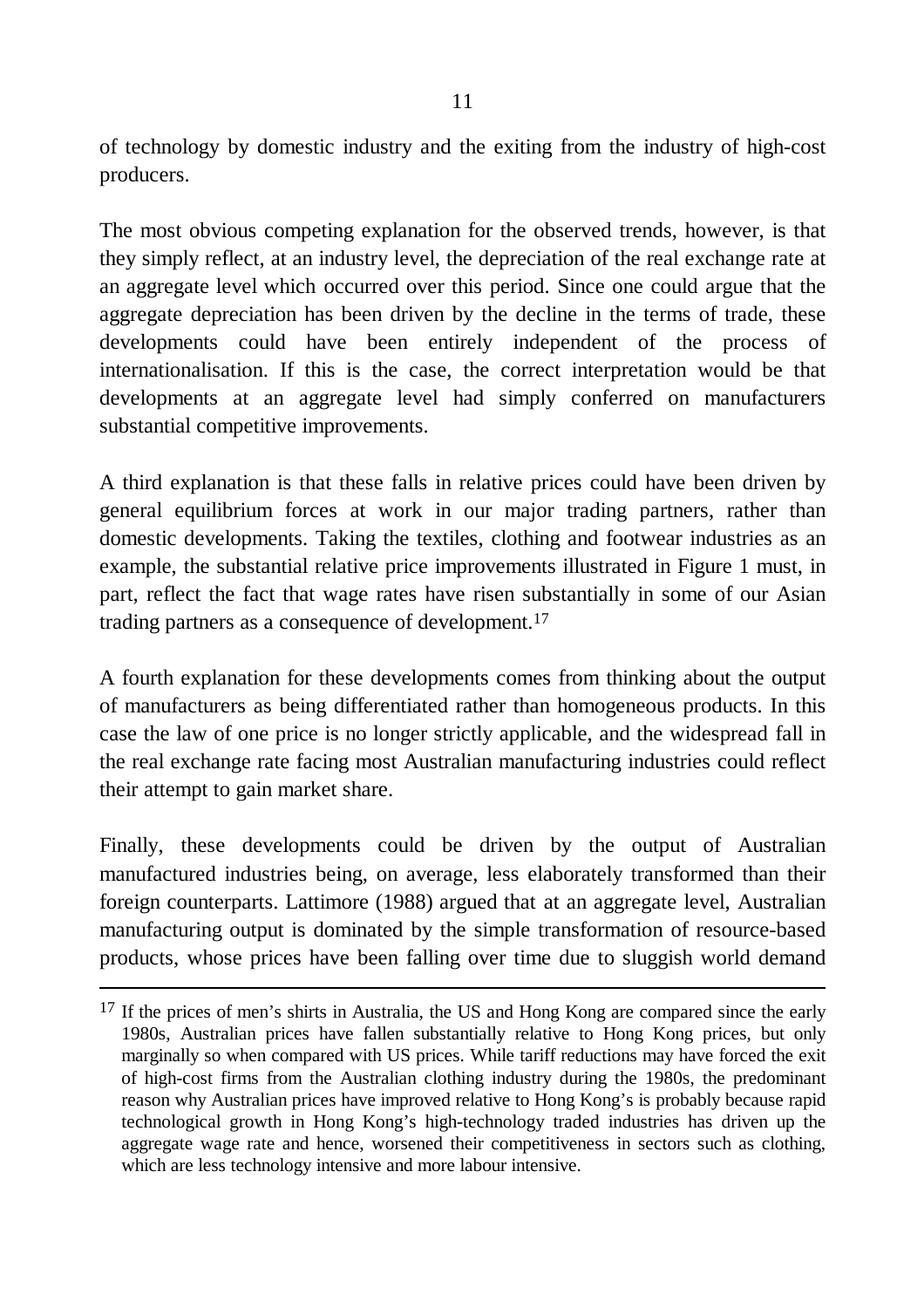and growing world supply of these products. While this may be less true these days, to the extent that the output of individual Australian manufacturing industries remains, on average, more resource-based than our foreign competitors, the same argument applies. In this case the downward trend in relative prices would not reflect an improvement in competitiveness at all.

There is little doubt that the latter three explanations are relevant for understanding the observed developments. Increases in wage rates in some of our trading partners can no doubt partially explain developments in the 'light' manufacturing industries such as the textile, clothing and footwear industries. That manufactured goods are differentiated can probably explain why relative prices across countries can deviate over short- to medium-term horizons. And, for a selection of these industries it is likely that goods produced in Australia are more resource-based than goods produced in other countries. Overall, however, it seems unlikely that these explanations are sufficient to explain the fairly widespread trends observed across the manufacturing sector over the past 25 years.

To assess the relative importance of the first two factors, we examine their differential implications for trade shares and compare these with actual developments. Assuming domestic industries have some market power,18 having an exogenous depreciation of the real exchange rate is equivalent to conferring on domestic tradeable industries an outward shift in the demand curve they face. This is because the increase in foreign prices relative to domestic prices (in domestic currency terms) should lead consumers to switch their demand from foreign to domestically sourced goods. Across industries, falls in relative prices would thus be expected to be correlated with reductions in import shares.

Increased international competition, by contrast, drives a fall in the real exchange rate facing the domestic industry by forcing a reduction in the price at which goods are sold in the domestic market place. For domestic producers to survive, they are forced to either lower margins and/or improve their use of available technology. High-cost domestic producers who cannot restructure their operations are priced out of the market and exit from the industry. The initial impact of an increase in international competition is thus to increase the import share, as high-cost domestic

<sup>18</sup> As long as domestically produced goods are not perfect substitutes for foreign produced goods, the demand curve faced by domestic industries would be expected to be downward sloping.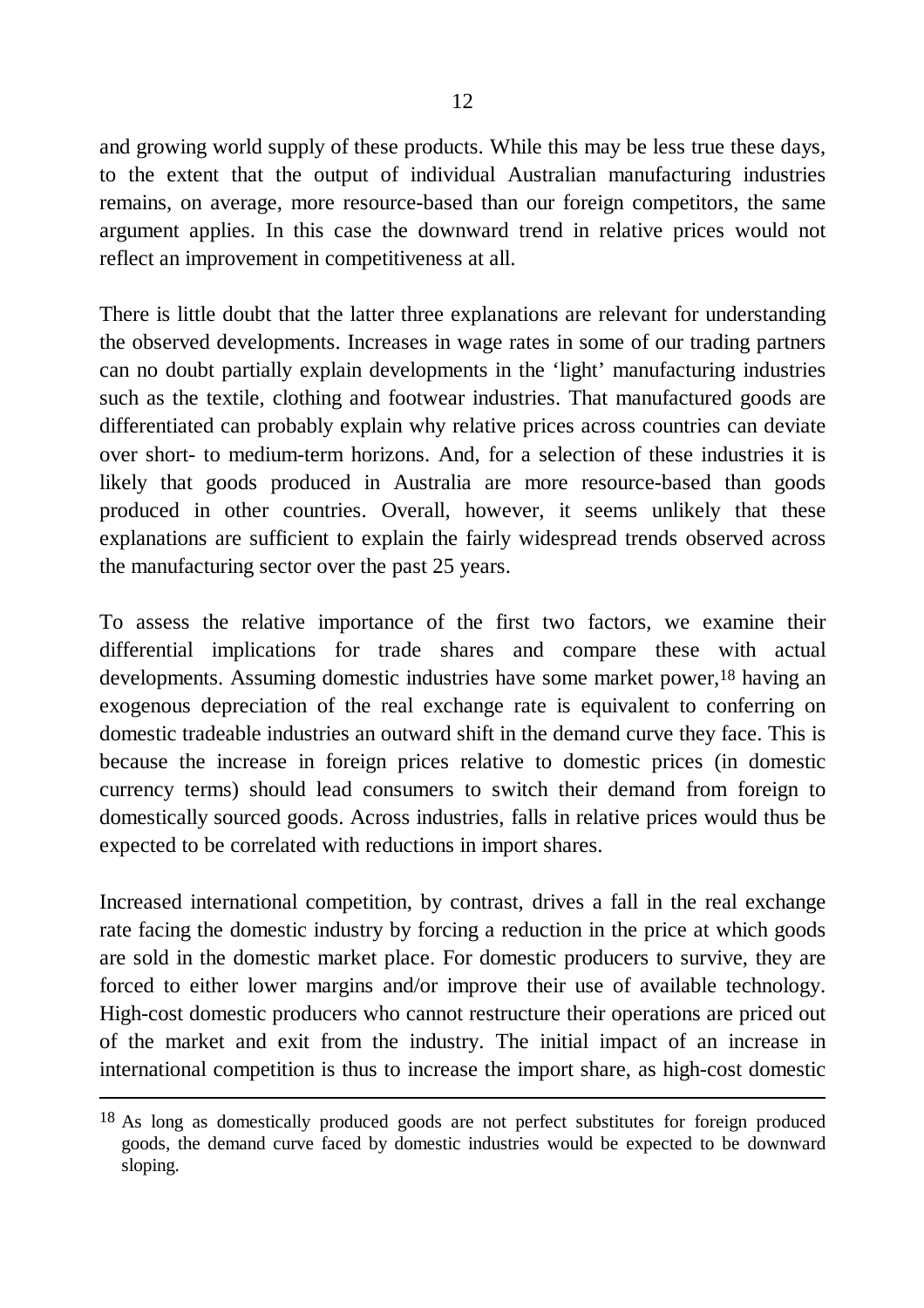products are replaced with imports. To the extent that the restructured domestic industry subsequently improves its competitive position *vis-à-vis* foreign producers, the increased import share could be partially unwound.

Figure 2 shows scatter plots, by industry, of changes in relative prices against average levels of, and changes in, import shares. These show that at an industry level there is very little evidence that changes in relative prices and import shares are positively related; in only 3 of the 27 industries are changes in relative prices and changes in import share of the same sign. Combined with the fact that the domestic import-competing sector has, if anything, been declining over time, these results suggest that it is not simply an exogenous depreciation of the exchange rate which has caused these changes in relative prices.

While Figure 2 is suggestive of a negative association between relative price changes and openness, these data do not show that industries which have opened up the most have enjoyed *significantly* larger falls in relative prices. Even after controlling for the relative levels of concentration in the industry, and allowing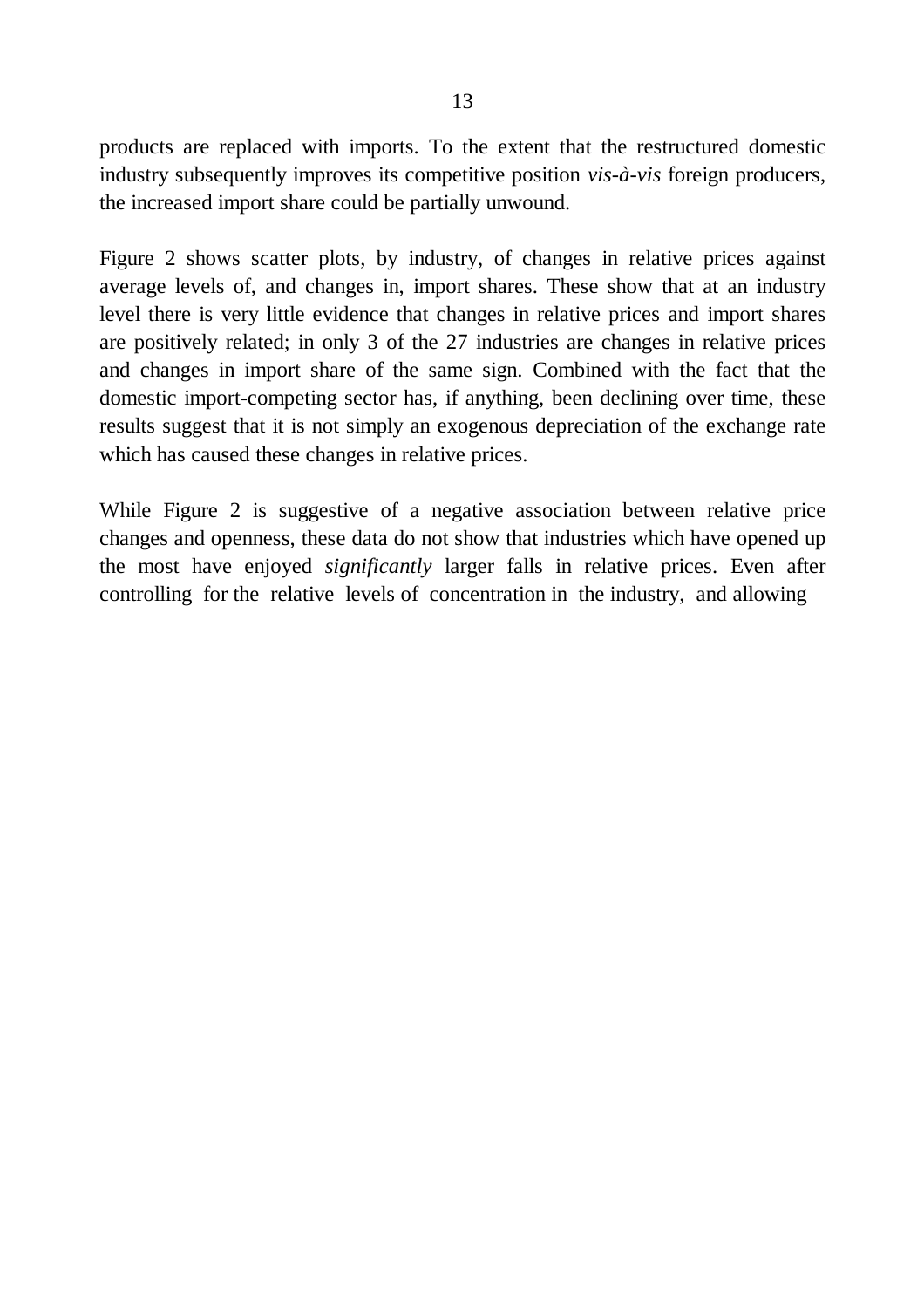

**Figure 2: Relative Prices and Openness by Industry**

concentration to interact with trade exposure, a significant negative correlation between relative price movements and trade exposure could not be found.19 This may suggest that to uncover the cross-industry relationship between relative price

<sup>19</sup> Several studies, see for example, Bloch (1974) and Levinsohn (1993), argue that it is not trade exposure on its own, but the interaction between trade exposure and concentration in the industry which is crucial. This makes sense; if a domestic industry was highly competitive before increasing its trade exposure, the disciplinary effect of increasing its trade exposure would be expected to be limited.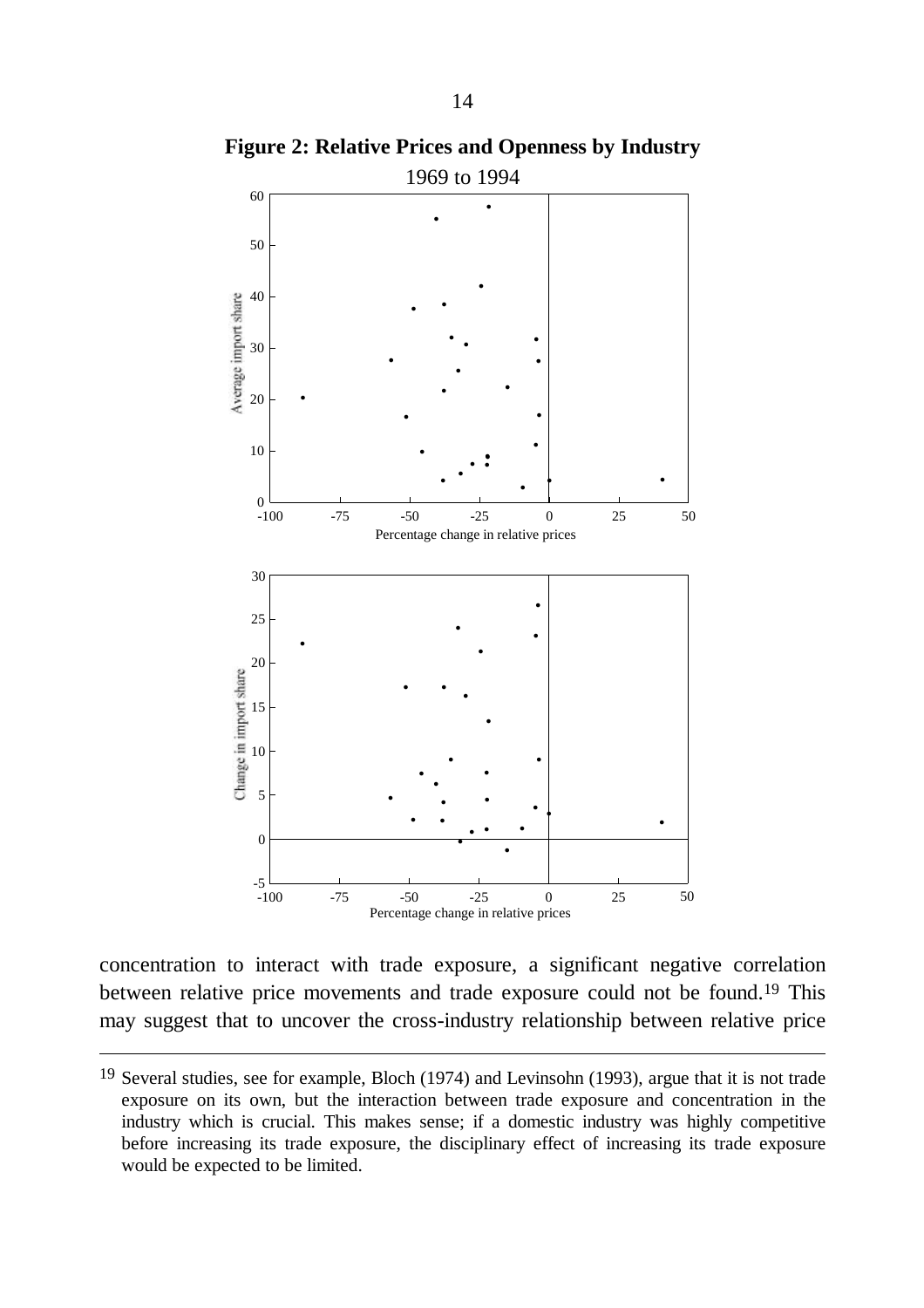changes and trade exposure it is necessary to control for other product-specific factors and market-structure indicators, including those additional factors discussed above. 20

### **3.3 Changes in Price Setting Behaviour over Time**

The above analysis suggests that there has been a widespread fall in Australian prices relative to foreign prices across the tradeable industries since the late 1960s. In this section, we provide a preliminary investigation of whether a structural change in price setting behaviour has occurred with the opening up of the economy. In particular, we examine whether across the manufacturing sector there has been a greater tendency for domestic prices to move with foreign prices in the later years of our sample, as would be expected if internationalisation has changed the price setting behaviour of domestic producers. 21

To explore this issue, we examine whether the price ratio series we derived in Equation (1) are stationary. Identifying stationarity in a series which is subject to substantial and persistent relative price shocks, however, can be difficult. This is especially the case in small samples, where short-term relative price shocks may obscure longer-term trends. To partially overcome these problems, we follow the approach adopted in Wu (1996) and take advantage of the panel-data set to increase the power of the tests for stationarity. This approach involves pooling the price ratio series for the 27 industries, and testing the null hypothesis that each series contains a unit root against the alternative that the series are jointly stationary.

We assume a fixed-effects model, and allow the intercept to vary across industries to incorporate industry-specific effects. Our model is thus:

$$
R_{i,t} = \mathbf{a}_i + \mathbf{r} R_{i,t-1} + u_{i,t} \tag{2}
$$

<sup>&</sup>lt;sup>20</sup> Controlling explicitly for changes in quantitative restrictions may also be important, since the application of quantitative restrictions, rather than tariffs, generally provides more protection for the domestic industry from foreign competitors.

<sup>21</sup> In effect this involves testing a necessary, but not sufficient, condition for the law of one price to hold.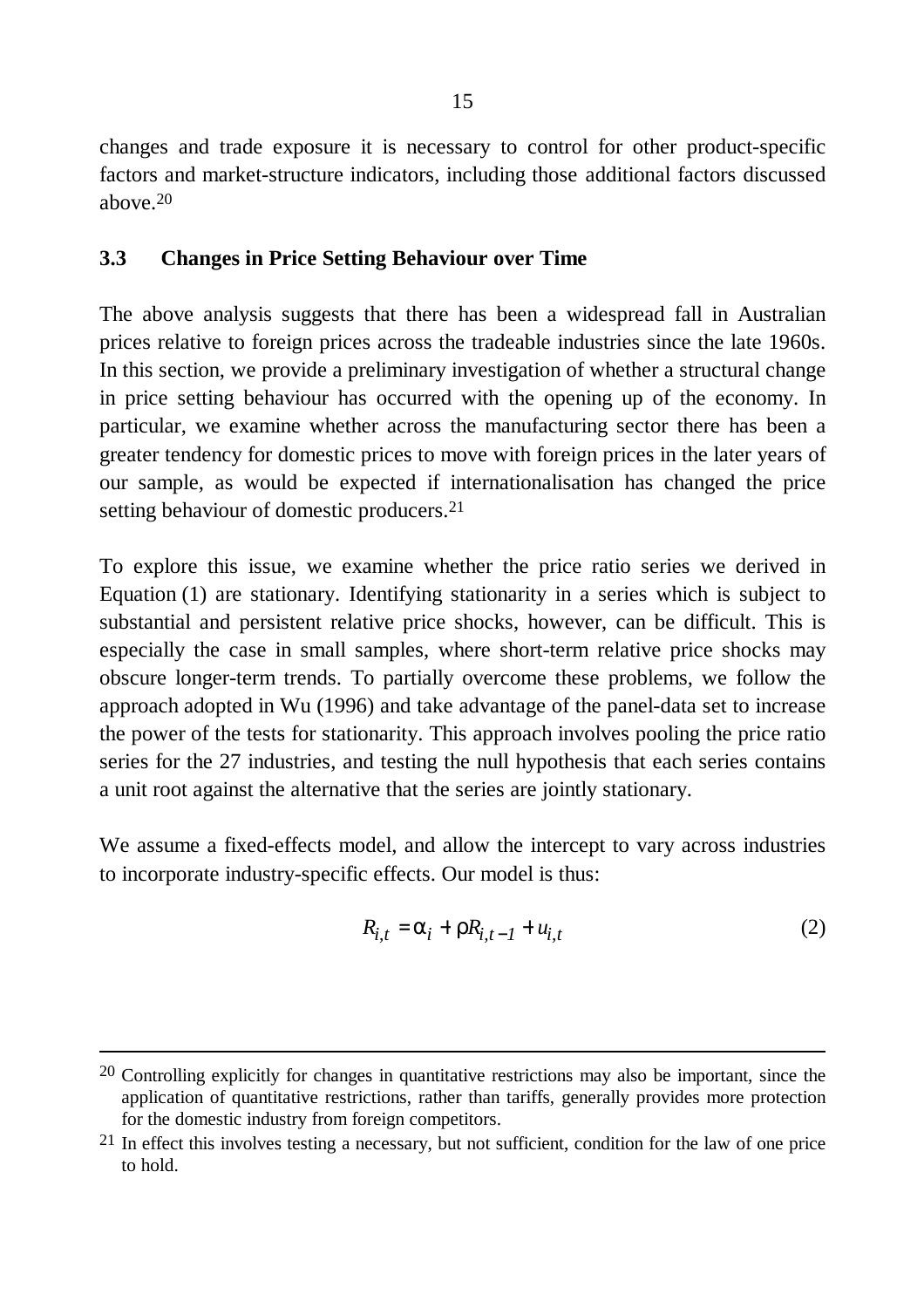where  $R_{i,t}$  is the price ratio, defined in Equation (1), of industry *i* in period *t*,  $a_i$  is the industry-specific effect, and  $u_{i,t}$  the idiosyncratic disturbance.<sup>22</sup> Under the null hypothesis that the relative price series are non-stationary, the coefficient *?* will equal unity. If this is rejected, and *?* is significantly less than unity, it suggests that the relative price terms are jointly stationary and hence that domestic and foreign prices are linked together over time.

The results are presented in Table 2. They show that over the full sample period, the estimate of *?* is very high, at 0.85, suggesting that shocks to the relative price series are long-lived. The test statistics imply that the null hypothesis of non-stationarity cannot be rejected, and hence, that relative prices have not exhibited mean reversion over the full sample, a result which is consistent with casual observation of Figure 1.

|                                                                                                                               | <b>Table 2: Augmented Dickey-Fuller Tests</b> |           |           |           |  |  |  |
|-------------------------------------------------------------------------------------------------------------------------------|-----------------------------------------------|-----------|-----------|-----------|--|--|--|
|                                                                                                                               | 1969–1994                                     | 1969-1978 | 1978–1986 | 1986-1994 |  |  |  |
| Estimate of ?                                                                                                                 | 0.85                                          | 0.40      | 0.35      | 0.15      |  |  |  |
|                                                                                                                               | (0.02)                                        | (0.09)    | (0.13)    | (0.09)    |  |  |  |
|                                                                                                                               | [0.65]                                        | [0.45]    | [0.96]    | [0.00]    |  |  |  |
| Notes:<br>Standard errors are presented in parentheses (), p-values are in brackets [].<br>march index caused contracted to a |                                               |           |           |           |  |  |  |

The finite-sample distributions of the test statistics for *?* are estimated using Monte Carlo simulations calibrated to the sample.23

22 Rather than estimate Equation (2) with its numerous dummy variables, the industry-specific effects can be removed from the data by subtracting from each observation its industry mean. An augmented Dickey-Fuller test can then be used to test the stationarity of the transformed data by estimating the following equation:

-

$$
\Delta \widetilde{R}_{i,t} = (\mathbf{r} - 1) \widetilde{R}_{i,t-1} + \sum_{j=1}^{J} \mathbf{b}_j \Delta \widetilde{R}_{i,t-j} + \widetilde{u}_{i,t}
$$
\n(3)

where  $\tilde{R_i}$  $R_{i,t} - \frac{I}{\pi}$  $P_{i,t} = R_{i,t} - \frac{1}{T} \sum_{t=1}^{T} R_{i,t}$ *T*  $= R_{i,t} -$ =  $\sum R_{i,t}$ . The equations are estimated with two lags to correct for possible

serial correlation over a two-year period. Similar results are obtained if time-specific, in addition to industry-specific, effects are allowed for.

23 For the full sample period, this involves generating 27 synthetic data series, each a random-walk time series with 26 periods. Values of *t?* are obtained by pooling the series and using them to estimate Equation (4). This process is repeated ten thousand times to produce the empirical distribution of the test statistic. To generate the distribution of  $t<sub>2</sub>$  for the smaller sub-periods, the same process was used but with random-walk series of 10 and 9 periods.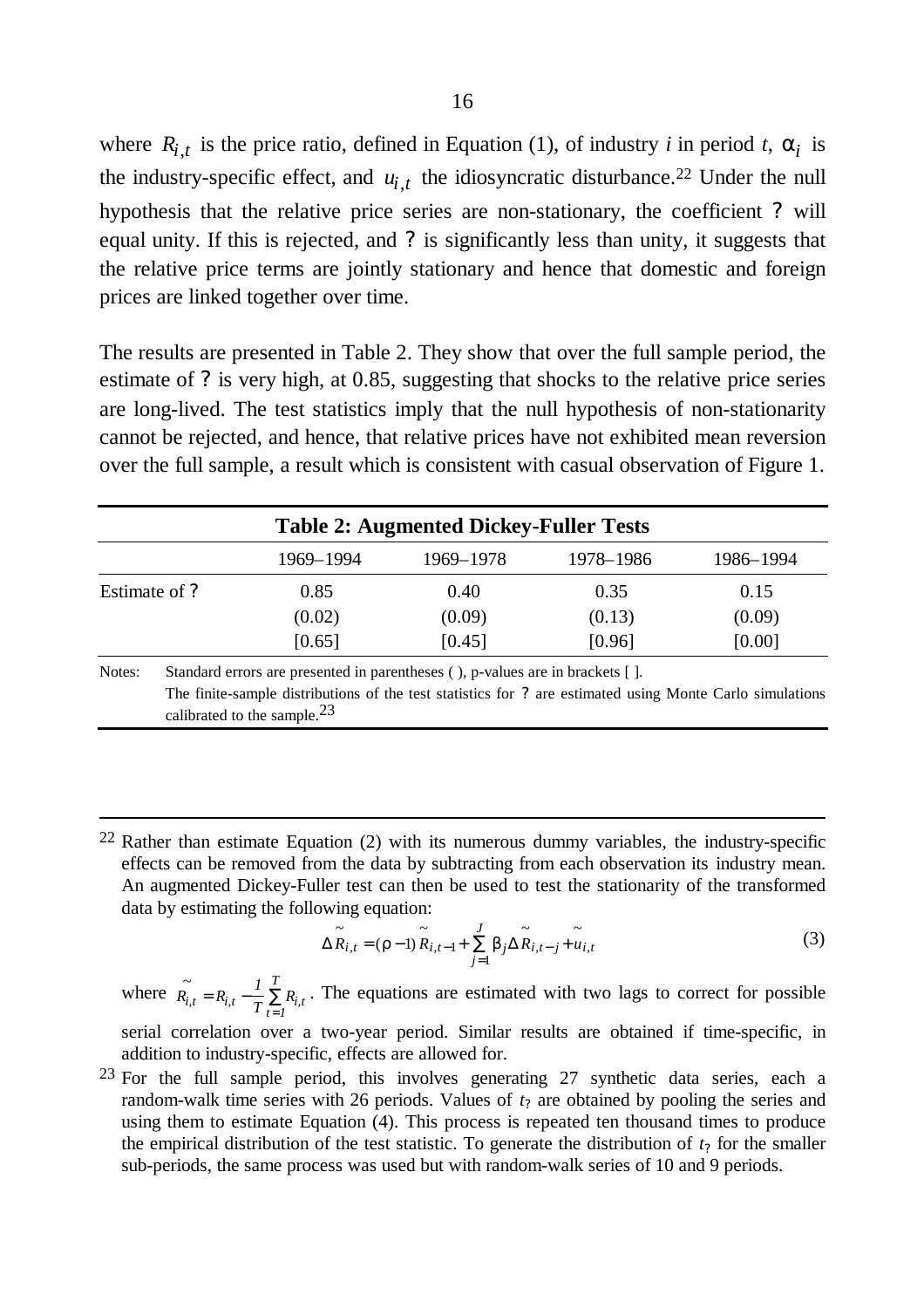Splitting the sample into three sub-periods, these estimates suggest that domestic prices have been more closely aligned with foreign prices in recent years than earlier. The second last column of Table 2 shows that relative prices were most unstable in the middle sample period, when non-stationarity of the relative price series can be rejected at all conventional significance levels. For the sample period from 1986 to 1994, by contrast, the estimate of *?* is relatively low at around 0.15, and critical values imply that the null hypothesis of non-stationarity can be rejected at a 1 per cent significance level.24

These results thus provide some econometric evidence that there was a realignment of relative prices in Australia during the 1970s and 1980s, and that for the past decade or so, there has been more of a tendency for domestic prices to respond to foreign prices. 25 The latter issue is investigated further in Section 4.

# **4. Openness and the Dynamic Response of Domestic Prices to Changes in Import Prices**

There are two main channels through which changes in imported goods prices affect the domestic price level. Both of these are likely to be affected by openness.

Changes in import prices affect the domestic price level *directly* through the prices of imported final goods which are consumed in the economy.26 The importance of

<sup>24</sup> Rolling regression estimates through the sample period, using a fixed 10 year window, show that there were periods in the early 1970s in which relative prices were also stable. This is somewhat puzzling. It is probably explained by the fact that the nominal exchange rate appreciation which occurred in 1973 was substantial, but was reversed relatively rapidly. Since domestic and foreign price levels moved similarly over this period, the real exchange rate exhibits a reasonable degree of 'mean reversion' due to the nature of the exchange rate shocks which occurred.

<sup>25</sup> We regard these results as indicative of the changes which have been taking place. However, due to the characteristics of our data set, we rely more on their qualitative, rather than their precise quantitative, information. For example, the UNIDO data are collected from individual country sources, and since not all countries collect data on a calendar year basis we cannot be confident that measurement error due to timing issues has been avoided.

<sup>26</sup> Dwyer and Lam (1994) examine the relationship between the over-the-docks (wholesale) price of imports and the retail price. They find that changes in wholesale import prices are fully passed through to retail import prices, though taking into account domestic add-on costs, the retail import price moves by around two thirds of the change in the wholesale price.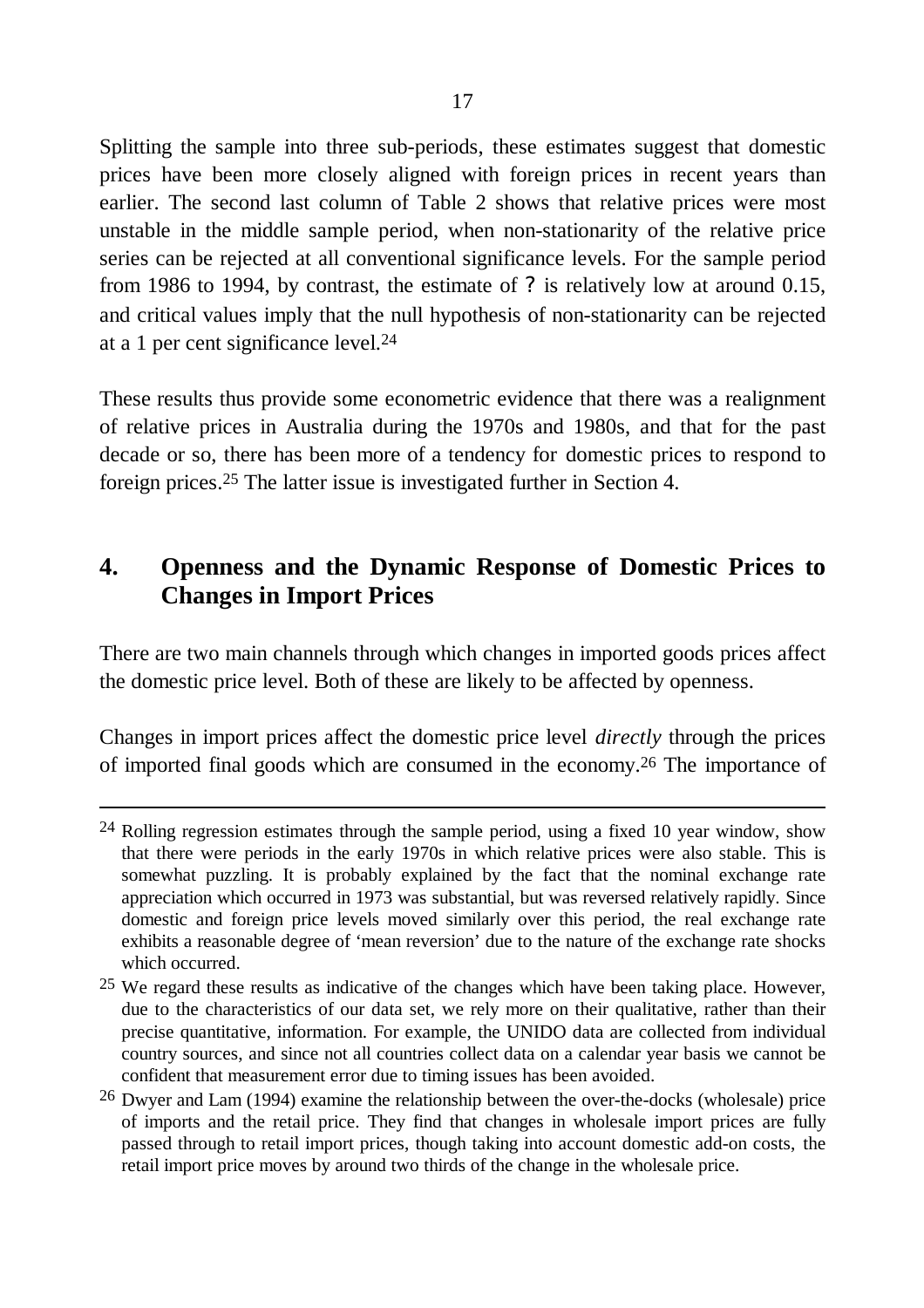this channel clearly depends on the share of imported goods in the bundle of goods consumed domestically. As discussed in Gruen and Sheutrim (1994), if increasing the openness of the economy leads to a higher proportion of imported goods in the consumption bundle, it should also lead to a commensurate increase in the impact that a given change in the price of imported goods (or, similarly, a change in the exchange rate) has on the aggregate inflation rate.

Changes in import prices also affect the domestic price level *indirectly* through the prices set for domestically produced goods. This occurs in two ways. First, to the extent that domestic industries use imported intermediate inputs in production, increases in import prices may be passed on to domestic prices. Second, since relative prices matter, domestic price setters in import-competing industries may be sensitive to import prices. The degree of sensitivity of domestic price setters to import prices depends on the substitutability of goods and the openness of markets. While most tradeable goods are not perfect substitutes for each other, opening up the economy should nonetheless deepen the market for categories of goods which have similar attributes, and should increase the sensitivity of domestic price setters to changes in the prices of their imported substitutes.

In this section we focus on the *indirect* channel through which import prices affect the domestic price level and examine how it depends on the degree of openness of the economy. We start by examining the different aggregate responses of domestically produced tradeable and non-tradeable goods prices to changes in import prices. We then turn to more disaggregated industry-level data on the prices of domestically produced import-competing goods to identify the role of openness in this relationship.

# **4.1 Tradeable and Non-tradeable Goods Prices and Import Prices**

An initial assessment of the impact that changes in openness may have on price-setting behaviour can be made by comparing the responses to changes in import prices of domestic industries which primarily produce traded goods with those which primarily produce non-traded goods. Prices in both types of industries would be expected to respond to import prices to the extent that intermediate imported goods are used in production. Given that tradeable goods are presumably closer substitutes with the imported goods, however, their sensitivity to changes in imported goods prices would be expected to be greater.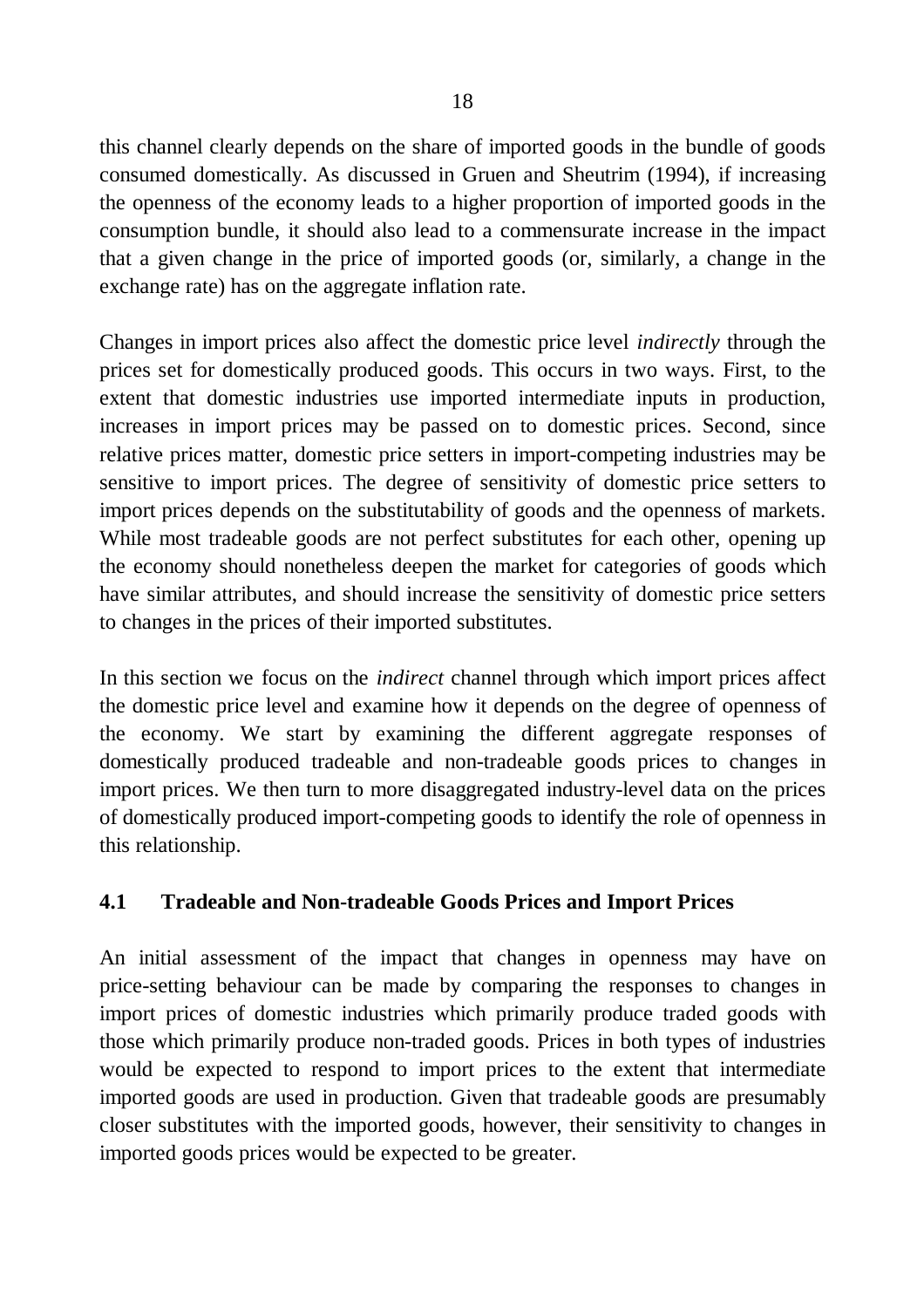To examine the response of domestic producer prices to import prices, we make use of producer price indices recently published by the ABS for the non-tradeable, tradeable and importable sectors of the domestic economy.27 Year-ended changes in these indices are shown along with changes in import prices in Figure 3. This figure illustrates that tradeable and importable prices move more closely with imported prices than do non-tradeable prices, though common long-term trends are evident for all three series.



**Figure 3: Prices of Domestically Produced Goods and Import Prices** Year-ended percentage change

To examine these relationships more rigorously, we estimate an error-correction model for each sector, and on the basis of this, derive both the elasticity of domestic prices with respect to import prices in each sector and the speed of response of domestic prices to a shock to import prices. That is, for each sector we estimate a model of the following form:

$$
\Delta p_t = I(\mathbf{d}n_{t-1} - p_{t-1}) + \mathbf{g} + \sum_{i=1}^{I} a_i \Delta p_{t-i} + \sum_{i=0}^{I} b_i \Delta m_{t-i} + u_t
$$
(4)

 $27$  These indices have been compiled by Johnson (1996), broadly following the methodology developed in Dwyer (1990,1992). Industries are classified as tradeable if either their import share or their export share is greater than 10 per cent and are classified as importable if their import share is greater than 10 per cent. For this study we use the chained tornqvist indices calculated by Johnson.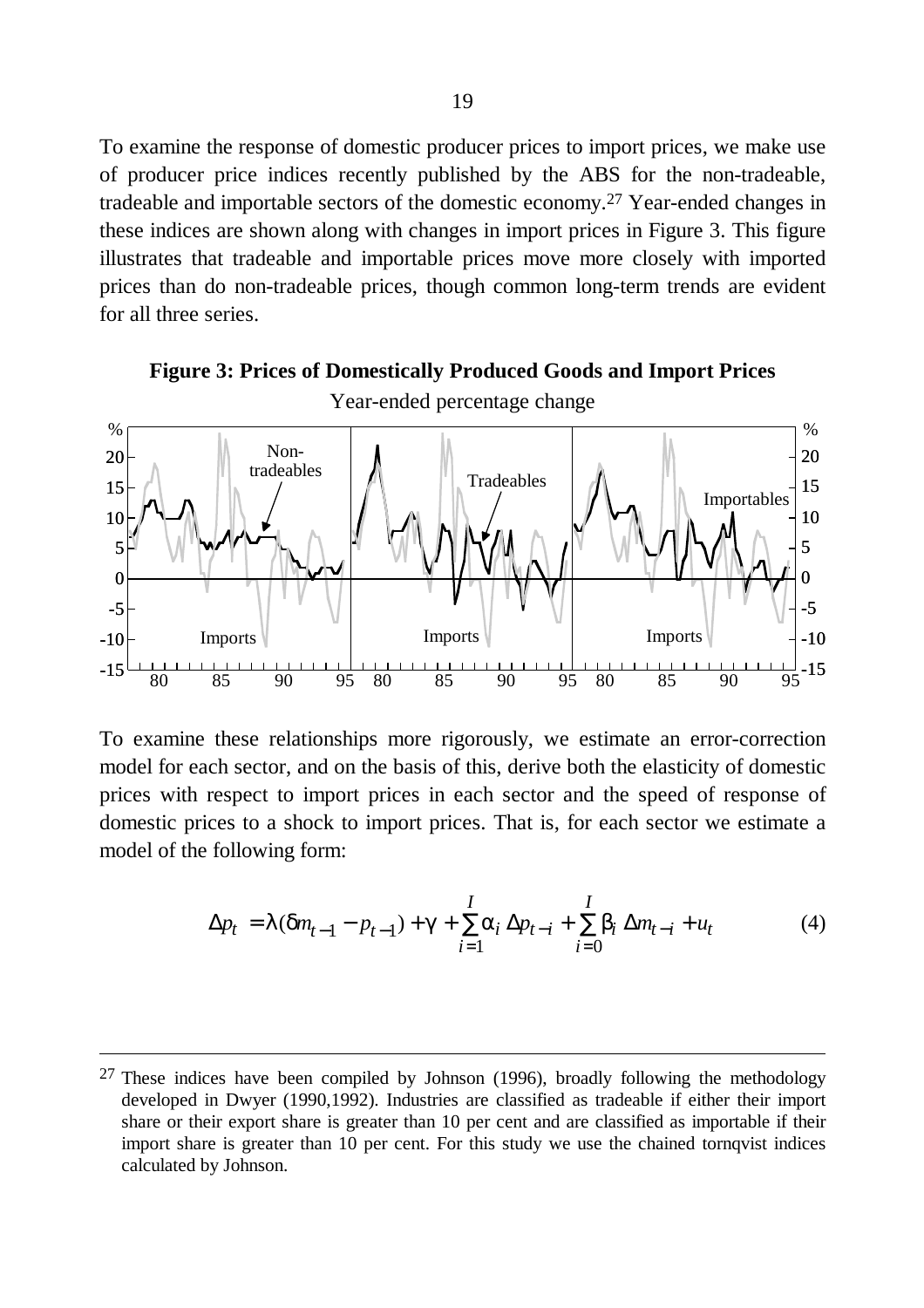where  $p_t$  is the price of the domestically produced good in a sector,  $m_t$  is the price of imported goods and all prices are expressed in logs.28 The following results are based on the most parsimonious equations estimated using a general-to-specific modelling strategy using up to eight lags on the first difference terms.

In this exercise, we have not taken into account the way any variables other than import prices affect domestic prices. This is because we want to capture the total impact that changes in import prices have on domestic prices. Changes in costs may reflect changes in import prices to the extent that costs include the prices of imported intermediate inputs and to the extent that there are some components of costs, in particular wages or productivity, which may vary in response to changes in the international environment. We wish to attribute these indirect effects to the total impact of changes in import prices.

This approach will overstate the influence of import prices, however, to the extent that imported goods prices are endogenous to changes in other costs in the domestic economy. For example, a positive wages shock would be expected to lead to an exchange rate depreciation and hence, an increase in imported goods prices. The long-run response of domestic prices (both tradeable and non-tradeable) to import prices, will thus in part reflect the fact that, in history, the exchange rate has responded to such exogenous inflationary shocks.

A summary of the results from these regressions is presented in Table 3. For each sector, this table shows the estimated long-run elasticity (*d*) and speed-of-adjustment coefficient (*l*) over three sample periods.

Over the full sample period, these results suggest that the long-run responses of the non-tradeable and importable sectors to a change in import prices are high; they are both insignificantly different from 1 at a one per cent level of significance. The long-run response of all tradeable prices to import prices is lower, presumably reflecting the different composition of our importable and exportable sectors and the understandably lower response of exportable prices to import prices.

<sup>&</sup>lt;sup>28</sup> The price of imported goods is measured by the implicit price deflator for imported goods.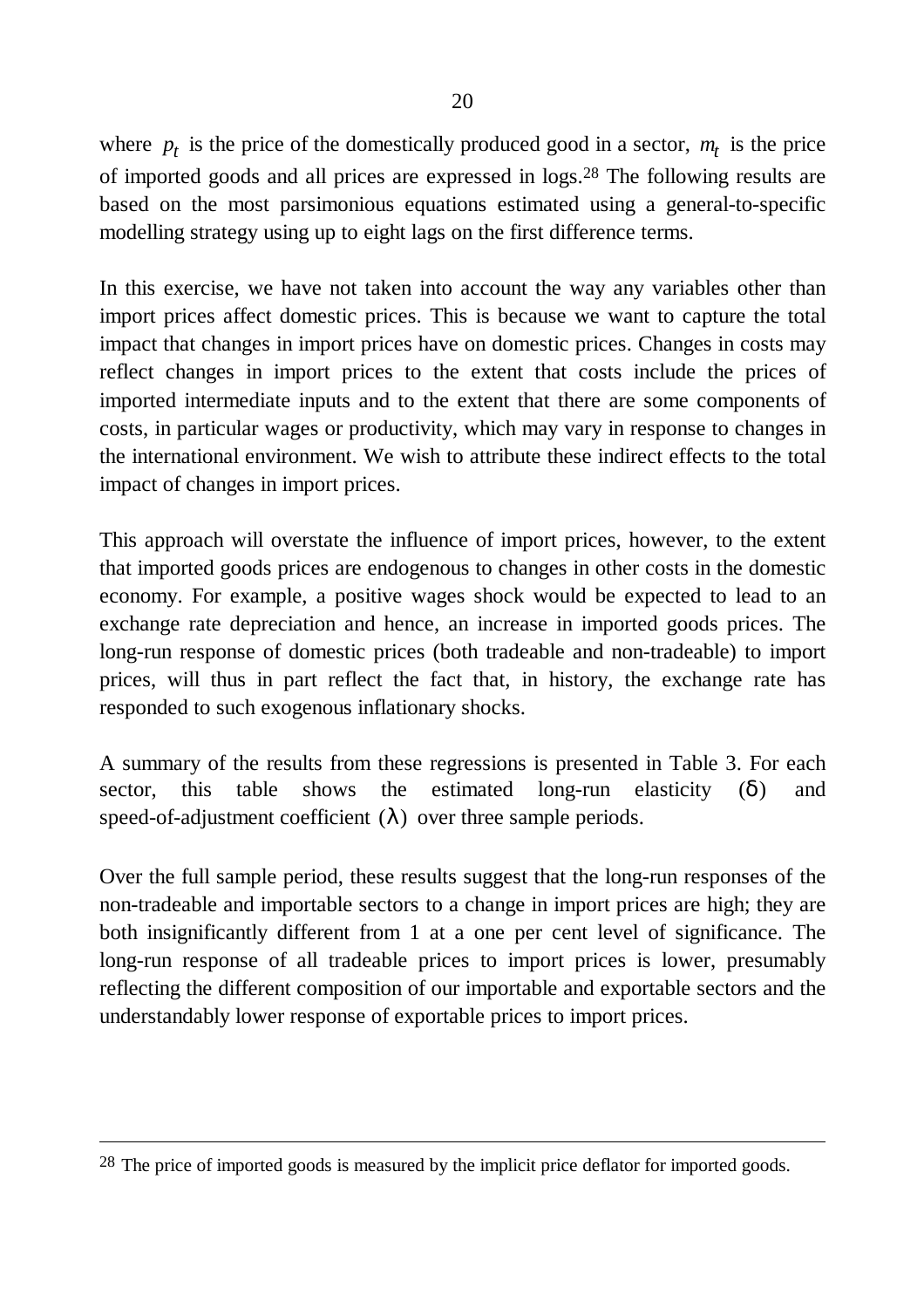| Table 3: Sectoral Responses to Import Prices <sup>(a)</sup>              |                |                 |                |                 |                |                 |  |
|--------------------------------------------------------------------------|----------------|-----------------|----------------|-----------------|----------------|-----------------|--|
|                                                                          |                | 1977:Q1-1995:Q2 |                | 1977:Q1-1989:Q2 |                | 1984:Q2-1995:Q2 |  |
| Sector                                                                   | Long-run       | Speed of        | Long-run       | Speed of        | Long-run       | Speed of        |  |
|                                                                          | elasticity     | adjustment      | elasticity     | adjustment      | elasticity     | adjustment      |  |
| Non-tradeables                                                           | 0.85           | 0.05            | 0.84           | 0.05            | 0.93           | 0.04            |  |
|                                                                          | (0.08)         | (0.01)          | (0.07)         | (0.01)          | (0.11)         | (0.01)          |  |
| Tradeables                                                               | 0.72           | 0.12            | 0.67           | 0.14            | 0.76           | 0.11            |  |
|                                                                          | (0.05)         | (0.02)          | (0.04)         | (0.03)          | (0.08)         | (0.03)          |  |
| Importables                                                              | 0.87           | 0.08            | 0.80           | 0.10            | 0.96           | 0.07            |  |
|                                                                          | (0.07)         | (0.02)          | (0.05)         | (0.03)          | (0.14)         | (0.02)          |  |
| Joint significance of<br>tradeables and<br>non-tradeables <sup>(b)</sup> | 2.74<br>[0.10] |                 | 5.96<br>[0.01] |                 | 2.04<br>[0.15] |                 |  |

Notes: (a) These equations have been estimated within a SUR system to allow for cross-equation correlations in errors. Numbers in parentheses ( ) are standard errors. Numbers in brackets [ ] are p-values. For the long-run elasticity estimates, standard errors have been derived using a Bewley transformation.

(b) Chi-squared test of the cross-equation restriction that the non-tradeables and tradeables coefficient estimates are equal. The p-value gives the level of significance at which one can reject the null hypothesis.

These sectors differ more markedly from each other, however, in the speed of adjustment to disequilibrium between imported and domestic prices. Prices in the tradeables sector respond over twice as rapidly as non-tradeable prices, and also somewhat faster than importables prices. One year after a shock to import prices, non-tradeable prices have made under 20 per cent of the total adjustment to the import price shock, while tradeable prices have adjusted by around 40 per cent. It is somewhat puzzling that importables respond less rapidly to a shock to import prices than exportables and importables taken together. This may reflect the fact that exchange rate shocks (which are the major source of shocks to import prices) are more quickly passed through to many of our export prices, because the bulk of our exports are homogeneous commodities whose prices are essentially set on world markets. The importable sector, in contrast, comprises a larger proportion of differentiated goods, which do not tend to be as sensitive, over the short term, to a divergence between the prices of imported and domestically produced items.

Since the degree of import penetration has increased over the past two decades, a further assessment of the impact of openness on price setting behaviour can be made by examining these relationships over two sub-samples. The results of this exercise, reported in the second two panels in Table 3, are somewhat mixed. The speed of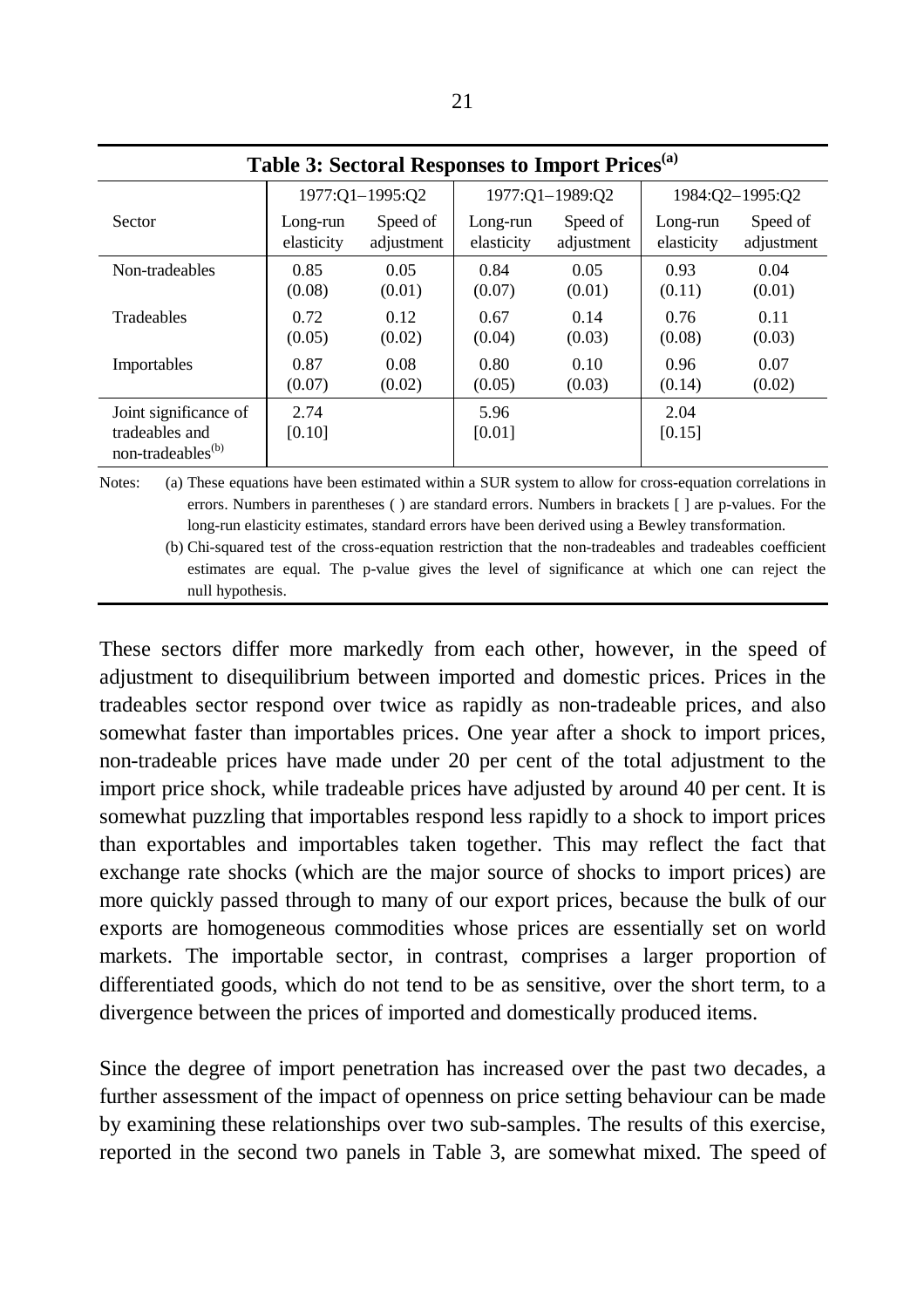response of domestic tradeable prices to import prices does not appear to have increased over the two sample periods, and although the long-run response of domestic prices to import prices has increased in each of the sectors, standard errors on the estimates for the second sample period are sufficiently large to preclude any strong conclusions being drawn.

In summary, given that the tradeable sector is by definition more open than the nontradeable sector, these results provide evidence that openness increases the sensitivity of domestic prices to variations in world prices and the exchange rate.

## **4.2 Openness and Industry Level Responses to Import Prices**

We now turn to disaggregated industry-level data for import-competing manufacturing industries to better discern the differential impact that openness may have within tradeable industries.

There has, to our knowledge, been no study which has examined at a disaggregated level the relationship between import prices and the prices set by domestic producers of import-competing goods in Australia since Gregory (1978). Gregory used disaggregated industry-level data over the period from 1970 to 1974 to assess how relative price changes across industries could be related to relative import price changes, relative cost changes and changes in the pattern of demand. He found that relative import price changes could not explain relative price changes; domestic producers appeared to adjust their market share rather than their price when faced with a change in the price of imports.<sup>29</sup>

In this section of the paper we examine the sensitivity of domestic producers of import-competing goods to the prices of their imported substitutes, using disaggregated data for the manufacturing industry.30 For each of 30 industry groups,

 $29$  For his central results, Gregory used a panel regression in which he restricted the response of domestic prices to import prices to be the same across industries. When he allowed some variation across industries based on the degree of import competition, he did find a significant positive response among the more open industries, although other explanators remained much more important for explaining movements in domestic prices.

<sup>&</sup>lt;sup>30</sup> Industries were included if they had been import competing at some time during the sample period.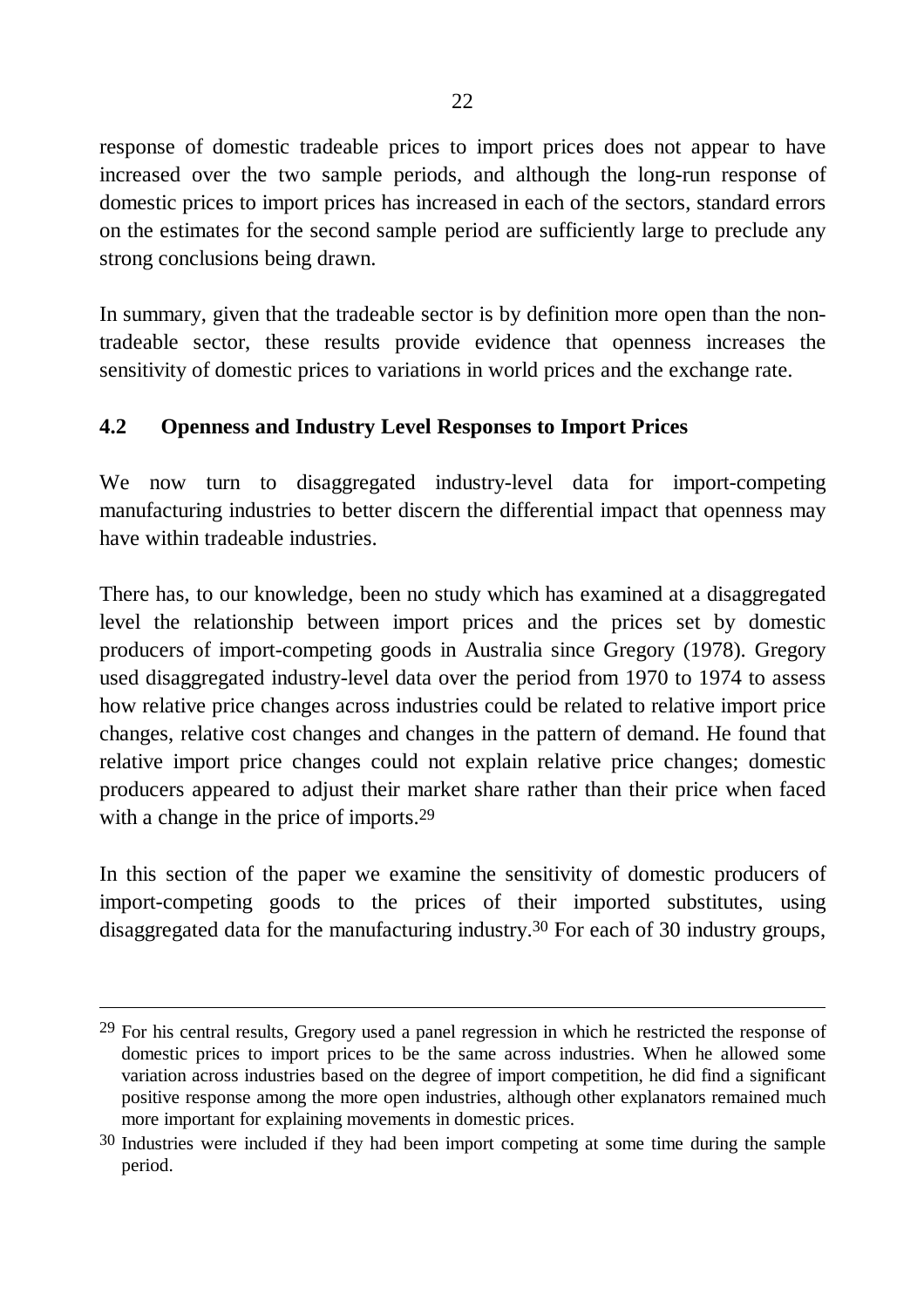we match quarterly data on the prices of domestically produced goods and imported goods over the period from June 1983 to June 1995.

A preliminary look at the data, using simple correlation analysis, is provided in Table 4. This shows the contemporaneous correlation between quarterly percentage changes in import prices and domestic prices for each industry. These correlation coefficients have been averaged over all of the industries in a given group. The degree of international exposure of each industry is measured by the import share, and for the purposes of this table, the industries have been divided into three roughly even sized groups.

### **Table 4: Correlation between Quarterly Changes in Import Prices and Domestic Prices(a)**

|                     | All industries | Degree of international exposure <sup>(b)</sup> |        |      |  |
|---------------------|----------------|-------------------------------------------------|--------|------|--|
|                     |                | Low                                             | Medium | High |  |
| $1983:Q3 - 1995:Q2$ | 0.18           | 0.10                                            | 0.19   | 0.25 |  |
| 1983:Q3-1989:Q2     | 0.13           | 0.02                                            | 0.15   | 0.23 |  |
| 1989:Q3-1995:Q2     | 0.19           | 0.13                                            | 0.17   | 0.26 |  |

Notes: (a) Simple averages of the correlation between quarterly percentage changes in imported and domestically produced goods prices in each industry.

(b) Based on the average level of the import share over the period 1983–1992. 'Low' industries have an import share less than 20 per cent, 'medium' industries have an import share between 20 and 39 per cent, and 'high' industries have an import share above 39 per cent.

This table suggests that the correlation between import price changes and domestic price changes is positively related to the degree of international exposure of the industry; those industries which have higher import shares also have a consistently higher correlation between changes in import prices and changes in domestic prices. Across all industries and each sub-group of industries, the average correlation has also been higher over the second half of the sample than the first half. Given that the degree of international exposure has increased in all but three of the industries we examined, this is also suggestive of a positive relationship between openness and the sensitivity of domestic producers to import prices.

The average correlation coefficients quoted above, however, are relatively small. In part, this is because this analysis only captures the contemporaneous correlation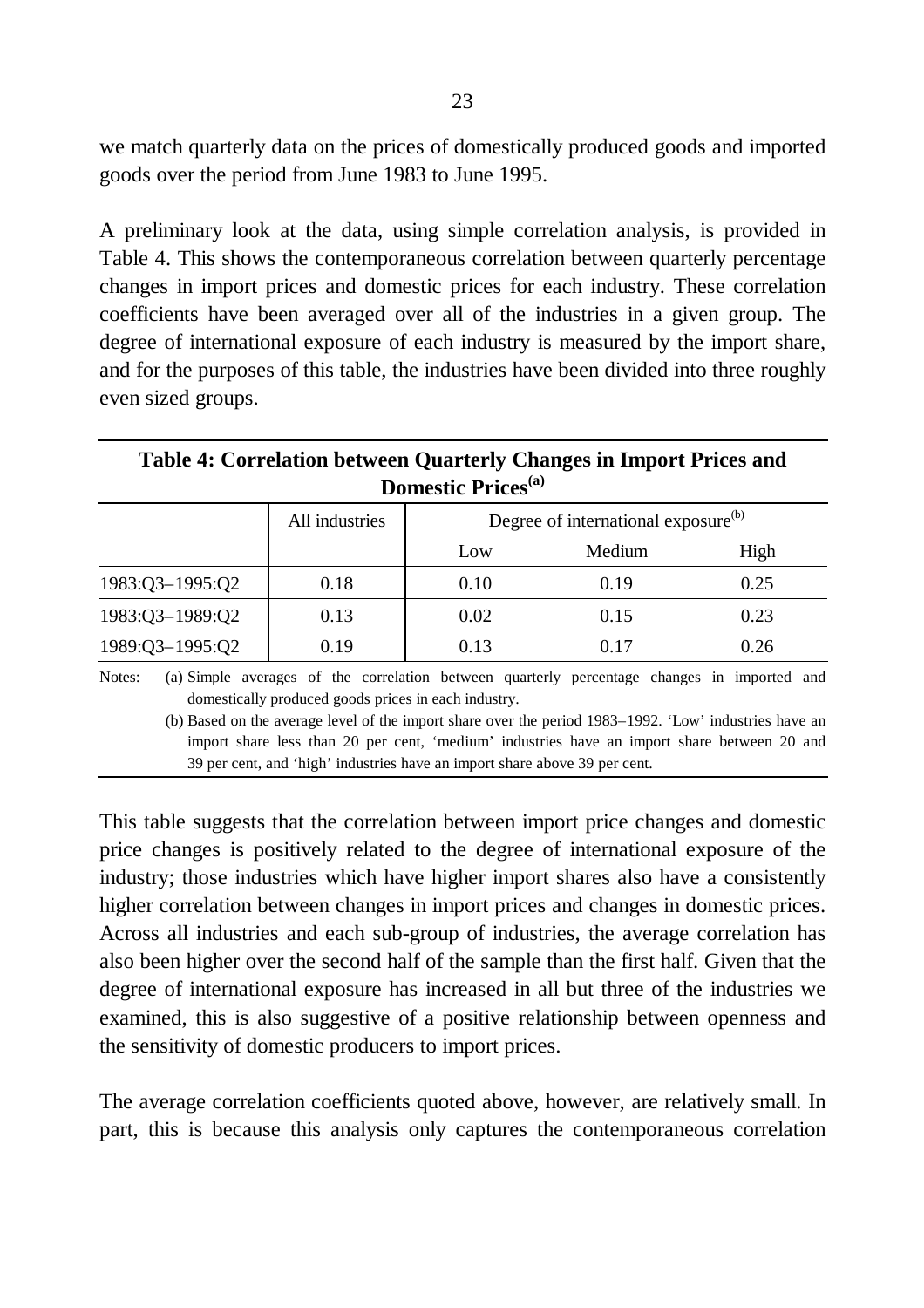between the two series and is thus an incomplete description of the underlying relationship.

To look more comprehensively at these relationships, we estimate error-correction models for each industry, using the same structure as Equation (4).31 Estimates of the long-run elasticities of domestic prices to import prices within each industry are presented in Table 5. 32 This shows that for 27 of the 30 industries, the long-run elasticity estimates are significantly greater than zero, and for 21 of these industries, the elasticities are significantly less than one. That these elasticities are significant, but less than one, is consistent with the results in Table 3. It is also consistent with the conclusion from Table 1 that domestic prices have been increasing less rapidly than foreign prices in many manufacturing industries. For these 27 industries, the estimated elasticities range between 0.33 and 1.15, and average 0.67.

Table 5 also presents estimates of the speed-of-adjustment coefficient for each industry. These are significant in all but 6 industries, suggesting that domestic and imported goods prices are linked together over the long-run. The coefficient estimates are, however, relatively low, ranging between 0.02 and 0.13, suggesting that there can be substantial deviations from this long-run relationship through time. 33 Interestingly, the speed-of-adjustment coefficients presented in Table 5 are substantially lower than those presented in Table 3 for the tradeables industries, though they are close to those presented for the importables industries. This may

<sup>&</sup>lt;sup>31</sup> All import price series are tariff adjusted using the average duty rates series compiled from ABS data. For further details on data sources and series construction, see Appendix C. There is little difference between the results obtained using tariff-adjusted and unadjusted data.

<sup>&</sup>lt;sup>32</sup> The results presented and discussed here are estimated using the seemingly unrelated regression (SUR) technique. Applying this technique improves the precision of the coefficient estimates by taking into account the correlation of errors across equations. Estimates based on OLS regressions are similar, and are presented in Appendix B.

<sup>&</sup>lt;sup>33</sup> On average, these coefficients imply that only half of the response of domestic prices to a shock to import prices takes place in two and a half years.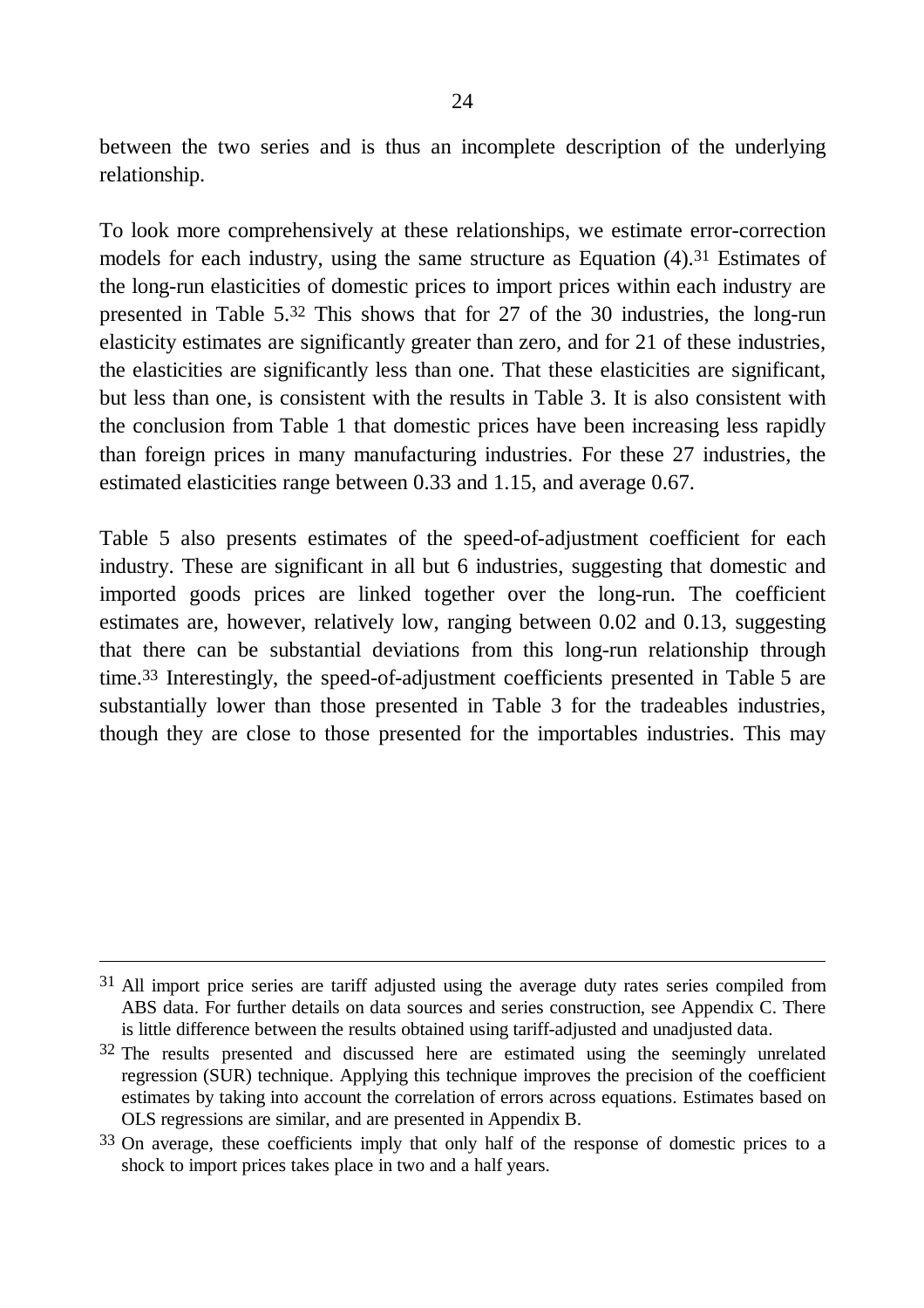### **Table 5: Industry Estimates of Long-run Import Price Elasticity and Speed of Adjustment(a)**

| Industry                                               |          | Long-run elasticity |          | Speed of adjustment |
|--------------------------------------------------------|----------|---------------------|----------|---------------------|
|                                                        | Point    | t-statistic         | Point    | t-statistic         |
|                                                        | estimate |                     | estimate |                     |
| Fruit and vegetables                                   | 0.36     | 1.89                | 0.016    | 2.77                |
| Margarines, oils and fats                              | $-0.04$  | $-0.47$             | 0.025    | 0.82                |
| Alcohol                                                | 0.61     | 11.99               | 0.044    | 3.71                |
| <b>Textiles</b>                                        | 0.86     | 15.29               | 0.083    | 6.38                |
| Clothing                                               | 0.81     | 4.08                | 0.019    | 3.49                |
| Footwear                                               | 0.62     | 7.66                | 0.037    | 3.07                |
| Sawmill products                                       | 0.63     | 30.01               | 0.105    | 2.77                |
| Woodboards, veneers and joinery                        | 0.77     | 12.85               | 0.052    | 4.14                |
| Furniture and mattresses                               | 0.62     | 5.41                | 0.030    | 4.39                |
| Pulp, paper and paperboard                             | 0.89     | 10.38               | 0.032    | 1.16                |
| Chemical fertilisers                                   | $-0.35$  | $-3.39$             | 0.035    | 2.28                |
| <b>Basic</b> chemicals                                 | 0.77     | 17.90               | 0.041    | 0.98                |
| Pharmaceutical and veterinary products;<br>pesticides  | 0.45     | 3.56                | 0.027    | 3.38                |
| Cosmetics and toilet preparations                      | 0.44     | 9.80                | 0.050    | 1.71                |
| Petroleum and coal products                            | 0.63     | 15.98               | 0.090    | 1.29                |
| Glass and glass products                               | 0.43     | 11.82               | 0.069    | 2.77                |
| Clay products                                          | 0.35     | 6.02                | 0.018    | 2.86                |
| Structural products, sheet metal                       | 0.55     | 9.47                | 0.042    | 3.92                |
| Motor vehicles and parts                               | 0.64     | 18.88               | 0.059    | 4.82                |
| Photographic, professional and scientific<br>equipment | 0.33     | 11.62               | 0.126    | 2.56                |
| Electronic equipment                                   | 0.55     | 6.65                | 0.040    | 1.34                |
| Refrigerators, household                               | 0.65     | 6.65                | 0.056    | 4.33                |
| Electrical equipment n.e.c.                            | 1.15     | 6.42                | 0.031    | 3.09                |
| Agricultural machinery <sup>(b)</sup>                  | 1.15     | 4.32                | 0.072    | 3.59                |
| Construction machinery                                 | 0.98     | 12.28               | 0.078    | 2.87                |
| Machinery and equipment n.e.c.                         | 0.44     | 11.22               | 0.055    | 3.02                |
| Leather products                                       | 0.65     | 12.43               | 0.105    | 2.34                |
| Rubber products                                        | 0.96     | 12.76               | 0.061    | 4.55                |
| Signs, advert displays; writing equipment              | 0.99     | 19.38               | 0.098    | 5.29                |
| Manufacturing n.e.c.                                   | 0.65     | 9.56                | 0.067    | 3.10                |

Notes: (a) Estimated by SUR. The industries (excluding agricultural machinery) were divided into three groups, and each group was estimated as a system. The distribution of the t-statistics on the speed-of-adjustment coefficients are between a standard normal and Dickey-Fuller distributions. The distribution of t-statistics on the long-run elasticity estimates (derived using a Bewley transformation) are standard.

(b) Estimated by OLS.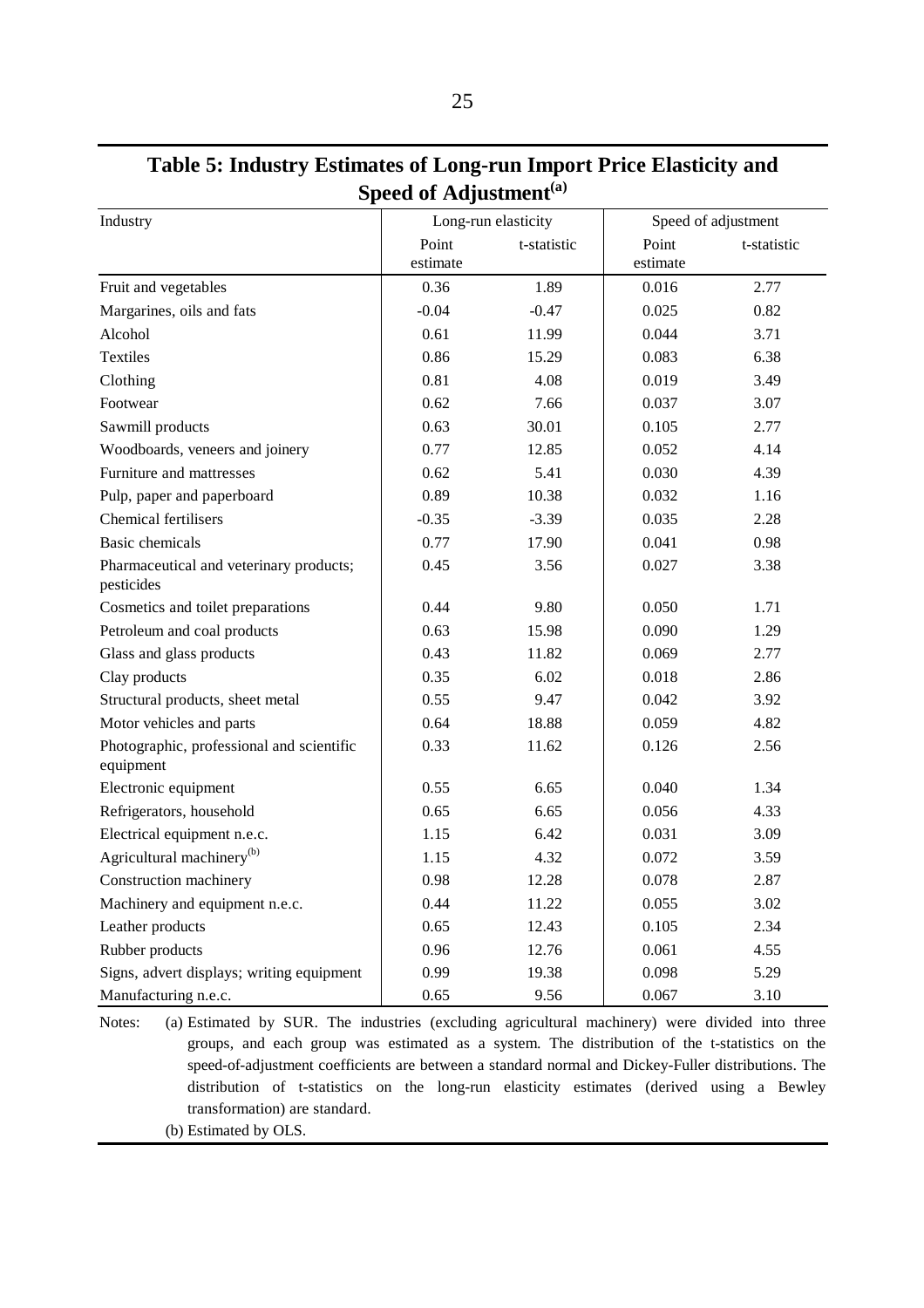be because, at a disaggregated level, industry-specific factors are more important, making the underlying relationship harder to identify.34

The wide range of estimated elasticities across industries may reflect a number of factors. It may reflect the fact that some industries are more open than others, and hence, are more sensitive to changes in import prices. Alternatively, it may reflect the fact that the data are not sufficiently disaggregated, and the composition of the domestically produced goods vary significantly from the goods which are imported. In this case, one would not expect the domestic price series to respond fully to changes in import prices even if the law of one price held. Finally, it may reflect a tendency towards price stickiness on the part of some groups of domestic producers, and suggest that producers are still prepared to concede market share to imports when the price of imports fall.

To examine the role of openness in driving the differential results across industries, we examine the relationship between the estimated elasticities and the industry import shares. Figure 4 suggests that there is little relationship between the degree of openness of an industry, as measured by the import share, and the elasticities; econometric estimation confirms this. 35

The relationship between the speed-of-adjustment coefficients and the degree of openness of the industries is presented in Figure 5. This figure shows a much clearer positive relationship. A regression of the industry speed-of-adjustment

<sup>34</sup> Measurement error in the disaggregated data could also bias the speed-of-adjustment coefficient estimates toward zero. To the extent that these errors are uncorrelated across industries, they would be smaller in the aggregated data.

<sup>&</sup>lt;sup>35</sup> The cross-section regression results are as follows:  $ire<sub>i</sub> = 0.48 + 0.004 open<sub>i</sub>$ , where  $ire<sub>i</sub>$  is the  $(3.93)$   $(1.22)$ 

long-run elasticity estimate for industry  $i$ , *open*<sub>i</sub> is the import share for industry  $i$ , and t-statistics are presented in parentheses. If this cross-section regression is restricted to those industries in which a significant long-run relationship between domestic and imported prices is found, the results are essentially unchanged. We attempted to control for the concentration of the industry by including either the concentration of the industry, or the interaction between concentration and openness, however these explanators were insignificant.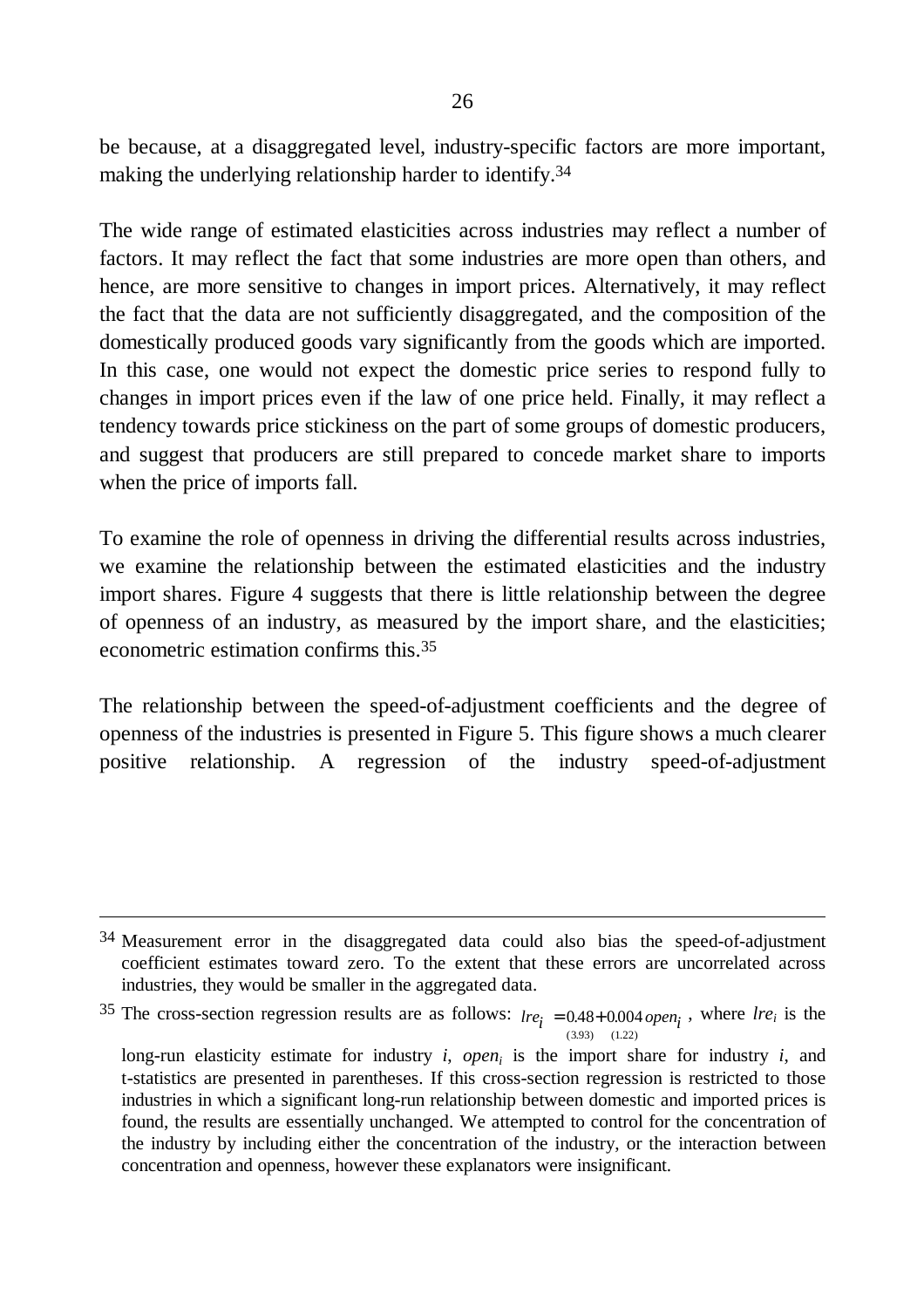

**Figure 4: Import Price Elasticities and Openness**

estimates against the degree of openness of the industry finds that this relationship is significant.<sup>36</sup>

-

coefficient on the error-correction term (or speed-of-adjustment coefficient) for industry *i*, *open<sup>i</sup>* is the import share for industry *i*, and t-statistics are presented in parentheses. This

<sup>&</sup>lt;sup>36</sup> The cross-section regression results are as follows:  $adj_i = 0.033 + 0.0007$  open<sub>i</sub>, where  $adj_i$  is the  $(3.17)$   $(2.35)$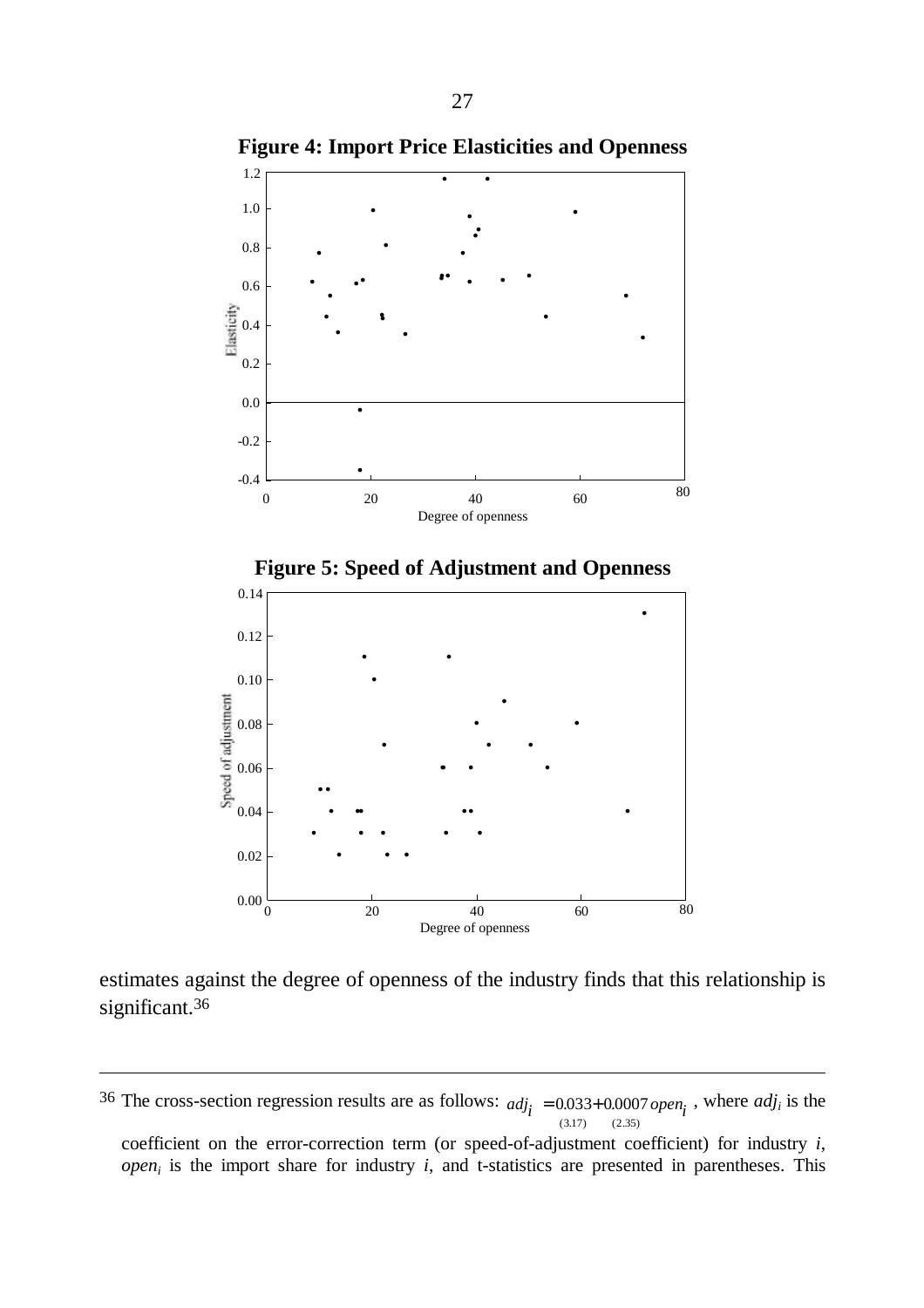Our interpretation of the combined elasticity and speed-of-adjustment results is as follows. For a given degree of openness of an industry, the long-run response of domestic prices to import prices reflects the composition and substitutability of domestically produced and imported goods. The more open the industry, however, the faster domestic price setters will respond to any change in the price of the imported goods with which they compete. More open industries thus do appear to be more sensitive to the prices of foreign-produced substitute goods, in the sense that they respond more rapidly to a change in the price of these goods than do less open industries.37

# **5. Conclusions**

-

This paper provides a number of pieces of evidence on how pricing behaviour has changed in Australia over the past three decades. The analysis presented in the paper is not conclusive, but suggests that internationalisation of the Australian economy may have been an important driver of these changes.

First, we take a long-term perspective and examine changes in the relative prices charged by Australian producers compared with foreign producers (expressed in a common currency) in different manufacturing industries. Over the 25 years between 1969 and 1994, we find that these relative prices fell in most manufacturing industries. Since this was a period during which the international exposure of Australia's manufacturing sector increased considerably, it is likely that, by increasing competitive pressures, internationalisation was partially responsible for this reduction in prices and costs.

Second, we find some evidence that domestic and foreign prices have been more closely linked since the mid 1980s than during the 1970s and early 1980s,

relationship is stronger if only industries in which a significant long-run relationship between domestic and import prices exists are included. Controlling for the different concentration ratios across industries makes little difference to the results.

<sup>&</sup>lt;sup>37</sup> We examined whether the responsiveness of domestic prices to import price changed over the sample period by splitting the sample into two, and comparing both the long-run elasticities and speed of adjustment across sample periods. The shorter sample periods substantially reduced the statistical significance of the estimates, however, precluding any conclusions being drawn.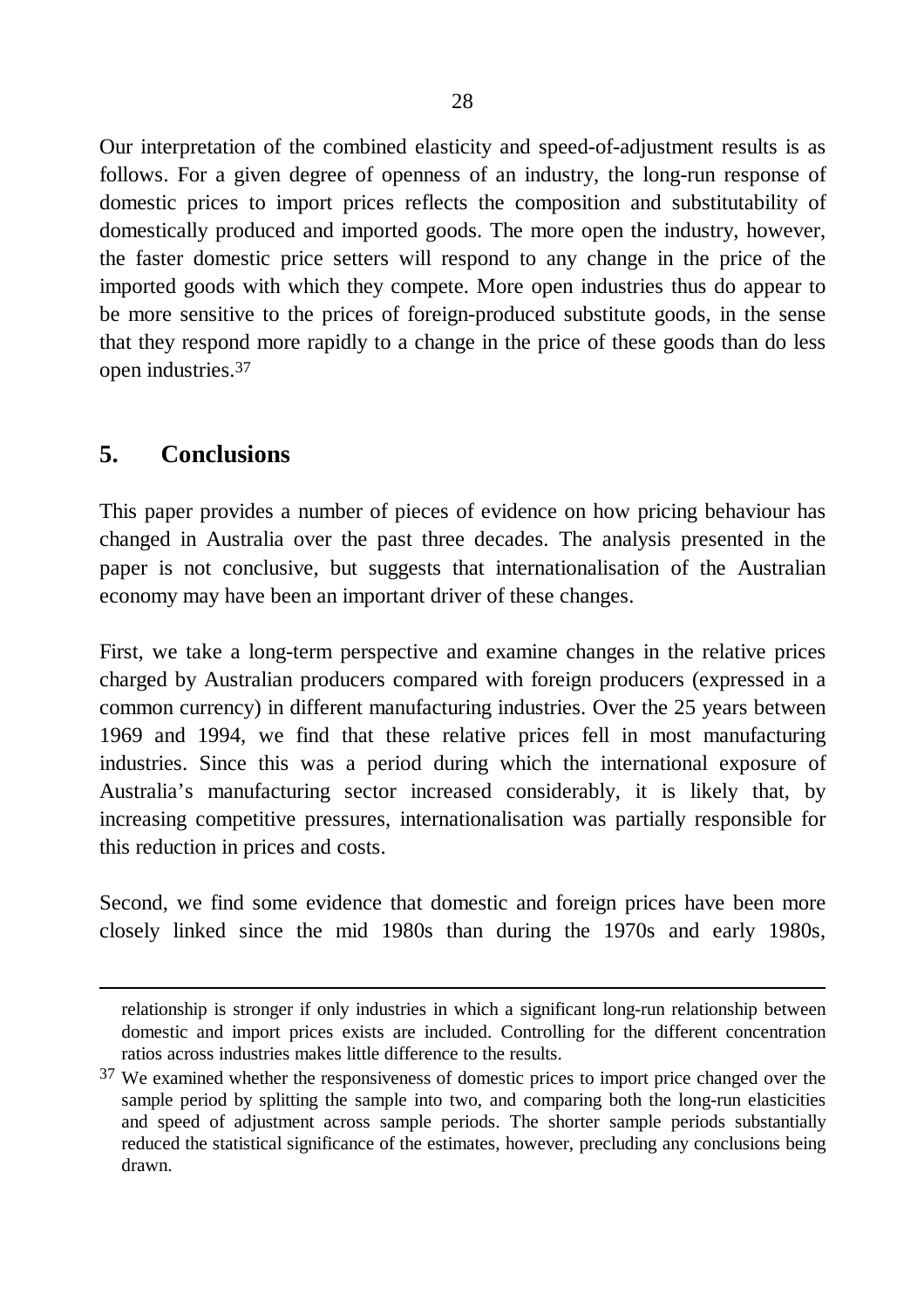suggesting that domestic price setting has become more sensitive to foreign prices over time. Across the manufacturing sector, we also find clear evidence that domestic price setters are more sensitive to import prices in more open industries.

These results imply that the dynamics of inflation may well have changed with the process of internationalisation. They suggest that, in the short-run, domestic inflation is becoming increasingly sensitive to shocks to foreign prices and the exchange rate. Previous work has established the direct effect that changes in import prices have on consumer prices, and has noted that this effect increases as imports make up a larger share of the consumption basket. This paper suggests that the indirect effect of changes in import prices on consumption prices also increases as the economy opens up, as the prices of domestically produced goods, especially traded goods, become increasingly sensitive to imported goods prices.

While the inflation rate is ultimately determined by monetary policy, this paper suggests that the process of internationalisation may have provided some disinflationary pressure over the last couple of decades and has likely changed the dynamics of inflation, particularly by increasing the importance of the exchange rate in determining short-run inflation outcomes.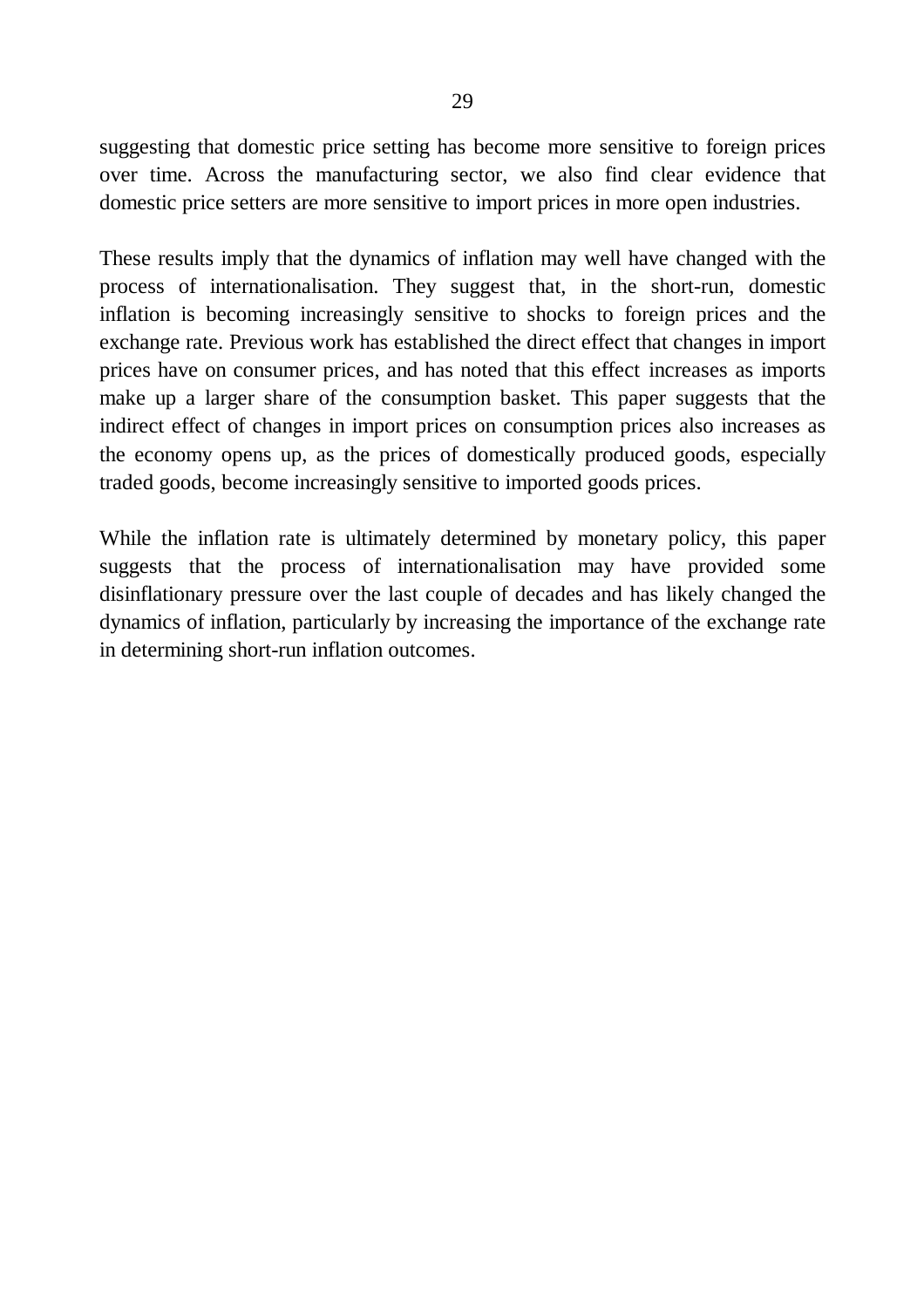## **Appendix A: Relative Prices – Industrial Countries**

To check whether our results in Section 3 are materially affected by unreliable data from developing countries, we calculate price ratios using only the industrialised countries (Canada, France, Germany, Italy, Japan, the Netherlands, Sweden, the UK and the US) in our sample. Data corresponding to Figure 1 and Table 1 are presented below. As can be seen, overall results are little changed when the developing countries are excluded.

| <b>Table A1: Changes in Relative Prices by Industry</b>                                                                                                                                                    |                       |                       |                       |  |  |  |
|------------------------------------------------------------------------------------------------------------------------------------------------------------------------------------------------------------|-----------------------|-----------------------|-----------------------|--|--|--|
| Number of industries for which<br>relative prices have:                                                                                                                                                    | 1969/72 to<br>1991/94 | 1969/72 to<br>1980/83 | 1980/83 to<br>1991/94 |  |  |  |
| Decreased                                                                                                                                                                                                  | 21                    | 12                    | 21                    |  |  |  |
| Increased                                                                                                                                                                                                  | $\mathcal{D}_{\cdot}$ |                       |                       |  |  |  |
| Unchanged                                                                                                                                                                                                  | 4                     |                       |                       |  |  |  |
| Based on percentage changes in the relative prices presented in Figure A1. Industries are classified as<br>Note:<br>'unchanged' if the relative price change is less than 10 per cent in either direction. |                       |                       |                       |  |  |  |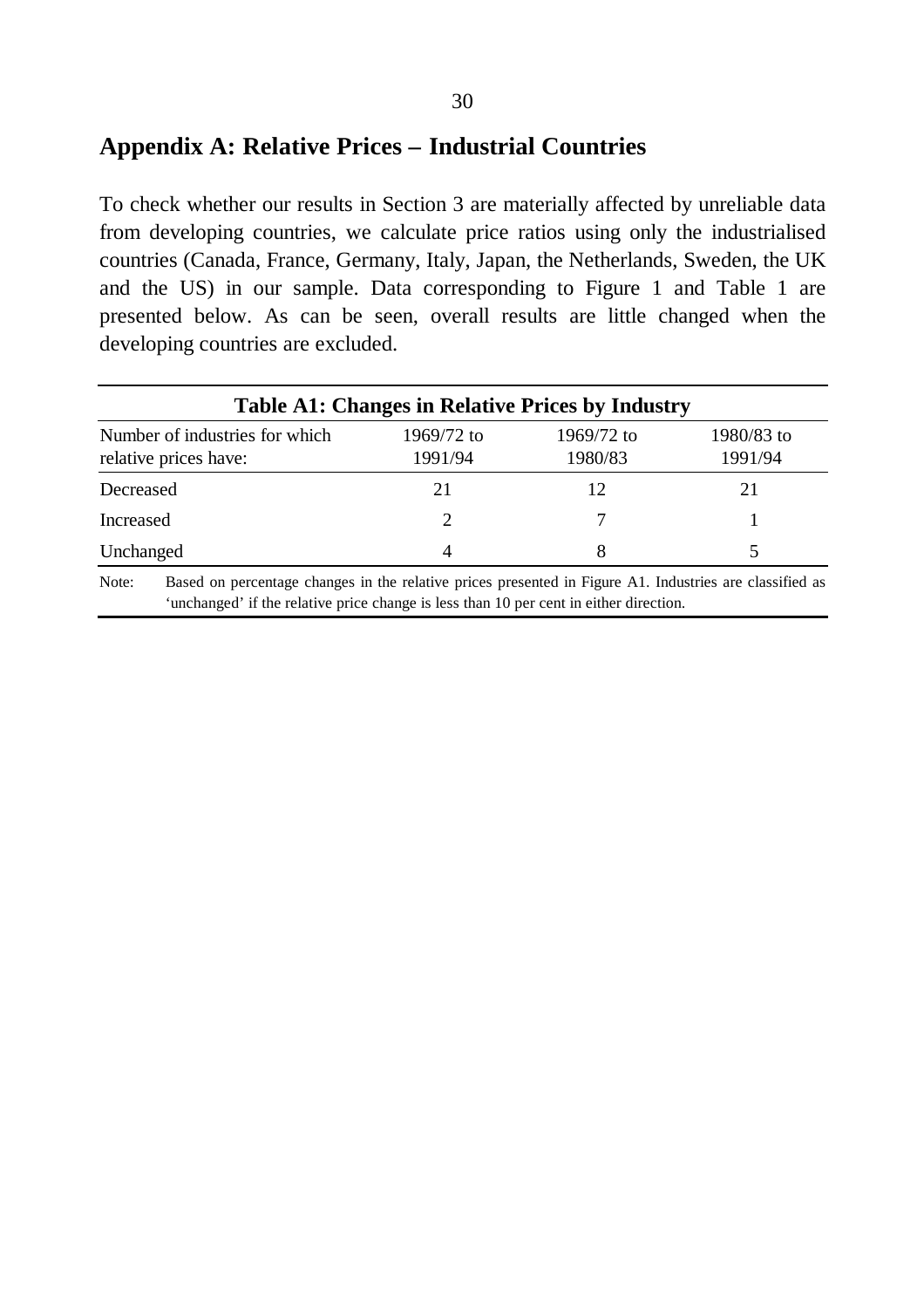

**Figure A1: Relative Prices – Industrial Countries Only**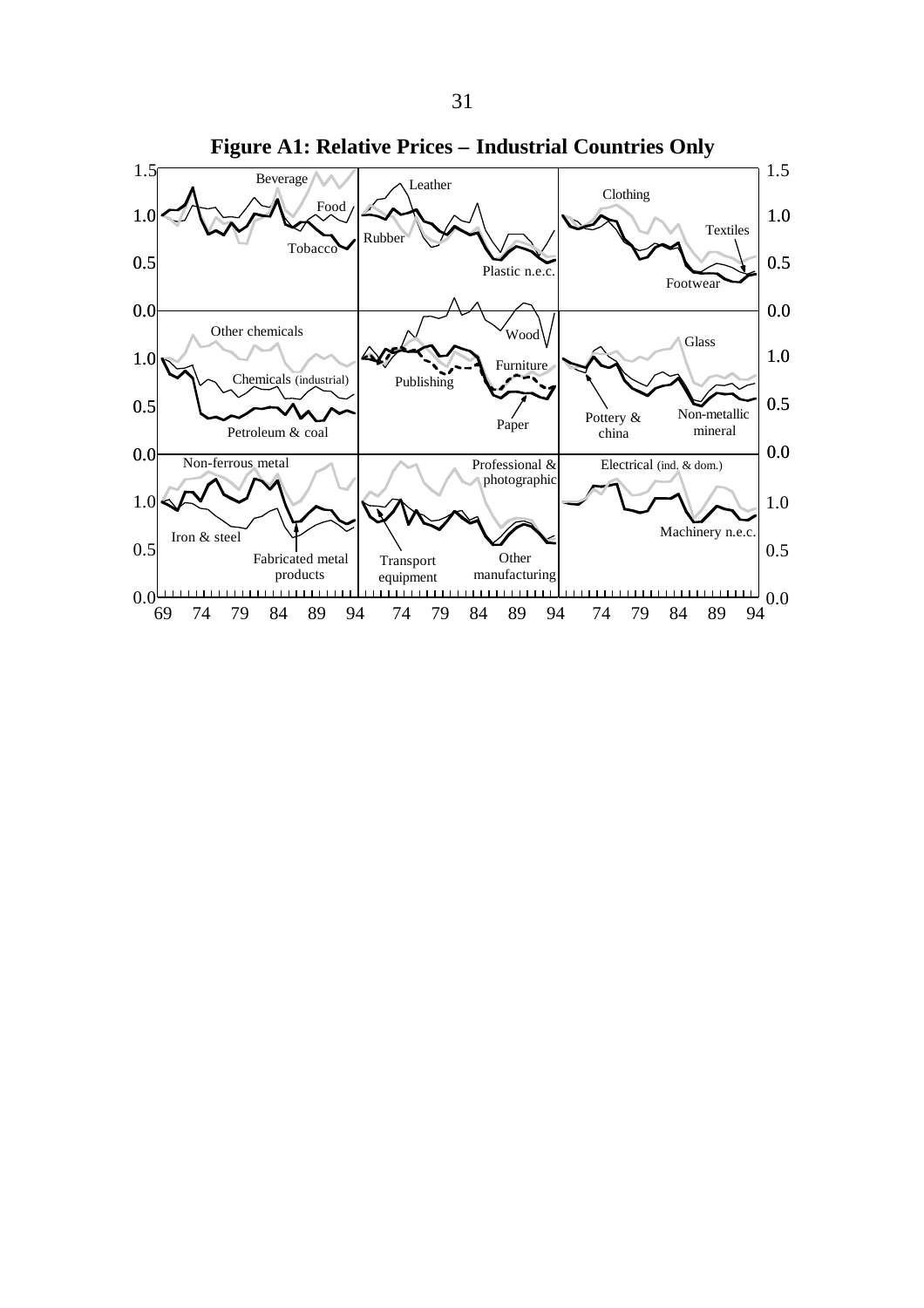# **Appendix B: OLS Estimates of Industry Level Responses to Import Prices**

| Industry                                               |                   | Long-run elasticity |                   | Speed of adjustment |
|--------------------------------------------------------|-------------------|---------------------|-------------------|---------------------|
|                                                        | Point<br>estimate | t-statistic         | Point<br>estimate | t-statistic         |
| Fruit and vegetables                                   | $-1.52$           | $-1.42$             | 0.016             | 2.52                |
| Margarines, oils and fats                              | 2.08              | 0.94                | 0.026             | 1.03                |
| Alcohol                                                | 0.72              | 4.50                | 0.043             | 3.02                |
| <b>Textiles</b>                                        | 0.82              | 8.50                | 0.079             | 4.68                |
| Clothing                                               | 1.13              | 1.36                | 0.019             | 3.14                |
| Footwear                                               | $-0.19$           | $-0.39$             | 0.034             | 2.34                |
| Sawmill products                                       | 0.67              | 12.04               | 0.116             | 2.77                |
| Woodboards, veneers and joinery                        | 0.56              | 3.43                | 0.049             | 3.52                |
| Furniture and mattresses                               | 0.59              | 2.25                | 0.038             | 4.77                |
| Pulp, paper and paperboard                             | 1.21              | 1.44                | $-0.018$          | $-0.61$             |
| Chemical fertilisers                                   | $-0.73$           | $-0.94$             | 0.027             | 1.83                |
| <b>Basic</b> chemicals                                 | 0.45              | 0.91                | 0.048             | 0.96                |
| Pharmaceutical and veterinary products;<br>pesticides  | 0.61              | 0.82                | 0.018             | 2.05                |
| Cosmetics and toilet preparations                      | 0.39              | 1.28                | 0.052             | 1.63                |
| Petroleum and coal products                            | 0.73              | 2.83                | 0.136             | 1.68                |
| Glass and glass products                               | 0.51              | 4.39                | 0.081             | 2.71                |
| Clay products                                          | 0.38              | 2.00                | 0.020             | 2.82                |
| Structural products, sheet metal                       | 0.79              | 2.90                | 0.031             | 2.11                |
| Motor vehicles and parts                               | 0.68              | 6.05                | 0.039             | 2.53                |
| Photographic, professional and scientific<br>equipment | 0.49              | 3.87                | 0.128             | 2.24                |
| Electronic equipment                                   | 0.67              | 1.91                | 0.054             | 1.71                |
| Refrigerators, household                               | 0.83              | 5.27                | 0.062             | 4.53                |
| Electrical equipment n.e.c.                            | 0.49              | 0.67                | 0.025             | 2.28                |
| Agricultural machinery                                 | 1.15              | 4.32                | 0.072             | 3.59                |
| Construction machinery                                 | 0.90              | 4.31                | 0.084             | 2.77                |
| Machinery and equipment n.e.c.                         | 0.36              | 2.83                | 0.058             | 3.00                |
| Leather products                                       | 0.74              | 3.26                | 0.088             | 1.71                |
| Rubber products                                        | 0.73              | 3.25                | 0.062             | 3.68                |
| Signs, advert displays; writing equipment              | 0.87              | 9.45                | 0.112             | 5.32                |
| Manufacturing n.e.c.                                   | 0.37              | 1.15                | 0.057             | 2.34                |

### **Table B1: Industry Estimates of Long-run Import Price Elasticity and Speed of Adjustment(a)**

Note: (a) Estimated in single equations using OLS. The distribution of the t-statistics on the speed-of-adjustment coefficients are between a standard normal and Dickey-Fuller distributions. The distribution of t-statistics on the long-run elasticity estimates (derived using a Bewley transformation) are standard.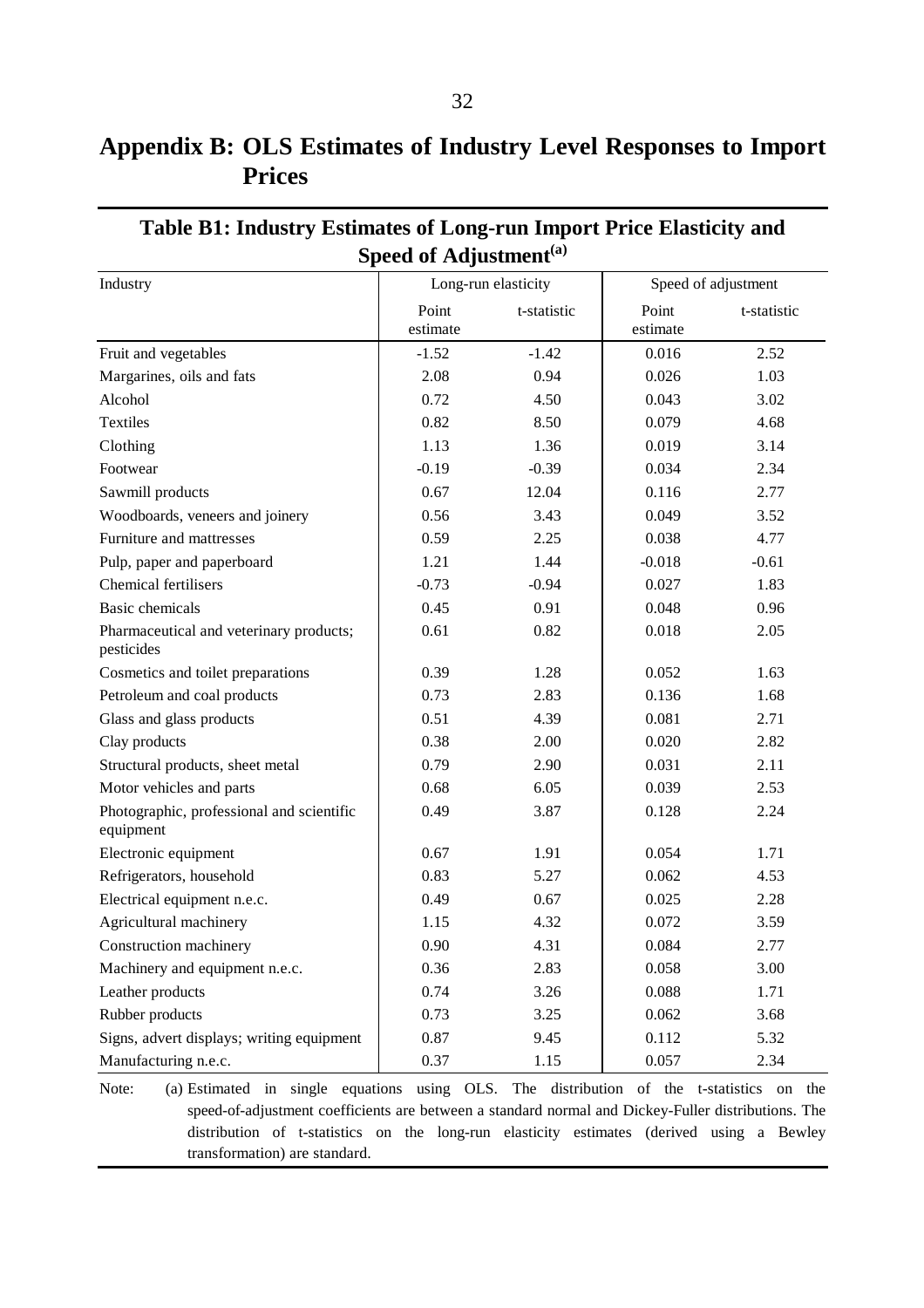## **Appendix C: Data Sources and Description**

#### **C.1 Section 3 Data Sources**

#### *C.1.1 Price ratio*

The price ratio is calculated:

$$
R_{i,t} = \frac{p_{i,t}}{p_{i,t}^*(1 + \text{tariff}_{i,t})}
$$
 (C1)

where  $p_{i,t}$  is the Australian price index,  $p_{i,t}^*$  the weighted-average foreign price index in Australian dollars, and *tariffi*,*t* the average tariff rate, for ISIC class *i* in period *t*.

#### **Australian data – price indices**

Annual data from 1969 to 1994 are calculated by splicing UNIDO data for the period up to 1976 to ABS data for 1975/76 to 1993/94. Data are disaggregated into 27 three-digit ISIC classes within the manufacturing sector. See Table C1 for a list of the classes and a concordance between ISIC classes (according to which UNIDO data are classified) and IOCC classes (according to which ABS data are classified).

UNIDO price indices are calculated for each industry by dividing the nominal gross output series by the index of industrial production.

The UNIDO data are adjusted for: the 1990 series break for ISIC class 353 (petroleum refineries) which has been attributed to a change in the accounting practices of the petroleum industry; and for the fact that industrial production data for most industries appear to have been allocated to a year earlier than they should have been. Two classes, ISIC 353 (petroleum refineries) and 354 (miscellaneous products of petroleum and coal) are combined by summing their nominal gross output series; the industrial index series provided is common to the two classes.

ABS producer price indices for the period 1975/76 to 1993/94 were supplied for 109 input-output industries, based on the Australian input-output classification code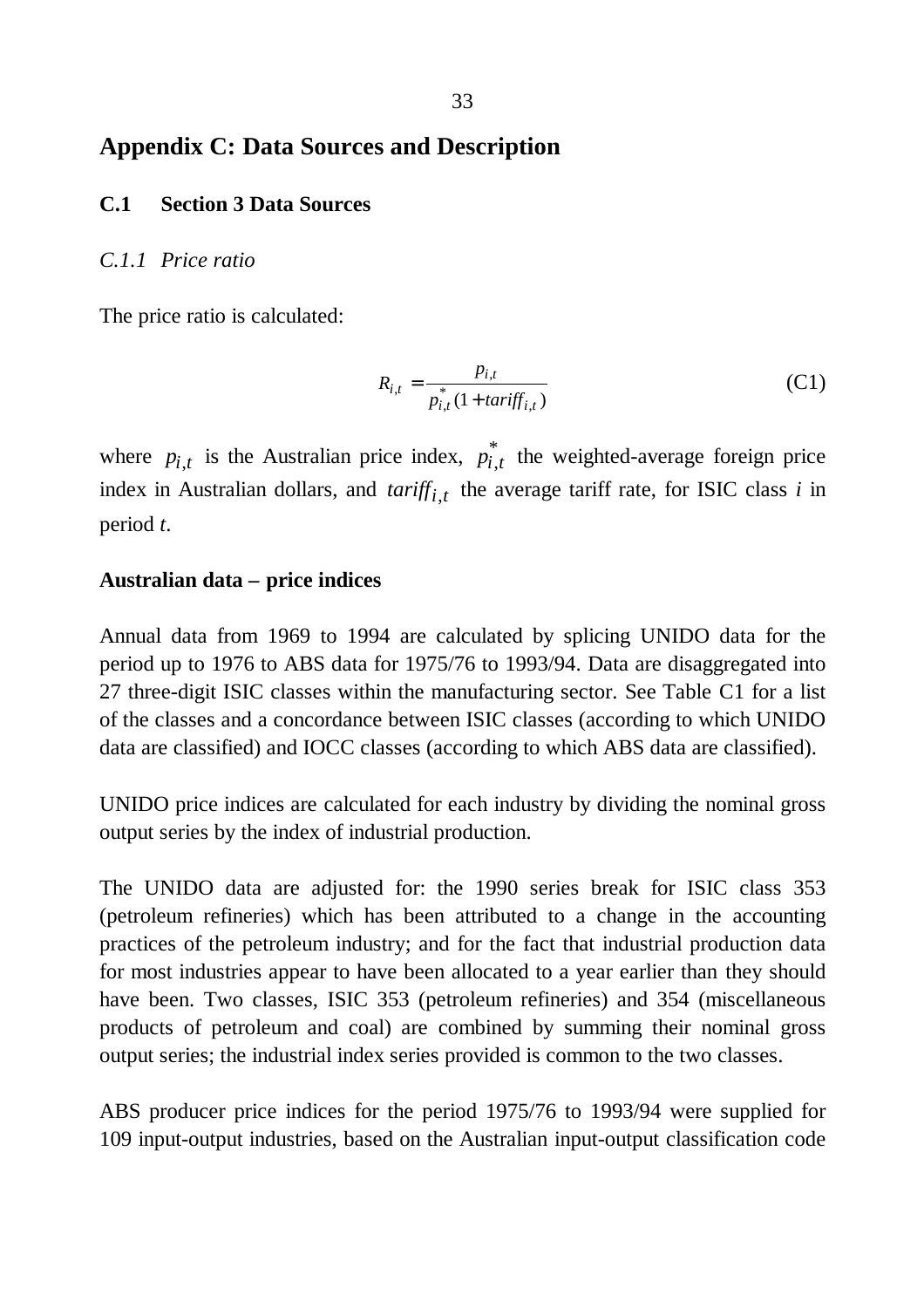(IOCC). These data are unpublished. IOCC classes are aggregated, where necessary, into ISIC classes by weighting together individual indices using shares of gross product from 1989/90 input-output tables. Annual averages of quarterly data are calculated.

*Sources*:UNIDO Industrial database; ABS unpublished data; ABS Cat. No. 5209.0

### **Australian data – average tariffs**

Total duty paid on imports as a proportion of the total value of imports is used as a measure of average tariffs. Three- and four-digit ASIC data on duty paid and value of imports are matched with ISIC classes using concordances in Table C1. Tariffs in 1993/94 were set equal to the previous year's value as the tariff data only extend to 1992/93.

*Source*: Industry Commission (1995)

### **Foreign data – price indices**

Foreign price data for fifteen of Australia's top trading partners are used. Countries included are: Canada, France, (West) Germany, Indonesia, Italy, Japan, Korea, Malaysia, the Netherlands, New Zealand, Singapore, Sweden, Taiwan, the UK and the US. After 1990, the German data relate only to the former West Germany. The foreign country data are provided on a calendar year basis.

For each industry in each country, a price index for 1969 to 1994 is constructed from UNIDO data by dividing the nominal gross output by the index of industrial production. These indices are converted into Australian dollars using bilateral exchange rates (see below). To obtain a single foreign price index, the individual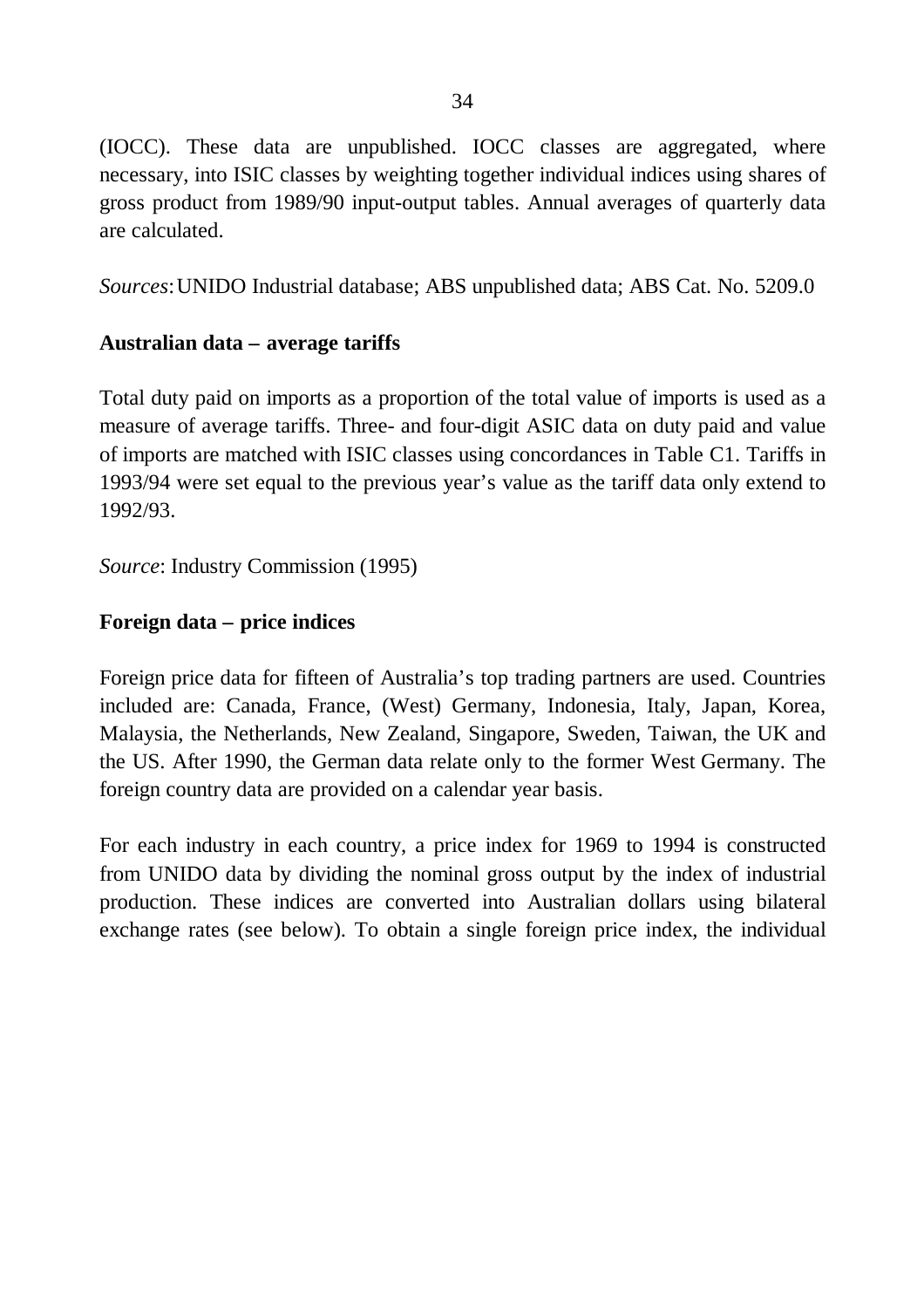country indices expressed in Australian dollars are chain-weighted together using the formula:

$$
p_{i,t}^* = p_{i,t-1}^* \cdot \sum_{c} w_{c,i,t-1} \cdot \frac{p_{c,i,t}}{p_{c,i,t-1}} \qquad \text{for } t = 2, 3, ... \qquad (C2)
$$

where

$$
p_{i,1}^* = 100 \sum_c w_{c,i,0} \cdot \frac{p_{c,i,1}}{p_{c,i,0}}
$$
 (C3)

and  $p_{c,i,t}$  is the price index, in Australian dollars, of country *c* for industry *i* in time *t*; and  $w_{c,i,t}$  is country *c*'s weight for industry *i* in time *t*.

Foreign country weights for each ISIC class are five year moving averages of each country's share of exports in that ISIC class to Australia. The export data are supplied by UNIDO, and are only available for 1970 to 1994. As such, the weights for 1969 to 1974 are fixed at the 1974 moving average value, subject to normalisation for missing price data.

The foreign price data are also adjusted for breaks in the nominal gross output series for the Netherlands (in 1981) and the UK (in 1992).

*Source*: UNIDO Industrial database

### **Foreign data – exchange rates**

For all countries except Taiwan, average bilateral exchange rates for each year are calculated by averaging IFS monthly average exchange rates. To match the UNIDO data, for all countries except New Zealand, the exchange rate is calculated for the calendar year; for New Zealand the fiscal year is used. The Taiwanese exchange rate is taken from *Monthly Bulletin of Statistics* for 1969 to 1973 and *Financial Statistics* for 1974 to 1994.

*Sources*: IMF *International Financial Statistics*; *Monthly Bulletin of Statistics,* the Republic of China, (produced by the Directorate-General of Budget, Accounting and Statistics); and *Financial Statistics*, Taiwan District, the Republic of China.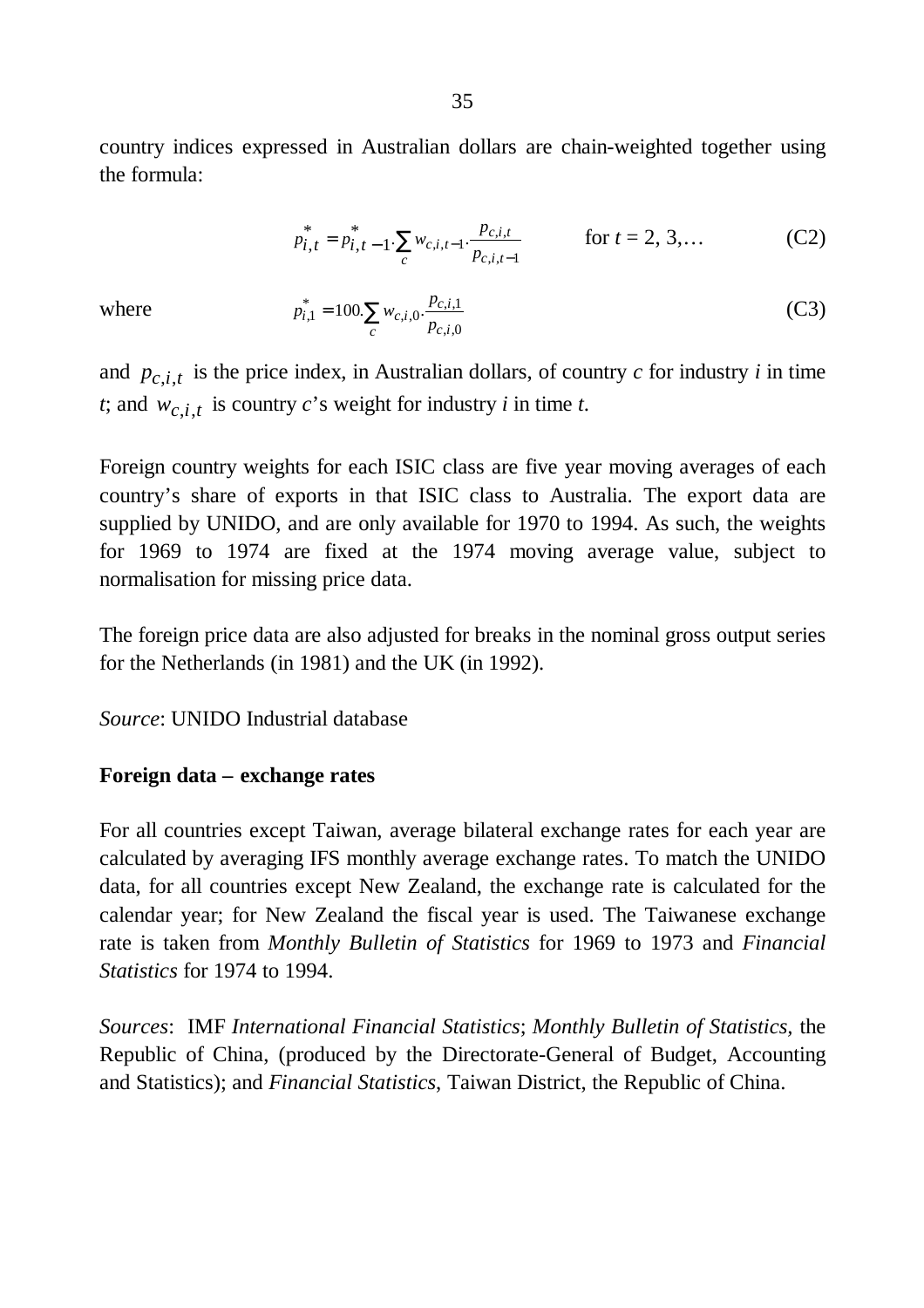#### *C.1.2 Import share*

Measured by the ratio of world exports to Australia as a proportion of total supply of the good:

$$
\frac{X_{t,i}^*}{X_{t,i}^* + Q_{t,i}}\tag{C4}
$$

where  $X_{t,i}^*$  is world exports to Australia of goods from industry *i* in year *t*, and  $Q_{t,i}$ is the Australian gross output of industry *i*, in year *t*.

*Source*: UNIDO Industrial database

#### *C.1.3 Concentration measures*

The concentration of each ISIC class is measured by a Herfindahl index calculated for 1987/88:

$$
I = \sum_{i} N_i \left(\frac{T_i}{N_i T_T}\right)^2
$$
 (C5)

where  $N_i$  is the number of firms in the *i*th enterprise group,  $T_i$  is the combined turnover of firms in the *i*th enterprise group, and  $T_T$  is the total turnover of all firms in the ISIC class. The ABS data, grouped by ASIC class, are concorded to ISIC classes using concordances in Table C1.

*Source*: ABS Cat. No. 8207.0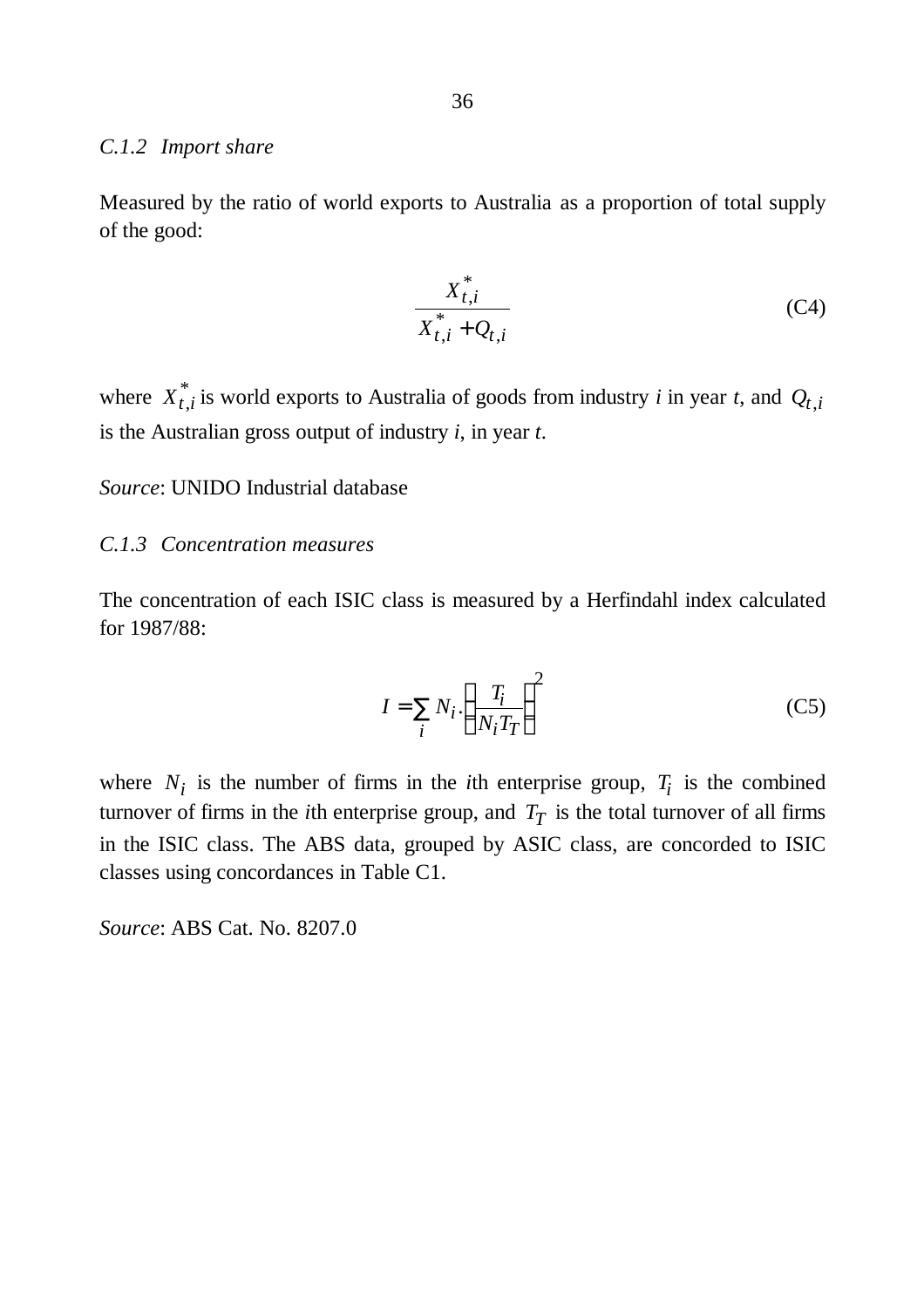# **C.2 Section 4 Data Sources**

### *C.2.1 Aggregated data*

## **Tradeables and non-tradeables producer price indices**

Chained tornqvist indices of tradeable, importable and non-tradeable producer prices, presented in Johnson (1996). An industry is defined as tradeable if either its import share or export share is greater than 10 per cent.

*Source*: ABS unpublished data

## **Import prices**

Implicit price deflator of total imports, f.o.b.

*Source*: ABS Cat. No. 5302.0

# *C.2.2 Disaggregated data*

# **Australian domestic prices**

Quarterly domestic prices obtained from the ABS for 109 input-output industries. These are aggregated to match the import data for 30 import-competing industries. See Table C2 for a list of the industries included and concordance between IOCC and SITC classifications. Shares of gross product from 1989/90 input-output tables are used to weight producer price series together where required.

*Sources*: ABS unpublished data; ABS Cat. No. 5209.0

# **Import prices**

Quarterly import price indices at two- and three-digit SITC levels obtained from the ABS. For some categories, these are aggregated to match the domestic price data (see Table C2). Proportions of the value of imports for 1988/89–1989/90 are used to weight import price indices together where required.

*Source*: ABS unpublished data; ABS Cat. No. 5426.0, Table 2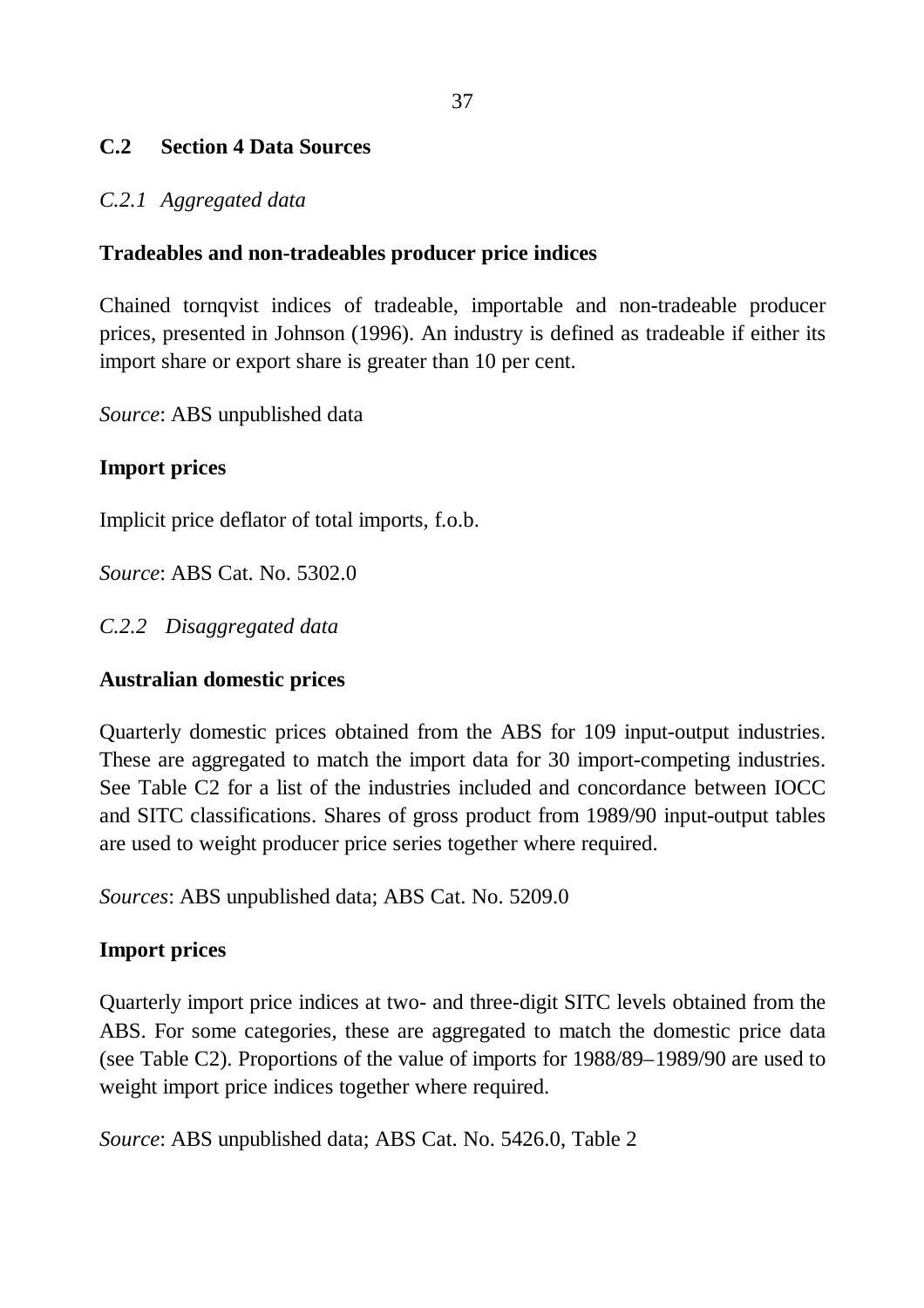### **Import share**

As defined in C.1.2 above. Ratios are constructed from three- and four-digit ASIC data, aggregated to match the domestic price series using concordances in Table C2.

*Source*: Industry Commission (1995)

### **Tariffs**

Quarterly duty and import data for March 1983 to June 1996 are provided by the ABS at the four-digit ASIC level. These are aggregated to match the industry breakdown using concordances in Table C2.

*Source*: ABS unpublished data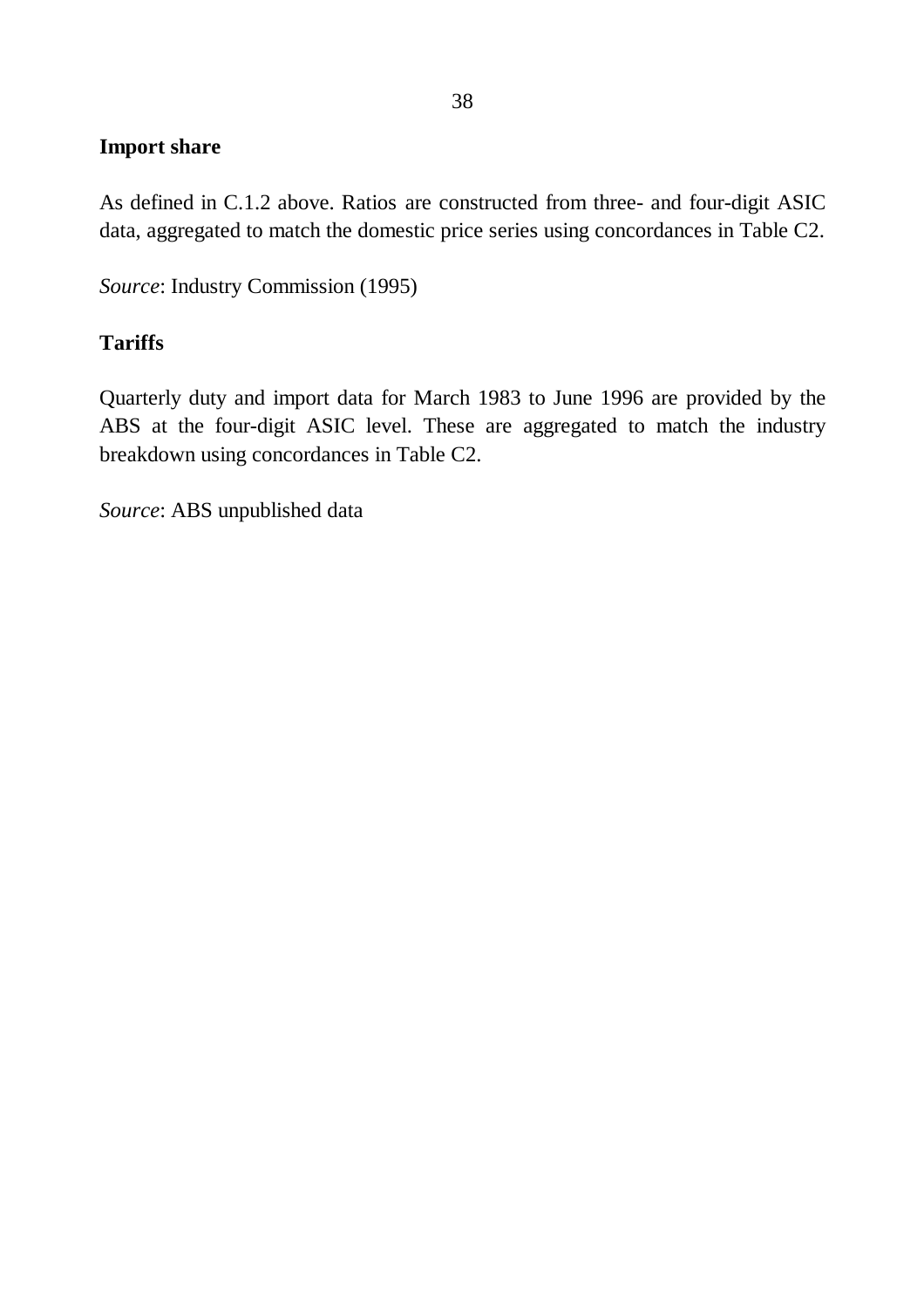|                                                                                                               | Table C1: Concordance: ISIC, ASIC and IOCC |                              |                              |  |  |  |  |
|---------------------------------------------------------------------------------------------------------------|--------------------------------------------|------------------------------|------------------------------|--|--|--|--|
| ISIC title                                                                                                    | ISIC class                                 | ASIC codes                   | <b>IOCC</b>                  |  |  |  |  |
| Food manufacturing                                                                                            | 311, 312                                   | 211, 2, 3, 4, 5, 6, 7        | 2101, 2, 3, 4, 5, 6, 7, 8    |  |  |  |  |
| Beverage industries                                                                                           | 313                                        | 218                          | 2109-2111                    |  |  |  |  |
| Tobacco                                                                                                       | 314                                        | 219                          | 2201                         |  |  |  |  |
| Textiles                                                                                                      | 321                                        | 234, 235, 244                | 2301, 2, 3, 4, 5, 6, 7, 2401 |  |  |  |  |
| Wearing apparel excluding footwear                                                                            | 322                                        | 245                          | 2402                         |  |  |  |  |
| Leather, leather products, leather substitutes and<br>fur, excluding footwear and clothing                    | 323                                        | 345                          | 3401                         |  |  |  |  |
| Footwear, excluding rubber or plastic footwear                                                                | 324                                        | 246                          | 2403                         |  |  |  |  |
| Wood and wood and cork, excluding furniture                                                                   | 331                                        | 253                          | 2501, 2, 3                   |  |  |  |  |
| Furniture and fixtures, except metal                                                                          | 332                                        | 254                          | 2504                         |  |  |  |  |
| Paper and paper products                                                                                      | 341                                        | 263                          | 2601, 2, 3                   |  |  |  |  |
| Printing, publishing and allied industries                                                                    | 342                                        | 264                          | 2604, 5                      |  |  |  |  |
| Industrial chemicals                                                                                          | 351                                        | 275, 2764                    | 2701, 2                      |  |  |  |  |
| Other chemical products                                                                                       | 352                                        | 276 less 2764                | 2703, 4, 5, 6, 7             |  |  |  |  |
| Petroleum refineries                                                                                          | 353                                        | 277                          | 2708                         |  |  |  |  |
| Miscellaneous products of petroleum and coal                                                                  | 354                                        | 278                          | 2708                         |  |  |  |  |
| Rubber products                                                                                               | 355                                        | 346                          | 3402                         |  |  |  |  |
| Plastic products n.e.c.                                                                                       | 356                                        | 347                          | 3403                         |  |  |  |  |
| Pottery, china and earthenware                                                                                | 361                                        | 2 8 6 4                      | 2802 (part)                  |  |  |  |  |
| Glass and glass products                                                                                      | 362                                        | 285                          | 2801                         |  |  |  |  |
| Other non-metallic mineral products                                                                           | 369                                        | 286 (less 2864),<br>287, 288 | 2802, 3, 4, 5, 6             |  |  |  |  |
| Iron and steel basic industries                                                                               | 371                                        | 294                          | 2901                         |  |  |  |  |
| Non-ferrous metal basic industries                                                                            | 372                                        | 295, 296                     | 2902                         |  |  |  |  |
| Fabricated metal products, except machinery<br>and equipment                                                  | 381                                        | 31                           | 3101, 2, 3                   |  |  |  |  |
| Machinery, except electrical                                                                                  | 382                                        | 336, 3352                    | 3305, 6, 7                   |  |  |  |  |
| Electrical machinery apparatus, appliances and<br>supplies                                                    | 383                                        | 335 (less 3352),<br>3233     | 3302, 3, 4                   |  |  |  |  |
| Transport equipment                                                                                           | 384                                        | 32 less 3233                 | 3201, 2, 3, 4                |  |  |  |  |
| Professional, scientific, measuring and<br>controlling equipment n.e.c. and photographic<br>and optical goods | 385                                        | 334, 3481                    | 3301                         |  |  |  |  |
| Other manufacturing industries                                                                                | 390                                        | 348 less 3481                | 3404, 5                      |  |  |  |  |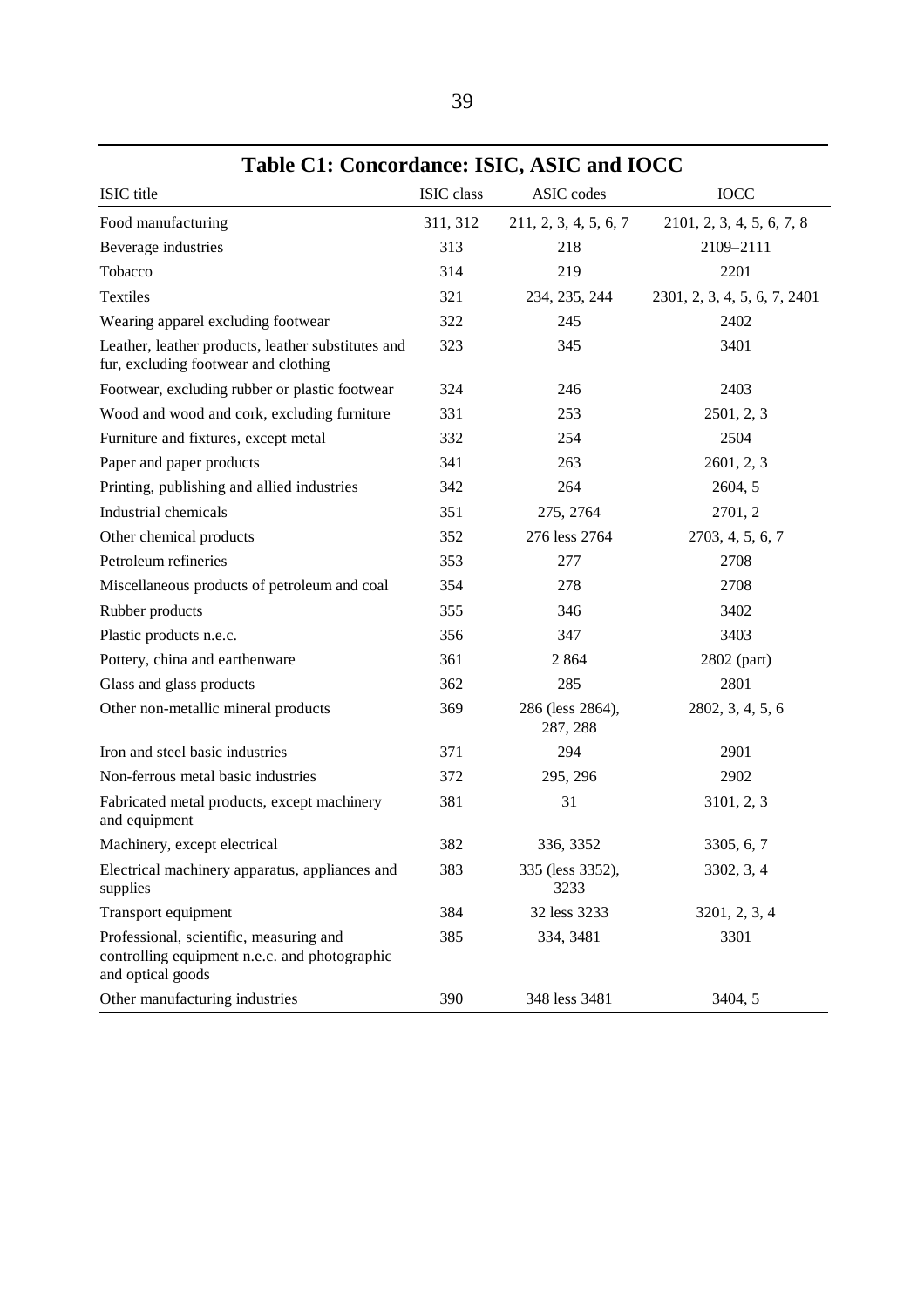| Table C2: Concordance: IOCC, ASIC and STIC                              |                       |               |                                                |           |  |  |  |
|-------------------------------------------------------------------------|-----------------------|---------------|------------------------------------------------|-----------|--|--|--|
| Input-output classification                                             | <b>IOCC</b> code      | ASIC code     | SITC classification                            | SITC code |  |  |  |
| Fruit and vegetables                                                    | 2103                  | 213           | Vegetables and fruit                           | 05        |  |  |  |
| Margarines, oils and fats                                               | 2104                  | 214           | Misc. edible products                          | 09        |  |  |  |
|                                                                         |                       |               | Animal oils and fats                           | 41        |  |  |  |
|                                                                         |                       |               | Vegetable oils and fats                        | 42        |  |  |  |
| Alcohol                                                                 | 2110, 2111            | 2186, 7, 8, 9 | Alcoholic beverages                            | 112       |  |  |  |
| <b>Textiles</b>                                                         | 2301, 2, 3,4, 5, 6, 7 | 234, 235      | Textile fibres and wastes                      | 26        |  |  |  |
|                                                                         |                       |               | Textile yarn, fabrics                          | 65        |  |  |  |
| Clothing (including knitting)                                           | 2401, 2               | 244, 245      | Articles of apparel                            | 84        |  |  |  |
| Footwear                                                                | 2403                  | 246           | Footwear                                       | 85        |  |  |  |
| Sawmill products                                                        | 2501                  | 2531, 2, 6, 7 | Wood, simply worked                            | 248       |  |  |  |
| Woodboards, veneers and<br>joinery products                             | 2502, 3               | 2533, 4, 5, 8 | Cork and wood<br>manufactures                  | 63        |  |  |  |
| Furniture and mattresses                                                | 2504                  | 254           | Furniture, bedding,<br>mattresses              | 82        |  |  |  |
| Pulp, paper and paperboard                                              | 2601                  | 2631          | Pulp and waste paper                           | 251       |  |  |  |
|                                                                         |                       |               | Paper and paperboard                           | 641       |  |  |  |
| Chemical fertilisers                                                    | 2701                  | 2751          | Fertilisers                                    | 56        |  |  |  |
| <b>Basic</b> chemicals                                                  | 2702                  | 2752, 3, 4, 5 | Organic chemicals                              | 51        |  |  |  |
|                                                                         |                       |               | Inorganic chemicals                            | 52        |  |  |  |
|                                                                         |                       |               | Synthetic rubber                               | 232       |  |  |  |
| Pharmaceutical and veterinary<br>products; pesticides                   | 2704                  | 2763, 2764    | Medicinal and<br>pharmaceutical products       | 54        |  |  |  |
|                                                                         |                       |               | Insecticides, fungicides etc.                  | 591       |  |  |  |
| Cosmetics and toilet<br>preparations                                    | 2706                  | 2766          | Perfumery, cosmetics or<br>toilet preparations | 553       |  |  |  |
| Petroleum and coal products                                             | 2708                  | 277, 278      | Coal, coke and briquettes                      | 32        |  |  |  |
|                                                                         |                       |               | Petroleum, petroleum<br>products               | 33        |  |  |  |
| Glass and glass products                                                | 2801                  | 285           | Glass                                          | 664       |  |  |  |
|                                                                         |                       |               | Glassware                                      | 665       |  |  |  |
| Clay products                                                           | 2802                  | 286           | Clay construction materials                    | 662       |  |  |  |
| Structural products, sheet<br>metal products & metal<br>products n.e.c. | 3101, 2, 3            | 314, 315, 316 | Manufactures of metal n.e.s.                   | 69        |  |  |  |
| Motor vehicles and parts                                                | 3201                  | 323           | Road vehicles and parts                        | 78        |  |  |  |
| Photographic, professional<br>and scientific equipment                  | 3301                  | 334           | Photographic apparatus and<br>equipment        | 881       |  |  |  |
|                                                                         |                       |               | Photographic supplies                          | 882       |  |  |  |
|                                                                         |                       |               | Professional, measuring<br>equipment           | 87        |  |  |  |

**Table C2: Concordance: IOCC, ASIC and STIC**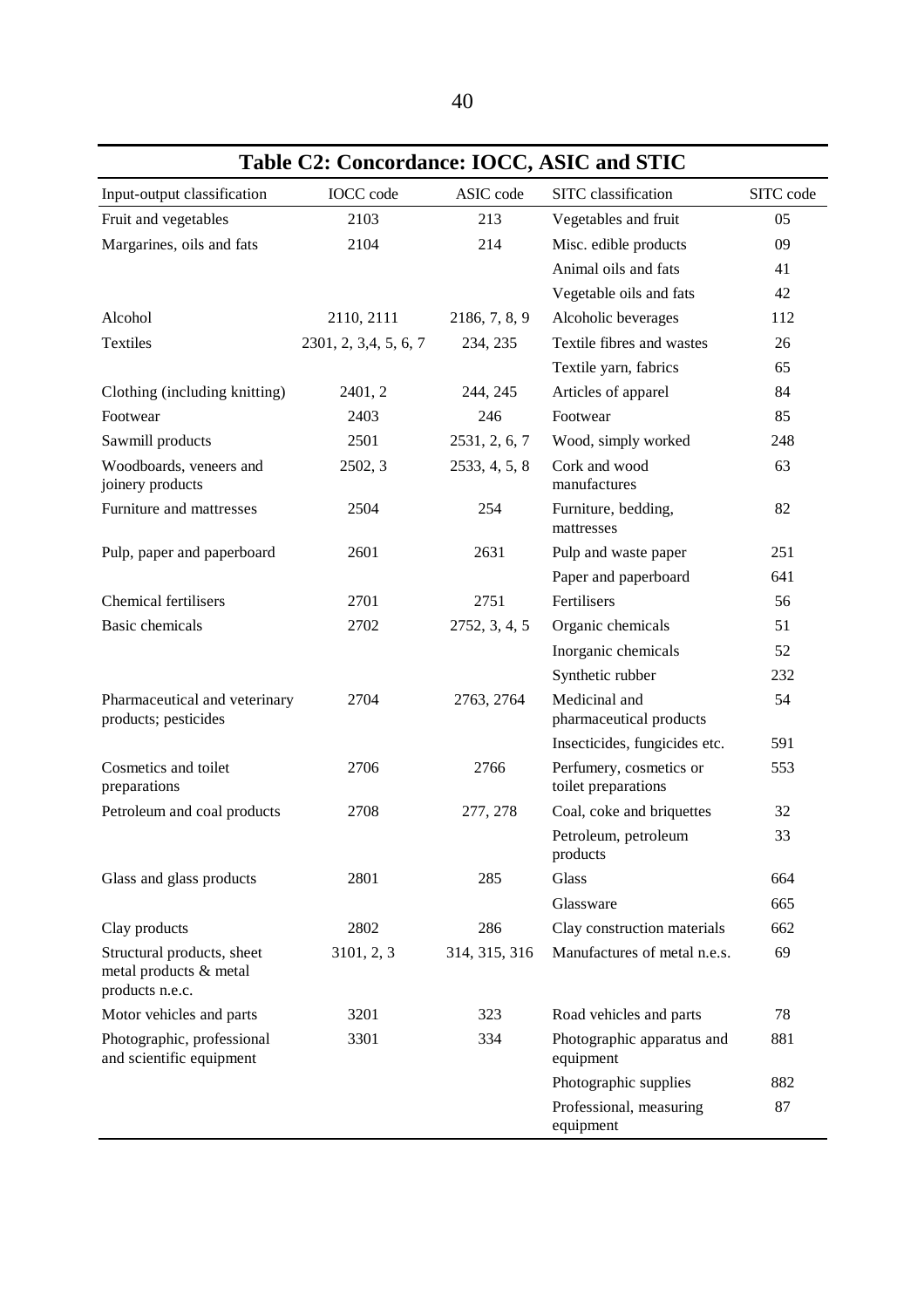|                                                                      |                  |                  | <b>Fabit C2. Concordance. FOCC, ASIC and STIC</b> ( <i>committed</i> ) |           |
|----------------------------------------------------------------------|------------------|------------------|------------------------------------------------------------------------|-----------|
| Input-output classification                                          | <b>IOCC</b> code | ASIC code        | SITC classification                                                    | SITC code |
| Electronic equipment                                                 | 3302             | 3351, 2          | Telecommunications and<br>sound equipment                              | 76        |
|                                                                      |                  |                  | Office machines                                                        | 751       |
| Refrigerators, household<br>appliances, and water heating<br>systems | 3303             | 3353, 4          | Household electrical and<br>non-electrical equipment                   | 775       |
| Electrical equipment n.e.c.                                          | 3304             | 3355, 6, 7       | Equipment for distributing<br>electricity                              | 773       |
|                                                                      |                  |                  | Electrical machinery and<br>apparatus                                  | 778       |
| Agricultural machinery                                               | 3305             | 3361             | Agricultural machinery and<br>parts                                    | 721       |
|                                                                      |                  |                  | <b>Tractors</b>                                                        | 722       |
| Construction machinery                                               | 3306             | 3362, 3          | Civil engineering and<br>contractors' plant and<br>equipment           | 723       |
| Machinery and equipment<br>n.e.c.                                    | 3307             |                  | 3364, 5, 6, 7, 8, 9 Textile and leather<br>machinery                   | 724       |
|                                                                      |                  |                  | Paper mill machinery                                                   | 725       |
|                                                                      |                  |                  | Printing machinery                                                     | 726       |
|                                                                      |                  |                  | Food processing machinery                                              | 727       |
|                                                                      |                  |                  | Other machinery and<br>equipment                                       | 728       |
|                                                                      |                  |                  | Metal working machinery                                                | 73        |
|                                                                      |                  |                  | Industrial machinery n.e.s.                                            | 74        |
| Leather products                                                     | 3401             | 345              | Leather and leather<br>manufactures                                    | 61        |
| Rubber products                                                      | 3402             | 346              | Rubber manufactures n.e.c.                                             | 62        |
| Signs & advertising displays;<br>writing and marking<br>equipment    | 3404             | 3484, 6          | Printed matter                                                         | 892       |
|                                                                      |                  |                  | Stationary supplies n.e.s.                                             | 895       |
| Manufacturing n.e.c.                                                 | 3405             | 3481, 2, 3, 5, 7 | Optical goods                                                          | 884       |
|                                                                      |                  |                  | Watches and clocks                                                     | 885       |
|                                                                      |                  |                  | Sports equipment                                                       | 894       |
|                                                                      |                  |                  | Jewellery                                                              | 897       |
|                                                                      |                  |                  | Misc. manufactured<br>materials                                        | 899       |

**Table C2: Concordance: IOCC, ASIC and STIC** *(continued)*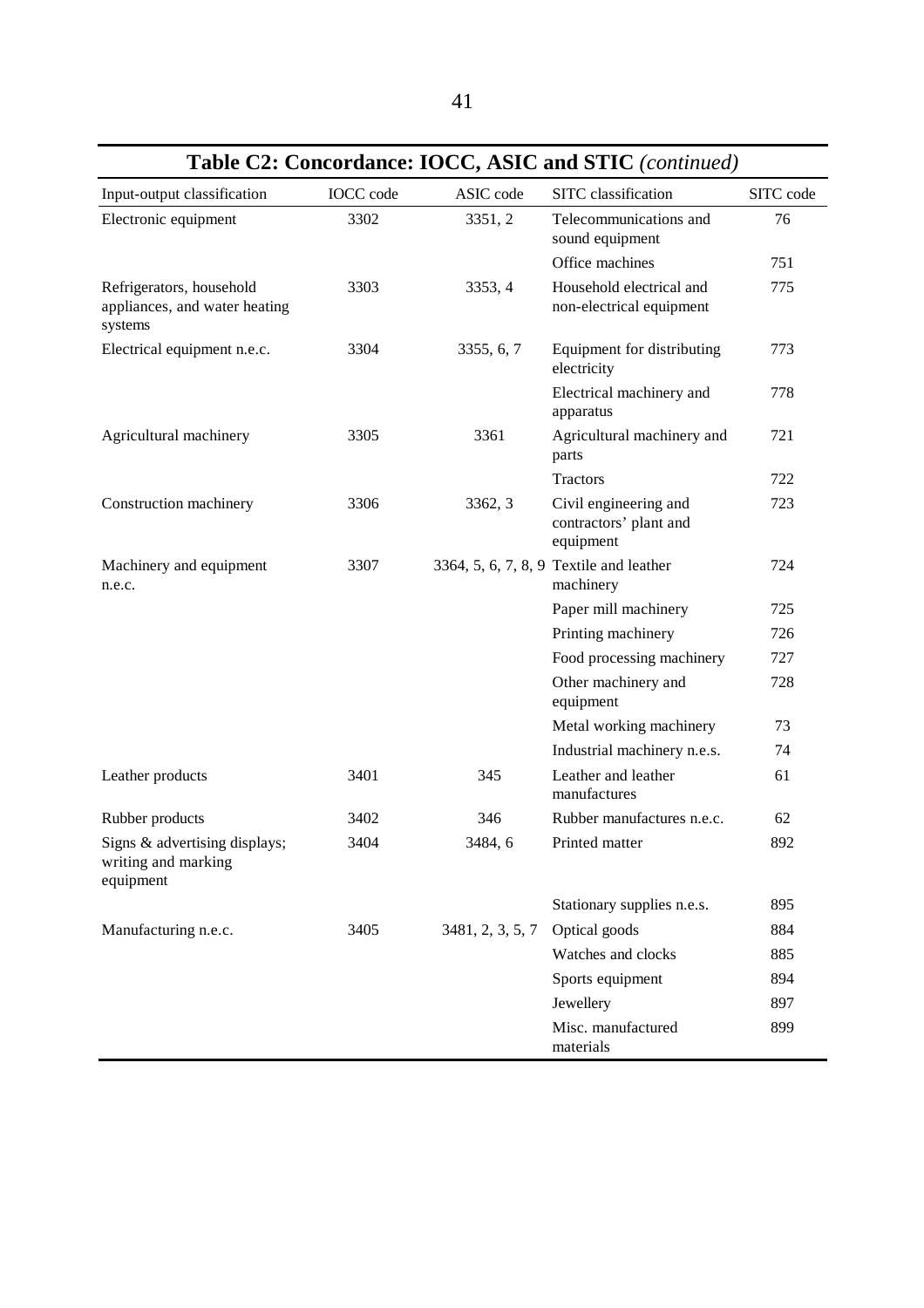### **References**

**Bloch, H. (1974)**, 'Prices, Costs, and Profits in Canadian Manufacturing: The Influence of Tariffs and Concentration', *Canadian Journal of Economics*, VII(4), pp. 594–610.

**Bloch, H. (1996).** 'Changes in the International Competitiveness of Australian Manufacturing: 1968 to 1989', *Australian Economic Review*, 115, pp. 308–319.

**Boskin, M. (1996)**, 'Toward a More Accurate Measure of the Cost of Living', Final Report to the Senate Finance Committee from the Advisory Commission to Study the Consumer Price Index, United States.

**Bureau of Industry Economics (1989)**, 'Trade Performance of Australian Manufacturing', *Bulletin of Industry Economics*, 6, AGPS, Canberra.

**Clark, C., T. Geer and B. Underhill (1996)**, 'The Changing of Australian Manufacturing', Productivity Commission Staff Information Paper, AGPS, Canberra.

**Dwyer, J. (1990)**, 'Australia's Traded Goods Sector: Its Size, Composition and Competitiveness', paper presented to the 19th Conference of Economists, University of New South Wales, Sydney, 24–27 September.

**Dwyer, J. (1992)**, 'The Tradeable Non-tradeable Dichotomy: A Practical Approach", *Australian Economic Papers*, 31(59), pp. 443–459.

**Dwyer, J., C. Kent and A. Pease (1993)**, 'Exchange Rate Pass-through: The Different Responses of Importers and Exporters', Reserve Bank of Australia Research Discussion Paper No. 9304.

**Dwyer, J. and R. Lam (1994)**, 'Explaining Import Price Inflation: A Recent History of Second Stage Pass-through', Reserve Bank of Australia Research Discussion Paper No. 9407.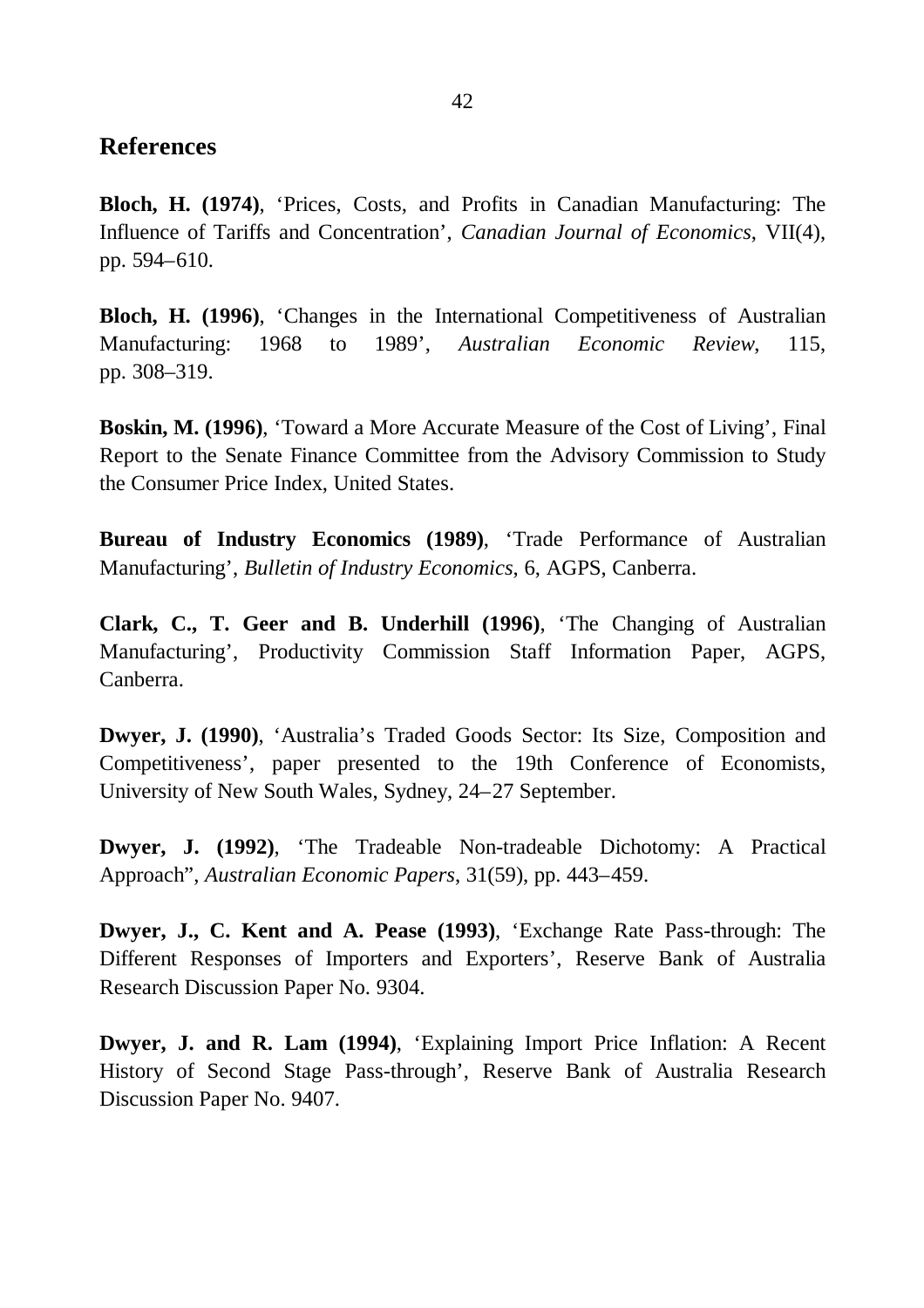**Dwyer, J. and J. Romalis (1996)**, 'Exposure to Trade and Price Setting Behaviour: The Australian Experience', Reserve Bank of Australia, mimeo.

**Gregory, R. (1978)**, 'Determination of Relative Prices in the Manufacturing Sector of a Small Open Economy', in W. Kasper and T. Parry (eds), *Growth, Trade and Structural Change in an Open Australian Economy*, Centre for Applied Economic Research, University of New South Wales, pp. 219–238.

**Gruen, D. and G. Sheutrim (1994)**, 'Internationalisation and the Macroeconomy', in P. Lowe and J. Dwyer (eds), *International Integration of the Australian Economy*, Proceedings of a Conference, Reserve Bank of Australia, Sydney, pp. 309–363.

**Hall, R. (1988)**, 'The Relation between Price and Marginal Cost in US Industry', *Journal of Political Economy*, 96(5), pp. 921–947.

**Helpman, E. and P. Krugman (1989)**, *Trade Policy and Market Structure*, MIT Press, Cambridge, Massachusetts.

**Industry Commission (1995)**, 'Australian Manufacturing Industry and International Trade Data 1968–69 to 1992–93', Industry Commission Information Paper, AGPS, Canberra.

**Johnson, L. (1996)**, 'Choosing a Price Index Formula: A Survey of the Literature with Application to Price Indexes for the Tradeable and Non-tradeable Sectors', Australian Bureau of Statistics Working Paper in Econometrics and Applied Statistics, 96(1), ABS Cat. No. 1351.0.

**Lattimore, R. (1988)**, 'Exchange Rate Changes and Competitiveness in Australian Manufacturing', Bureau of Industry Economics Working Paper No. 48.

**Levinsohn, J. (1993)**, 'Testing the Imports-as-market-discipline Hypothesis', *Journal of International Economics*, 35(1/2), pp. 1–22.

**Lowe, P. and J. Dwyer (eds) (1994)**, *International Integration of the Australian Economy*, Proceedings of a Conference, Reserve Bank of Australia, Sydney.